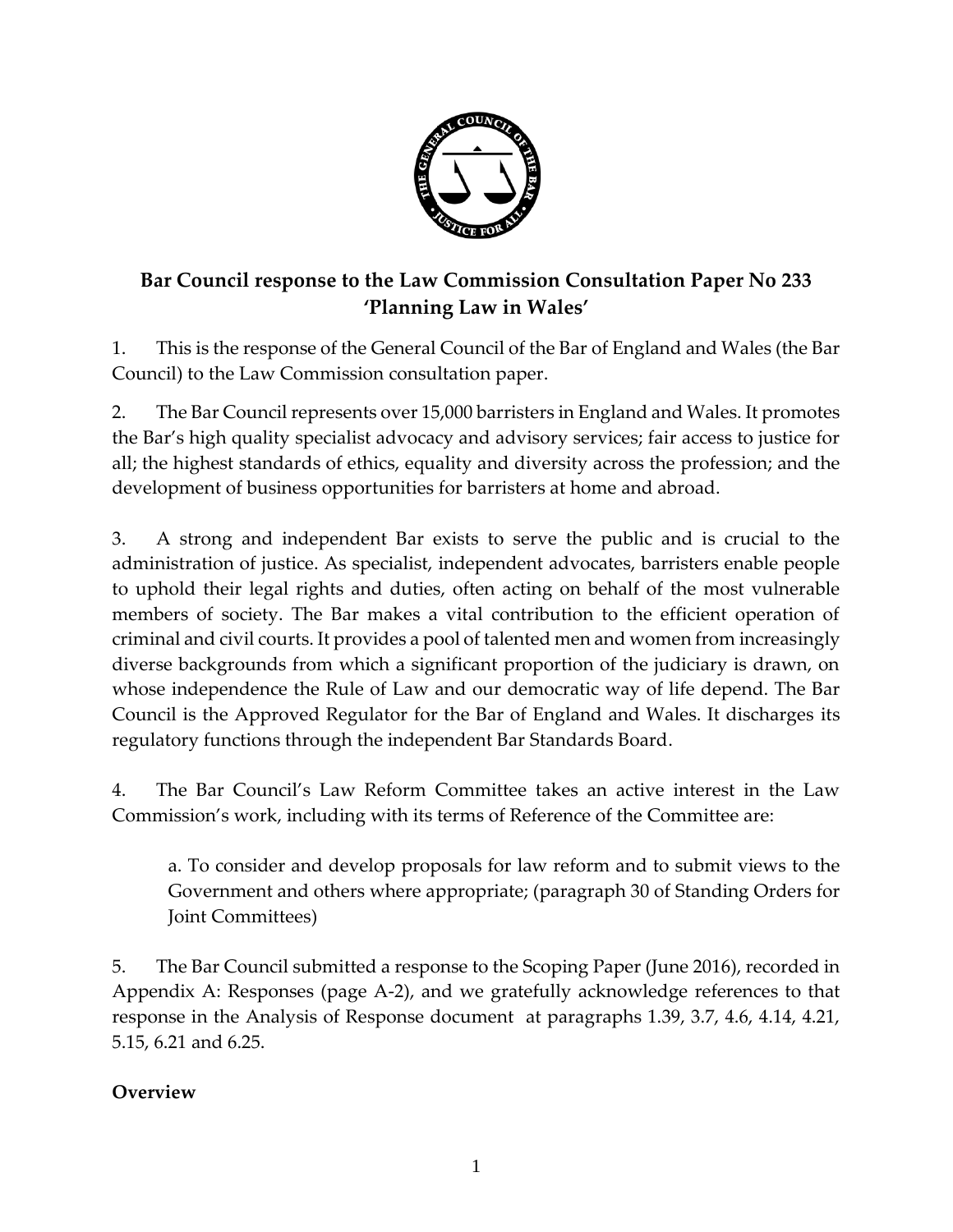6. The Bar Council supports the Law Commission's objectives in proposing reforms to planning legislation in Wales through a consolidation and simplification of the current legislation. The proposed reforms would also seek to incorporate some of the legal principles established through case law but which are not currently set out in the current legislation. We agree that such an approach would make the planning system in Wales far more accessible to the public as well as to those more used to dealing with the planning system, would help avoid inconsistent decisions being made and bring about greater fairness overall.

7. For this reason, we agree with the majority of the proposals in the consultation paper. Those that we do not agree with are few in number and the disagreements are small. Our responses reflect the Bar's overall position and do not specifically reflect the views of the Planning & Environmental Bar which more helpfully may respond in its own right. In addition, it has not been possible to respond to those questions which the invite specific examples of statistical evidence.

8. The Planning Bar in England and Wales is represented by the Specialist Bar Association, the Planning and Environmental Law Bar Association ("PEBA").

9. The Bar Council is aware of the separate consultation response on behalf of PEBA. That separate response examines the individual proposals in specific detail, mindful of the specific issues that will arise in practice.

10. This consultation response is formally distinct from that provided by PEBA.

11. The primary concern is to ensure that the provisions meet the Bar Council's overarching interests:

(1) Promoting access to justice for all;

(2) Clarity in legislative drafting;

(3) Advising on matters related to the rule of law

12. Many of the consultation questions are specialist matters, in which the Bar Council does not seek to duplicate or contradict the specialist opinion offered by PEBA.

13. The Chapters of particular interest to the Bar Council are: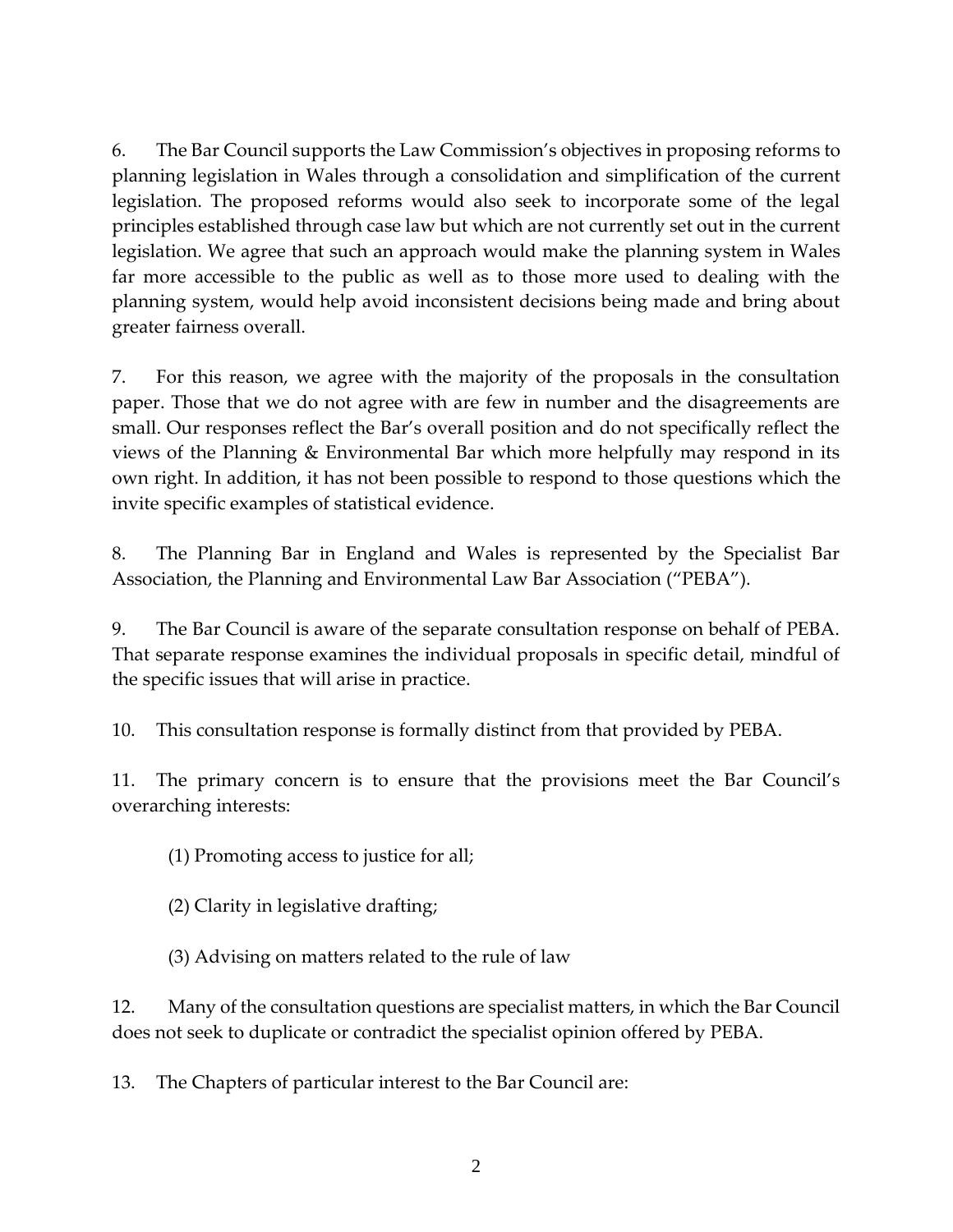Chapter 5: Introductory Provisions Chapter 6: Formulation of the Development Plan Chapter 11: Appeals and Other Supplementary Provisions Chapter 17: High Court Challenges

14. The Bar Council has no substantive response on the following Chapters for the reasons indicated above:

Chapter 7: The Need for a Planning Application Chapter 8: Applications to the Planning Authority Chapter 9: Applications to the Welsh Ministers Chapter 10: The Provision of Infrastructure and Other Improvements

Chapter 12: Unauthorised Development Chapter 13: Works Affecting Listed Buildings Chapter 14: Outdoor Advertising Chapter 15: Works to Protected Trees

Chapter 18: Miscellaneous and Supplementary Provisions

13. In addressing the consultation questions, we have recited the question in full (for ease of reference), using a single number paragraph system.

15. We do not wish to keep this consultation response confidential.

## **Introductory Comments**

16. In our earlier Consultation response, we set out our support for the Proposals, within the broader context of the Law Commission's project on the Form and Accessibility of the Law Applicable in Wales, reflecting its report ("Form and Accessibility Report") which was published contemporaneously with the previous Paper.

17. We reiterate that it is self-evident in the Bar Council's view that the aims behind a wholescale re-drafting or rather re-configuration of planning related legislation in Wales will require significant political will and support for the project accompanied by a recognition that the process is most likely to take a considerable period of time. The envisaged benefits therefore from this proposal will also have to await. The alternative of more piecemeal reform may necessarily be more attractive.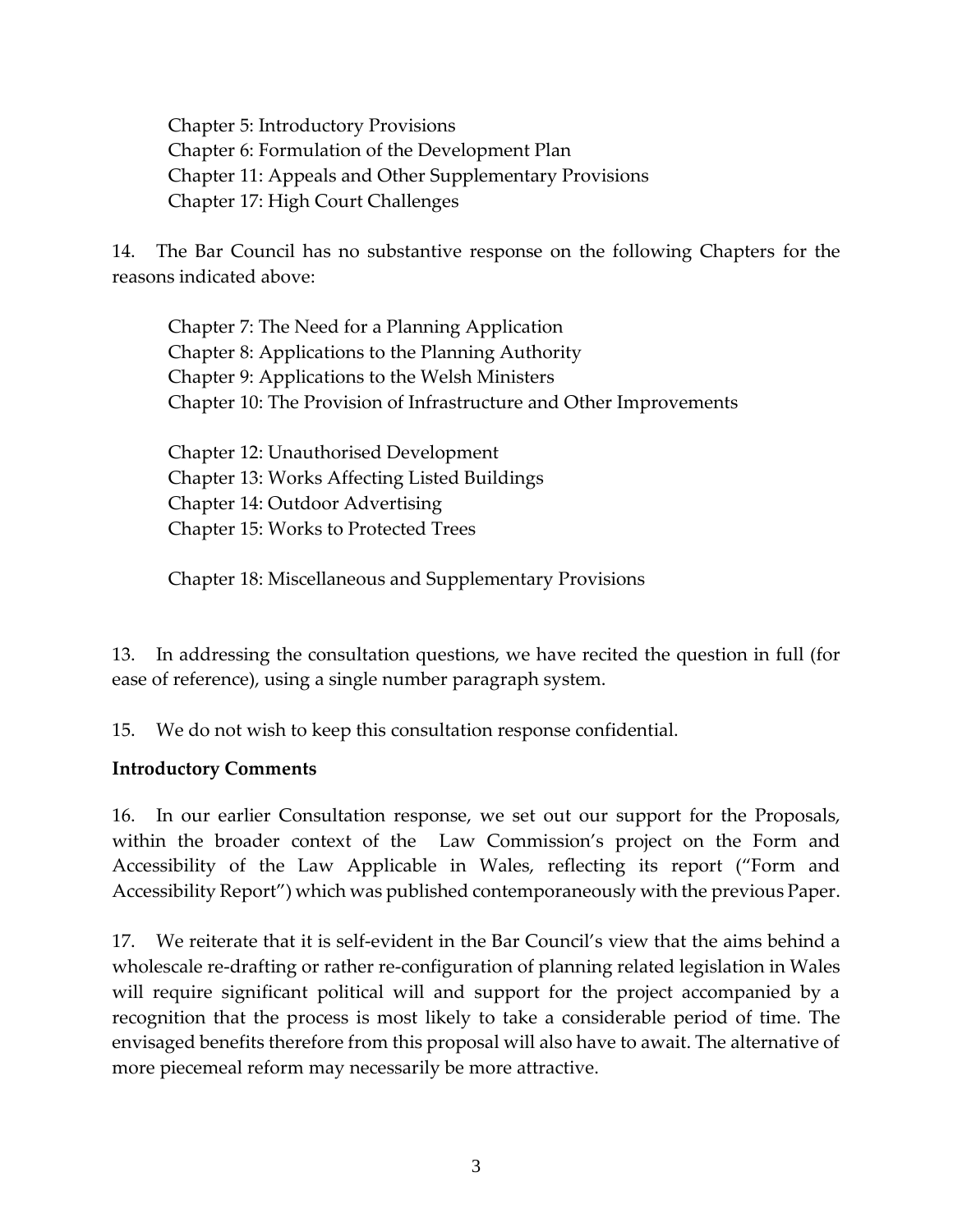18. The Bar Council will continue to seek to assist as best it can in this process in the event that it goes forward.

## **Consultation questions**

**Chapter 5. Introductory Provisions**

### **Consultation question 5-1.**

**We provisionally propose that a provision should be included in the Bill, to the effect that a public body exercising any function under the Code:** 

**(1) must have regard to the development plan, so far as relevant to the exercise of that function; and** 

**(2) must exercise that function in accordance with the plan unless relevant considerations indicate otherwise.** 

## **Do consultees agree?**

19. The Bar Council supports this drafting proposal, including the constituent elements sets out under Questions 5-2 and 5-3 below

20. There is merit in (i) the combination of the existing separated statutory provisions separate between two different Acts and (ii) the adjectival change to "relevant" considerations to bring the provision in line with administrative law (see further Q5-2(2) below).

21. We would however recommend that those "functions" are clearly listed comprehensively (perhaps by Schedule), such that, in particular, those officers who exercise the applicable functions are aware of the duty, and compose their formal decisions or reports to councils and constituent committees accordingly (see further Q5- 3 below).

22. We would further recommend that the term "Code" is defined within the provisions. Whilst it is accepted that the term is familiar to planning practitioners as a collective description in Compulsory Purchase legislation and case law, it is not yet wellestablished in the Law of England and Wales and requires some definitional precision,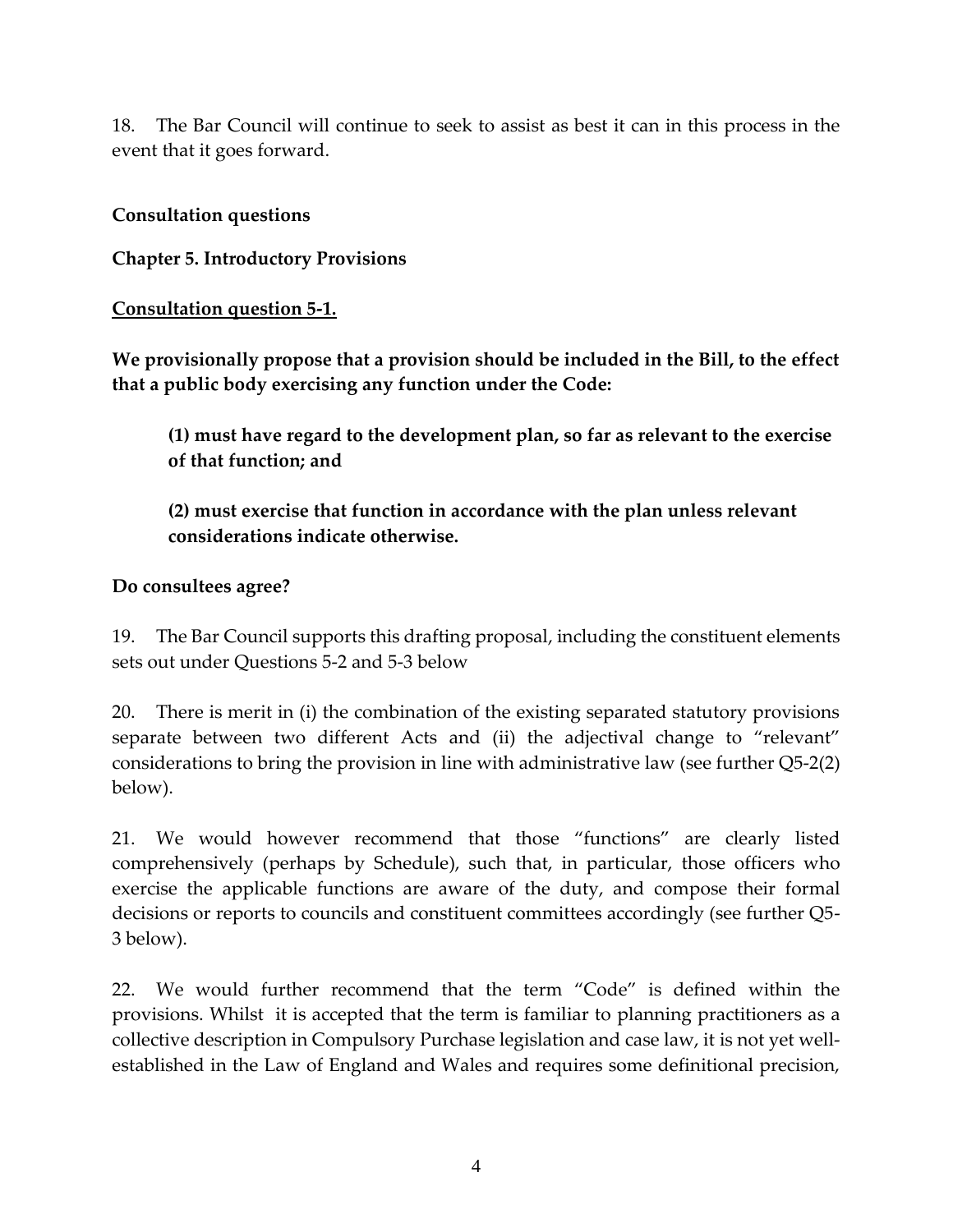particularly in respect of the interaction between primary legislation, secondary legislation and (national) planning policy.

### **Consultation question 5-2.**

**We provisionally consider that;** 

**(1) to attempt to define relevant or material considerations in the Planning Code would cause as many problems as it would solve; and** 

**(2) the term "relevant considerations" would be more appropriate than "material considerations."** 

### **Do consultees agree?**

23. The Bar Council agrees with point (1) that it is not possible as a matter of administrative law or practical reality to define the list of relevant or material considerations exhaustively. A list that is expressly defined as non-exhaustive would itself cause uncertainty and potentially generate unnecessary litigation. With regard to point (2) the Bar Council agrees that 'relevant considerations' is clearer and more appropriate than 'material considerations'.

#### **Consultation question 5-3.**

**We provisionally propose that a provision should be included in the Bill, to the effect that a public body exercising any function under the Code must have regard to any other relevant considerations. Do consultees agree?** 

24. The Bar Council supports this approach, subject to comprehensive listing of the relevant functions (as set out above under Consultation question 5-1).

#### **Consultation question 5-4.**

**We provisionally propose that a provision or provisions should be included to the effect that:** 

**(1) a body exercising any statutory function must have regard to the desirability of preserving or enhancing historic assets, their setting, and any features of special interest that they possess; and**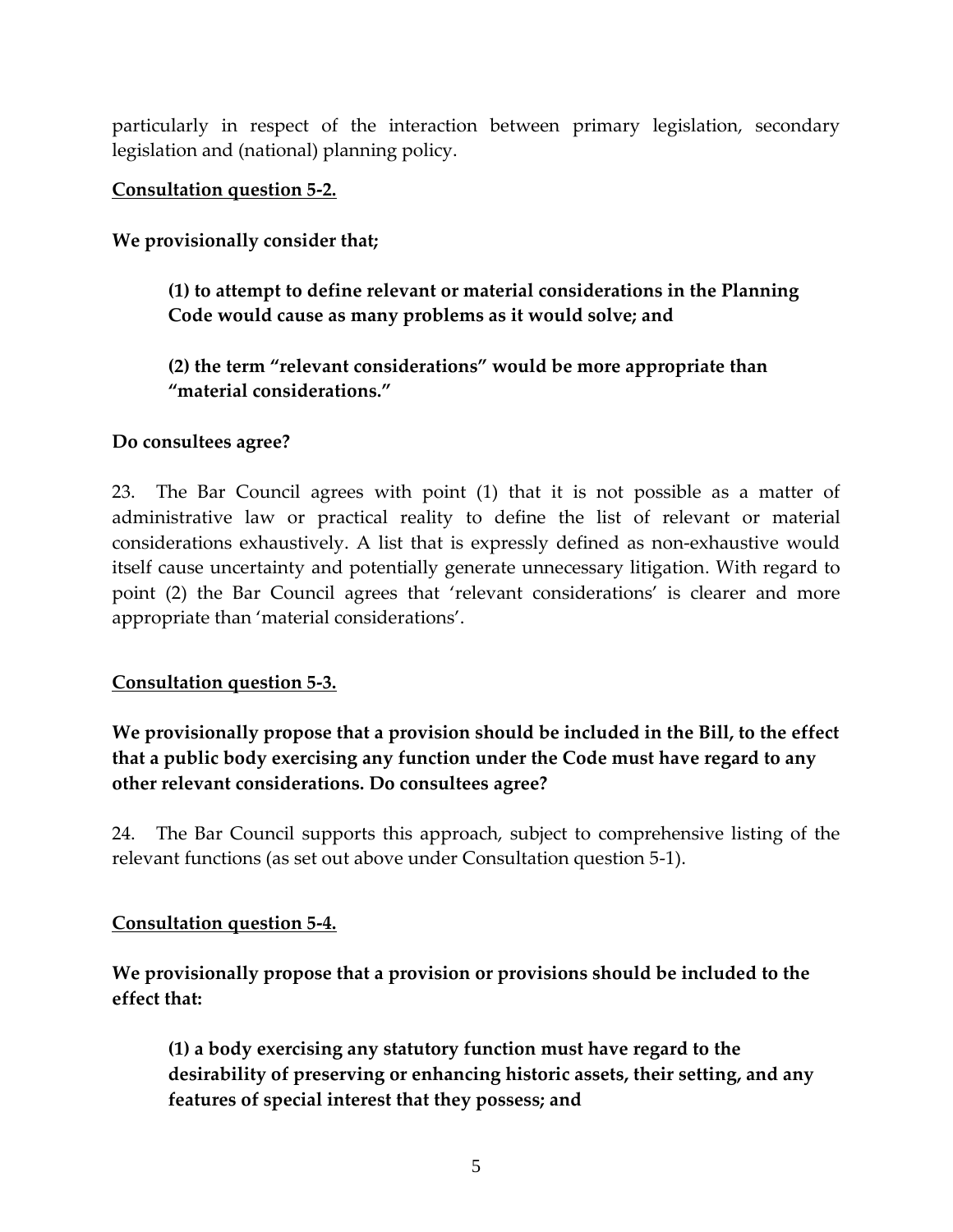**(2) a body exercising functions under the Planning Code and the Historic Environment Code must have special regard to those matters;**

**(3) and that "historic assets" be defined so as to include world heritage sites, scheduled monuments, listed buildings, conservation areas, registered parks and gardens, and such other categories of land as the Welsh Ministers may prescribe.** 

## **Do consultees agree?**

25. The Bar Council has no substantive observation on this proposal, save that the duty should be stated at the end of any initial section.

26. We suggest that considerable care needs to be taken in drafting what are envisaged as introductory sections within the Bill, to ensure that the provisions are narrowly drafted, without multiple qualifications and exceptions. As the Consultation Paper suggests there is a risk of accretion in lists of applicable provisions, which can obscure the clarity of the most commonly encountered requirements.

## **Consultation question 5-5.**

**We provisionally propose that a provision should be included in the Bill to the effect that:** 

**(1) the relevant considerations, to which a public body must have regard (in accordance with Consultation question 5-3) when exercising any function under the Code, include the likely effect, if any, of the exercise of that function on the use of the Welsh language, so far as that is relevant to the exercise of that function; and** 

**(2) the duty to consider the effect on the use of the Welsh language is not to affect:** 

**- whether regard is to be had to any other consideration when exercising that function or** 

**- the weight to be given to any such consideration in the exercise of that function.**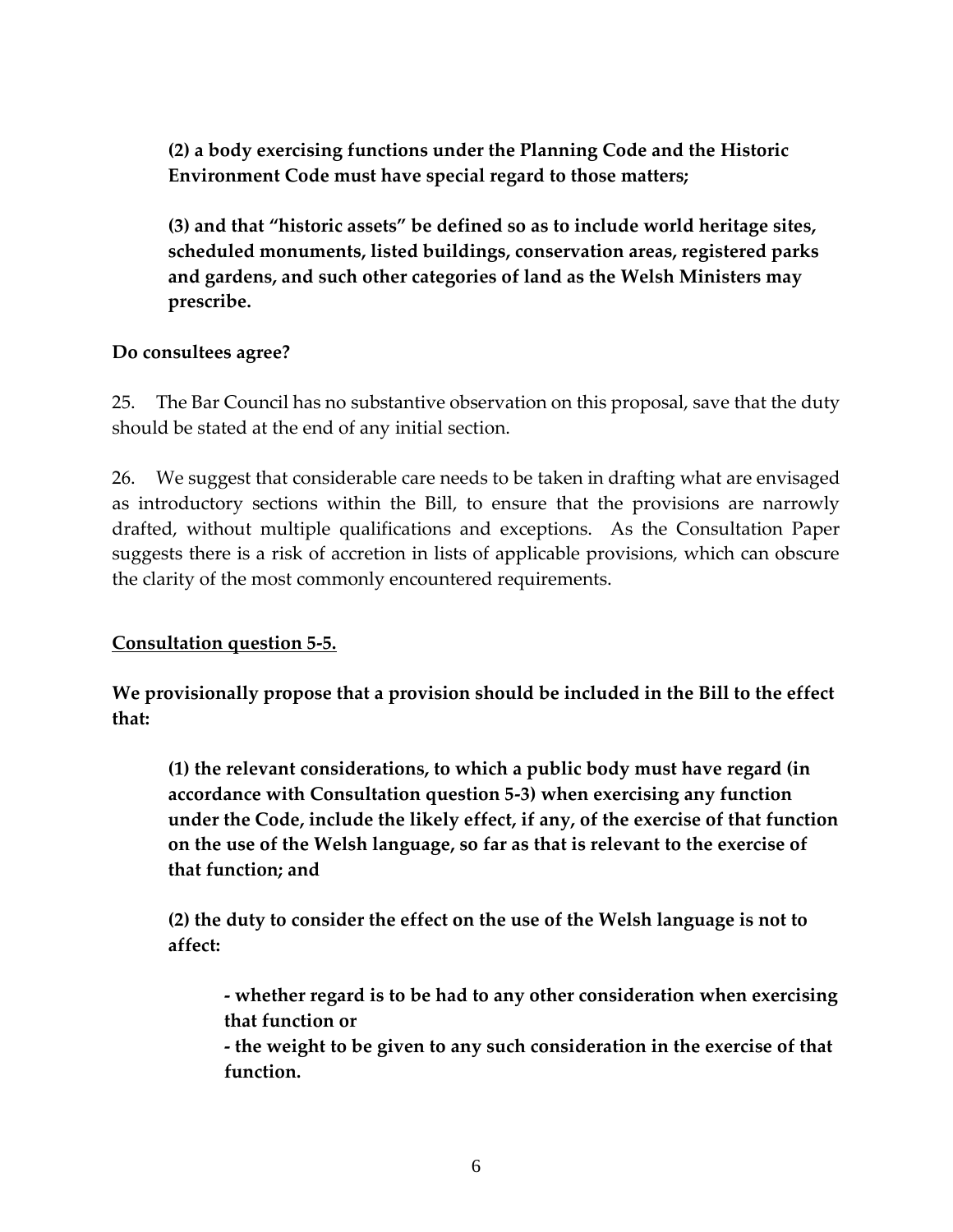## **Do consultees agree?**

27. The Bar Council supports this proposal, on the basis that it would improve access to justice to those whose first or only language is Welsh. There is clear merit in including this within the text of the leading section, given the importance of the interest at stake.

## **Consultation question 5-6.**

**We provisionally propose that a provision should be included in the Bill, to the effect that:** 

**(1) the relevant considerations, to which a public body must have regard (in accordance with Consultation question 5-3) when exercising any function under the Code, include the polices of the Welsh Government relating to the use and development of land, so far as they are relevant to the exercise of that function; and** 

**(2) the consideration of Welsh Government policies is not to affect: - whether regard is to be had to any other consideration when exercising that function, or - the weight to be given to any such consideration in the exercise of that function.** 

## **Do consultees agree?**

28. The Bar Council supports this proposal, which is in principle a major benefit in the light of the absence of such a reference under section 38(6) of the Planning and Compulsory Purchase Act 2004 ('PCPA').

29. However two practical issues may arise, and merit detailed consideration with the Welsh Ministers and their respective civil servants.

30. First, it would seem important for the legislative provisions to define, soon after this provision, the full scope of qualifying documents that constitute the statutory development plan: see by contrast the structure of section 38 PCPA and the corresponding provisions in sections 15 and 17 PCPA, and the further regulations. Otherwise there is the risk that the definition of the "development plan" will continue to be obscure to lay readers.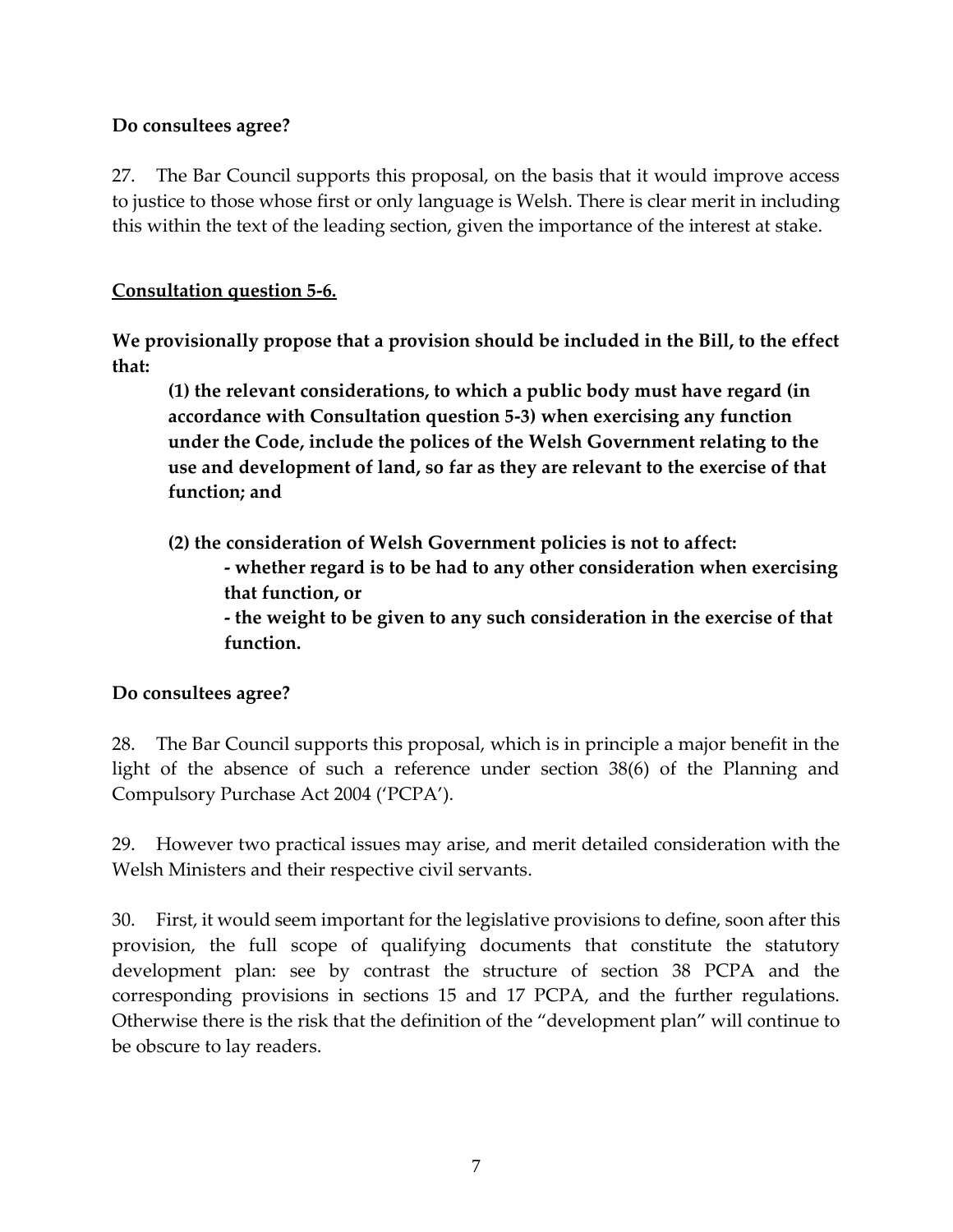31. Second, the final clause : "*not to affect…the weight to be given to any such consideration in the exercise of that function*" does appear to intrude upon an area which the Bar Council is aware is the subject of some controversy in respect of English national planning policy, namely the interaction between section 38(6) PCPA and the NPPF's paragraph 14: as summarised in *East Staffordshire DC v Barwood Developments Ltd & SSCLG* [2017] EWCA Civ 893.

32. In practice, both English and Welsh national policies frequently make directions as to where the "*weight*" to be given to adopted policies is affected either through express reference: PPW 2.14.4 *" decreasing weight"* to *"outdated"* Local Development Plan policies*;*  NPPF 216: "*the greater the weight*" or through parallel concepts, e.g, the PPW presumption "*in favour of proposals in accordance with the key principles (see 4.3) and key policy objectives (see 4.4) of sustainable development"* and NPPF 14 "*significantly and demonstrably outweigh*" albeit that the ultimate degree of weight is always for the decision maker.

33. It is recognised that this situation is not free from difficulty, but, in principle, we suggest it <u>may</u> be clearer and better resolved by stating the duty positively: i.e. the decision-maker has full discretion as to the weight to be accorded to Welsh Government planning policies, subject to the duty to determine in accordance with the development plan, unless relevant considerations indicate otherwise.

# **Consultation question 5-7.**

**We provisionally consider that it is not necessary for the Bill to contain a provision, equivalent to section 2 of the P(W)A 2015, to the effect that any public body exercising some of the functions under the Code must do so as part of its duty under the Well-being of Future Generations (Wales) Act 2015 to carry out sustainable development.** 

# **Do consultees agree?**

34. The rationale for this omission appears to be at odds with what we understand is one of the chief purposes of the Codification exercise, namely better presentation and simplification in order to enable the public to understand the planning system more readily as well as being comprehensive.

35. We respectfully therefore recommend that the above proposal is re-considered.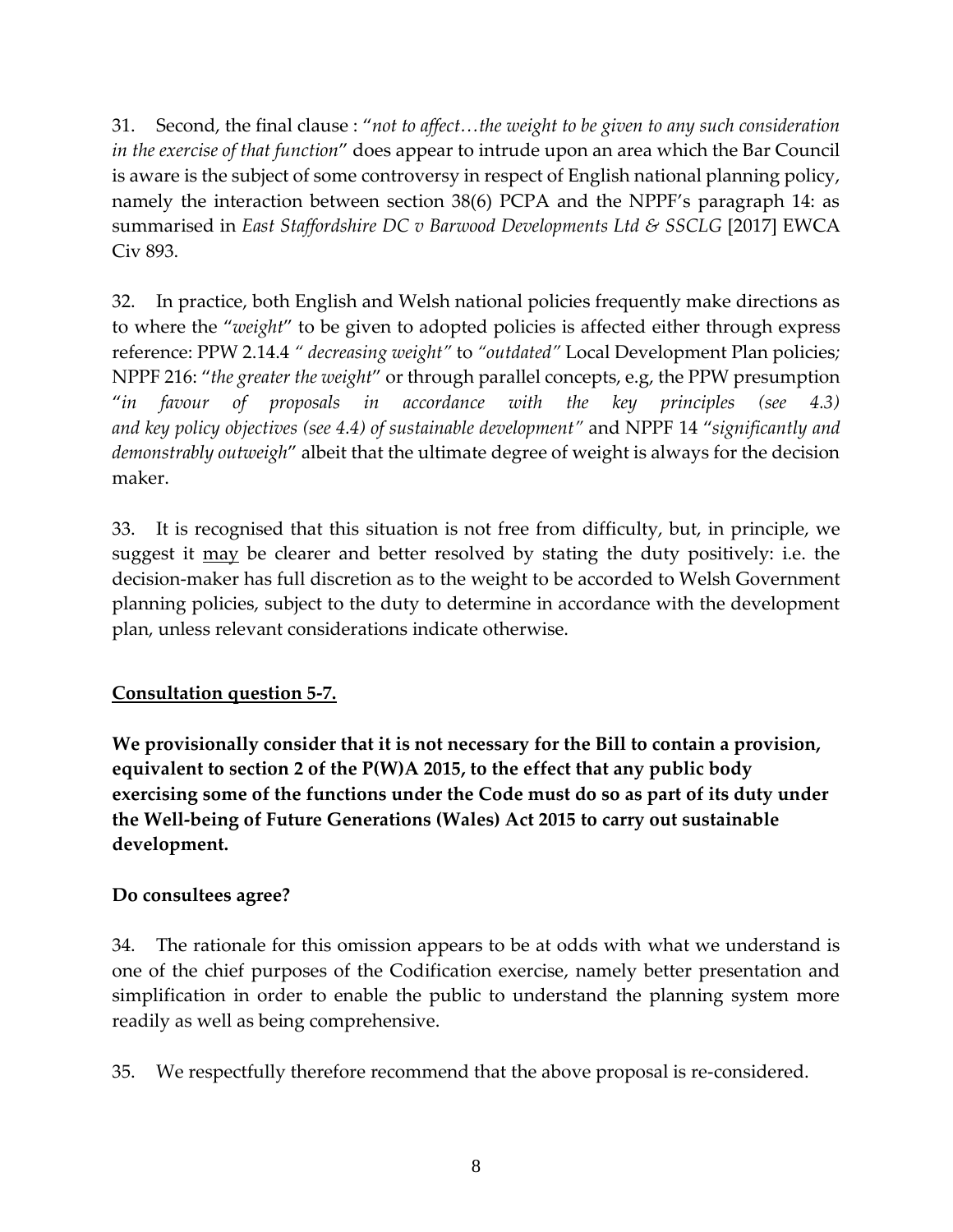36. The duty to carry out sustainable development is an important one, and may not be well-understood by members of the public. In the Planning and Compulsory Purchase Act 2004, a similar duty is contained within the main text (albeit only in later provisions under section 39).

37. The concept of "sustainable development" is also much-used in Welsh and English national policy and development plans.

38. Given the importance of ensuring that the Code is comprehensive, we would suggest that there is real merit in re-stating the statutory duty.

## **Consultation question 5-8.**

**We provisionally propose that a series of signpost provisions to duties in nonplanning legislation that may be relevant to the exercise of functions under the Code should be included at appropriate points within Ministerial guidance.** 

### **Do consultees agree?**

39. The Bar Council's view is that the reference to "signposting" is not entirely clear and may also frustrate the overarching aim of codification – as this would make the provisions vulnerable to changes in the Ministerial guidance.

40. We would recommend that further consideration is given to how these duties might be contained in a document with greater formal permanence, such as the inclusion within a Schedule to the main statute.

#### **Consultation question 5-9.**

**We provisionally propose that section 53(2) of the Coal Industry Act 1994 (environmental duties in connection with planning) should be amended so that they no longer apply to Wales.** 

**Do consultees agree?**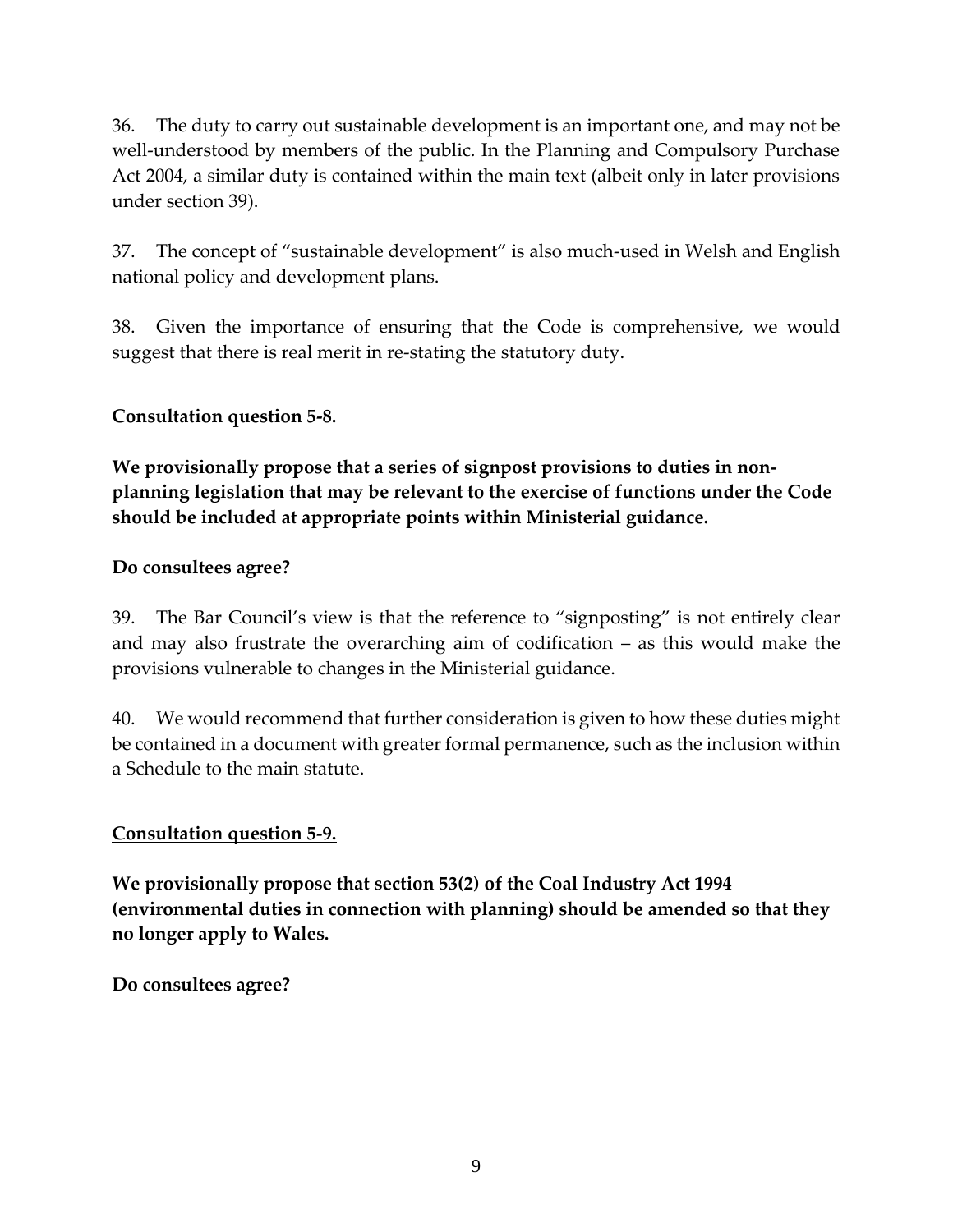41. This is the first of a significant number of Consultation questions, where the Bar Council adopts a position of general support, but provides no detailed comment on any consequences of the text.

42. The Bar Council strongly supports improving the navigability of the proposed future statutory context by the removal of provisions which are no longer relevant.

43. Specialist consultees may be able to advise if this omission would have any unintended consequences or represents a missed opportunity to update the position at law.

## **Consultation question 5-10.**

**In light of the previous proposals in this Chapter, we provisionally consider that there is no need for the Bill to contain a provision explaining the purpose of the planning system in Wales.** 

## **Do consultees agree?**

44. The Bar Council recognises the concern in respect of having a formal provision within the Bill setting out of the statutory purpose of the planning system on the basis of possible conflict.

45. Such provisions are a routine feature of planning and land use legislation in civil law jurisdictions, e.g. the French Code de l'Urbanisme (Art L 101-2) and the German Baugesetzbuch (II-1-1).

46. In the UK context, however, there is less universal agreement on the core purposes of planning. These are multifarious, and ultimately dependent upon the nature of any given development proposal and its impact both negative and positive.

47. The Bar Council understands that such purpose is a matter for the relevant national body to set out

48. We do not agree though that the type of section as proposed in 5.120 would necessarily "*encapsulate*" the statutory purposes as suggested at 5.121 of the PLW Consultation. This is because this proposed provision makes no reference to key national planning matters, e.g. the provision of sufficient housing. It would therefore be necessary in our view for the attendant national policy to set out clearly the overarching purposes.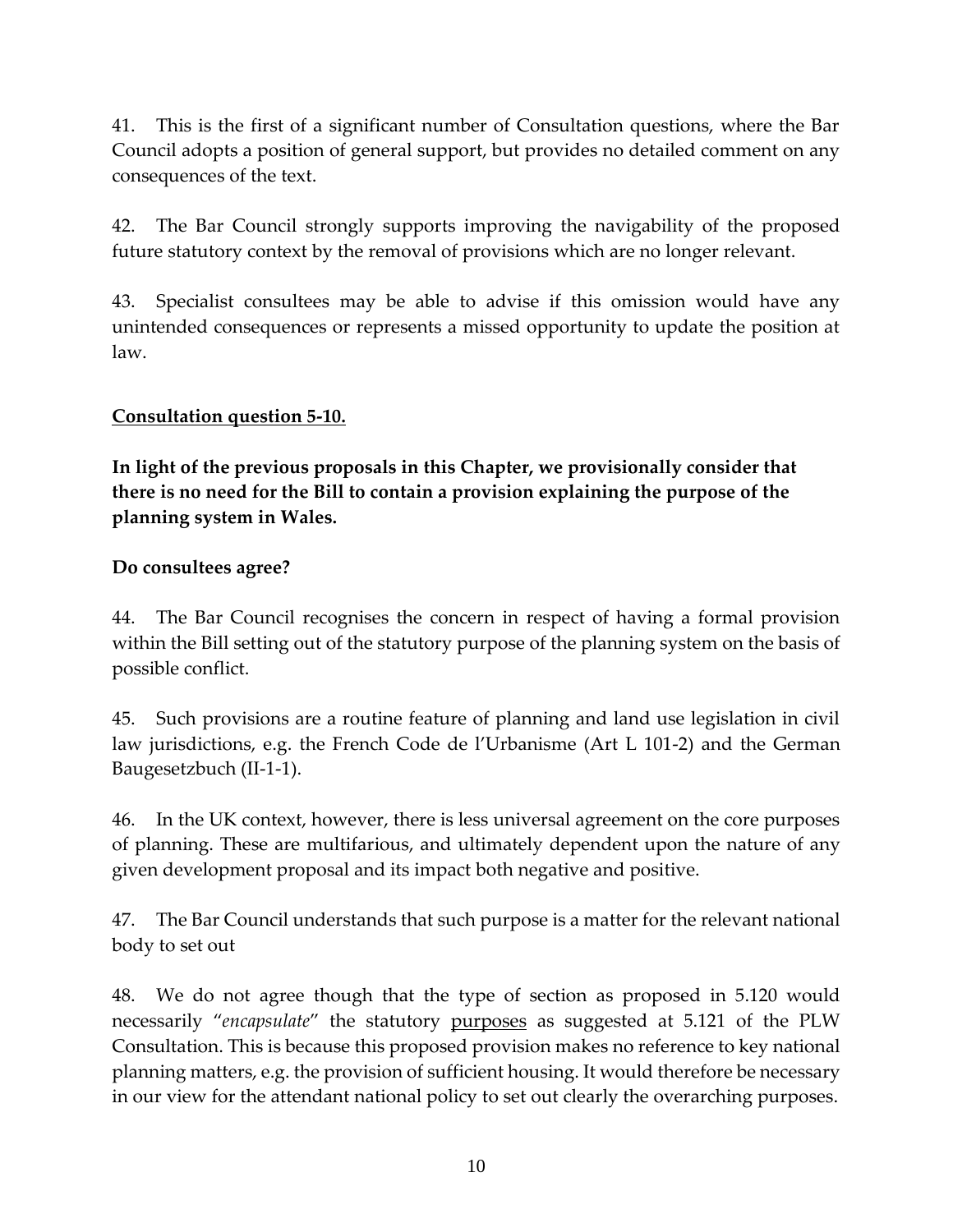## **Consultation question 5-11.**

**We provisionally consider that persons appointed by the Welsh Ministers for the purpose of determining appeals, conducting inquiries and other similar functions should be referred to in the Planning Code as "inspectors" or "examiners", but in either case in such a way as to make it clear that this does not prevent the Welsh Ministers appointing for a particular purpose a person other than an employee of the Planning Inspectorate.** 

## **Do consultees agree, and if so which term do consultees think is most appropriate?**

49. The Bar Council suggest that the retention of the singular term "Inspector" would be clearer. This reflects the most common position, and avoids the confusion that can arise in the neighbourhood plan context in England, where the term "Examiner" is used instead.

50. If the term "Examiner" is to be used, the status should be very tightly defined.

## **Consultation question 5-12.**

**We provisionally propose that the Bill should not include the provisions currently in the TCPA 1990 enabling enterprise zone authorities, urban development corporations and housing action trusts to be designated as local planning authorities. Do consultees agree?** 

51. The Bar Council agrees with this removal, which simplifies the statutory text and reflects the correct position at law.

## **Consultation question 5-13.**

**We consider that the term "planning authority" should be used in the Planning Code in place of the term "local planning authority" and "minerals planning authority" in existing legislation. Do consultees agree?** 

52. The Bar Council supports this proposal, subject to careful identification of the separate status of the Welsh Ministers.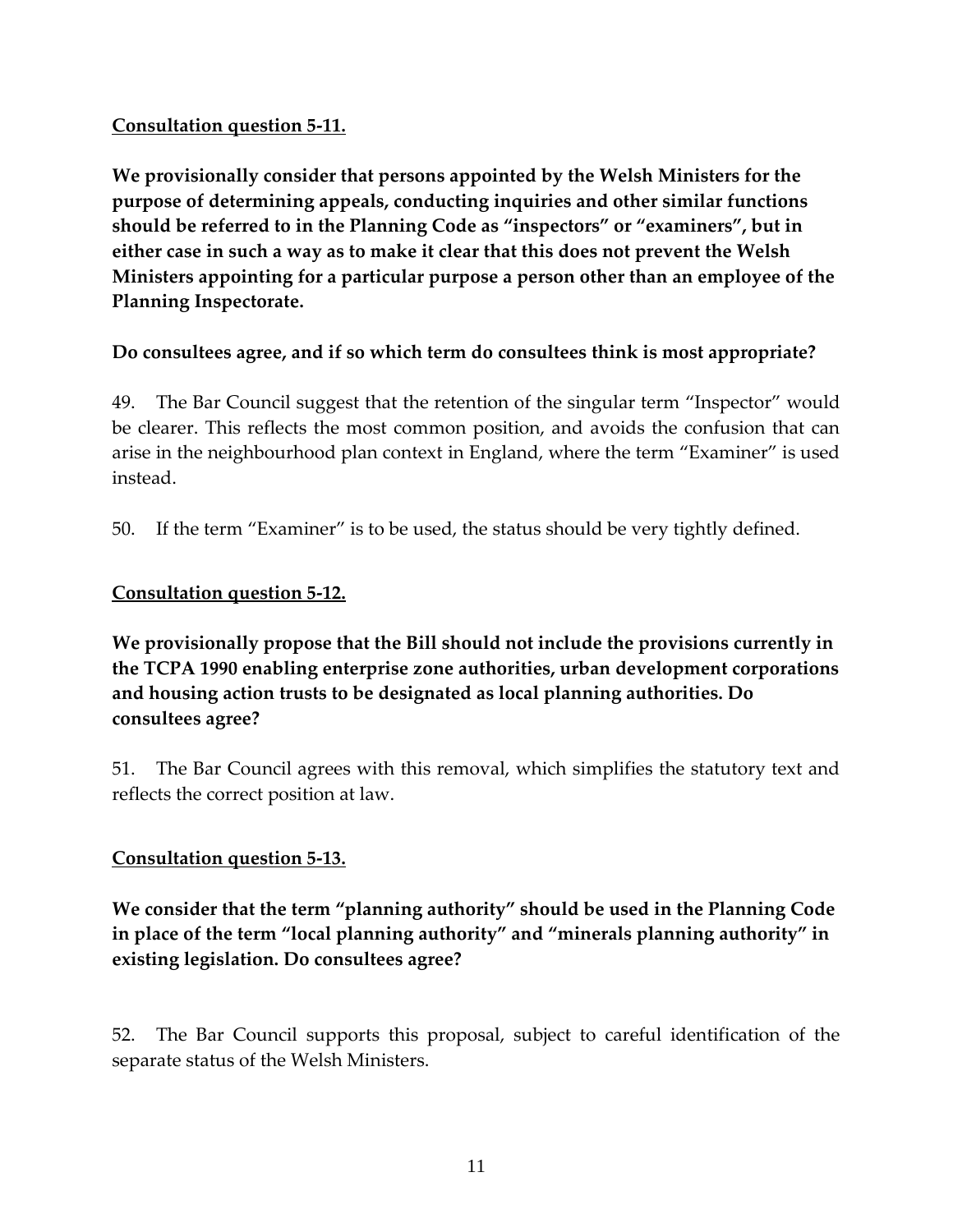# **CHAPTER 6. FORMULATION OF THE DEVELOPMENT PLAN**

## **Consultation question 6-1.**

**We provisionally consider that Part 6 of the PCPA 2004 (development plans), as amended by the P(W)A 2015, should be restated in the Planning Code, subject to any necessary transitional arrangements relating to the Wales Spatial Plan and to the proposals in the remainder of the Chapter.** 

### **Do consultees agree?**

53. The Bar Council supports this proposal, which reflects the statutory support for the current plan-making arrangements.

**Consultation question 6-2.** 

**We provisionally propose that:** 

**(1) the provisions currently in the Planning and Energy Act 2008 are not restated in the Bill; (2) consideration is given in due course to: - including equivalent provisions in guidance; and - making appropriate amendments to the Building Regulations.** 

**Do consultees agree?** 

54. The Bar Council supports the aim of simplification within this proposal, but has no specialist position on the merits of the proposed drafting or how prominence can be given to these statutory aims.

#### **Consultation question 6-3.**

**In light of the existence of duties to carry out sustainability appraisals of the NDF and strategic and local development plans, currently under Part 6 of the PCPA 2004:** 

**(1) is there a continuing requirement for a separate appraisal to be carried out of their environmental impact, as currently required by the Environmental Assessment of Plans and Programmes (Wales) Regulations 2004?**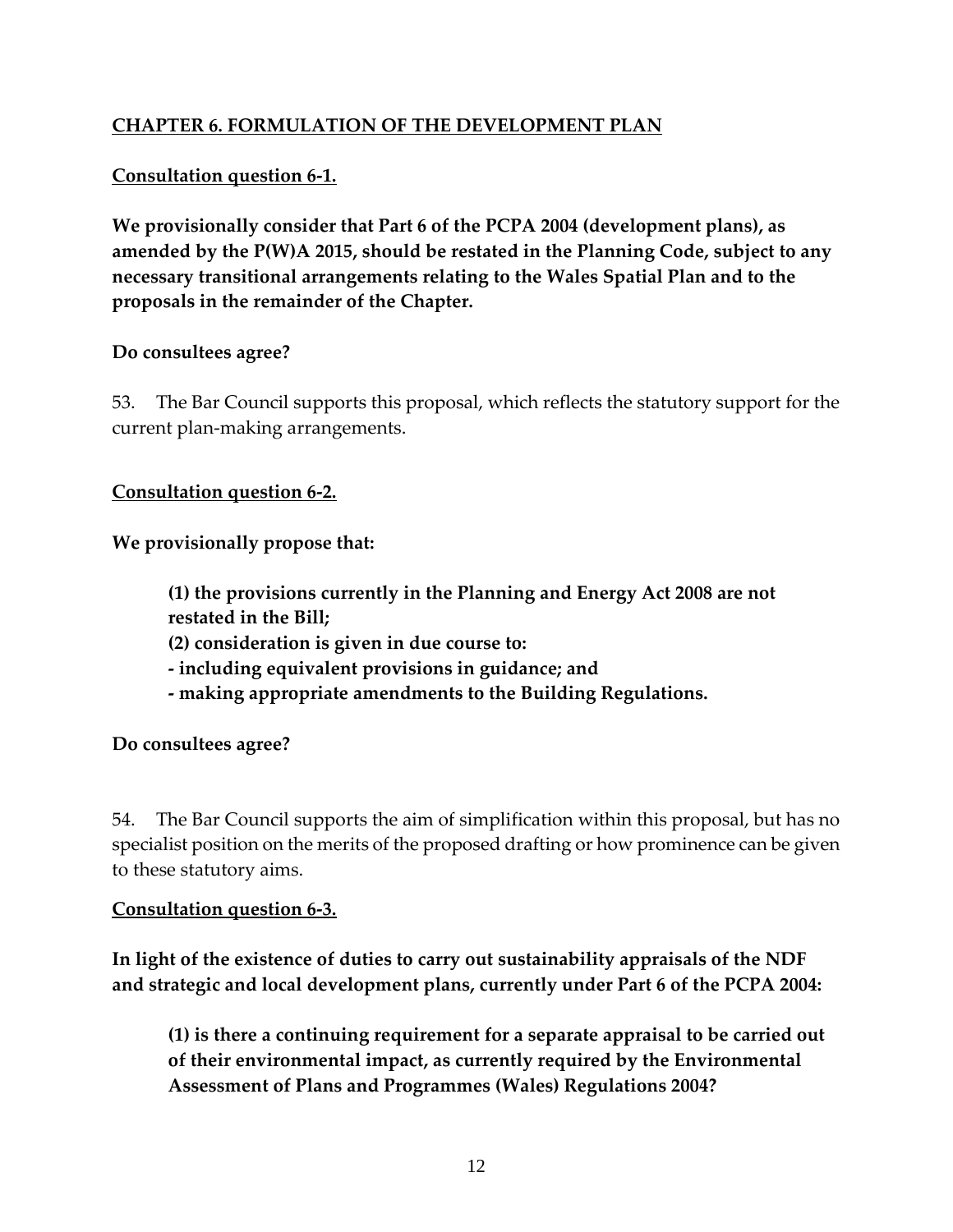**(2) are the 2004 Regulations still required in relation to plans and programmes other than the NDF and development plans? or** 

# **(3) do the 2004 Regulations need amendment or simplification in any way?**

55. The Bar Council confines its response to (1). This is an area where there has been considerable litigation in England, and there is merit in streamlining the statutory provisions to ensure that the requirement for SEA is clear on the face of the main primary legislation.

56. The Bar Council is aware of the controversy over development plan documents (DPDs) and supplementary planning documents (SPDs) and the continuing controversy in respect of the correct approach to "reasonable alternatives" and related provisions within the SEA Regulations. However those are matters best addressed by specialist consultees.

### **Consultation question 6-4.**

**We provisionally propose that section 114 of the PCPA 2004 (responsibility for procedure at local plan inquiries) should not be restated in the Planning Bill.** 

## **Do consultees agree?**

57. As set already above, the Bar Council is in general support of the omission of redundant statutory provisions.

### **Consultation question 6-5.**

**We consider that Chapter 2 of Part 6 of the TCPA 1990 (blight notices) and Schedule 13 to the Act should be restated in the Planning Bill in broadly their present form.** 

#### **Do consultees agree?**

58. The Bar Council has no formal position on this proposal, which is best addressed by specialist practitioners.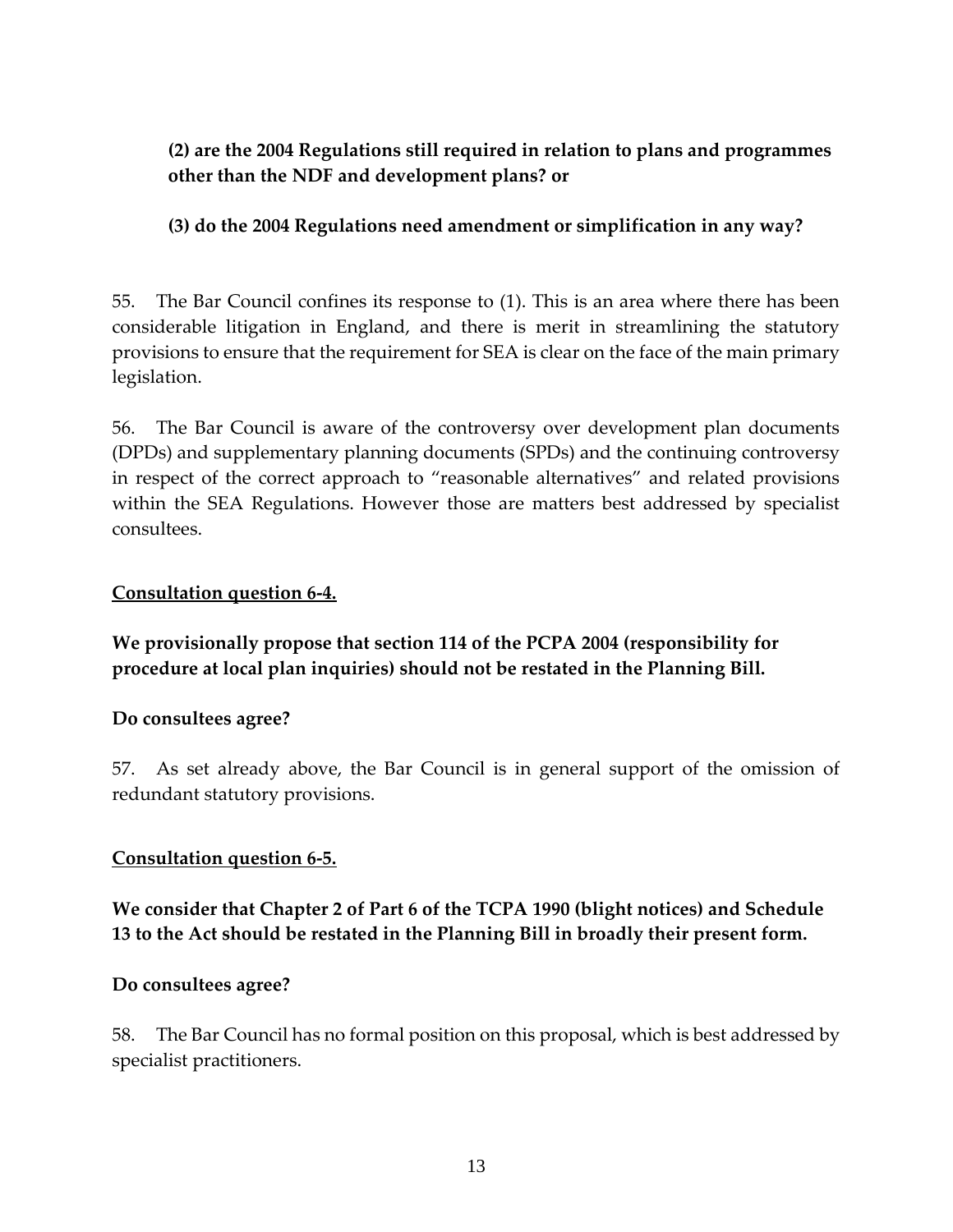## **CHAPTER 7. THE NEED FOR A PLANNING APPLICATION**

59. The Bar Council has no formal position on any of these provisions, which are best addressed by specialist practitioners.

### **Consultation question 7-1.**

**We provisionally propose that the power of the Welsh Ministers to remove certain categories of demolition from the scope of development, currently in TCPA 1990, s 55(4)(g), should not be restated in the new Bill, but that the same result should be achieved by the use of the GPDO.** 

### **Do consultees agree?**

60. See above.

**Consultation question 7-2.** 

**We provisionally propose that the extent of minor building operations that are not excluded from the definition of development by TCPA 1990, s 55(2)(a), currently in the proviso to s 55(2)(a) and in s 55(2A) and (2B), should be clarified with a single provision to the effect that the carrying out of any works to increase the internal floorspace of a building, whether underground or otherwise, is development.** 

**Do consultees agree?** 

61. See above.

**Consultation question 7-3.** 

**It would be possible to incorporate in the Bill a definition of "engineering operations", to the effect that they are operations normally supervised by a person carrying on business as an engineer, and include:** 

**(1) the formation or laying out of means of access to a highway; and** 

**(2) the placing or assembly of any tank in any part of any inland waters for the purpose of fish farming there. We invite the views of consultees.**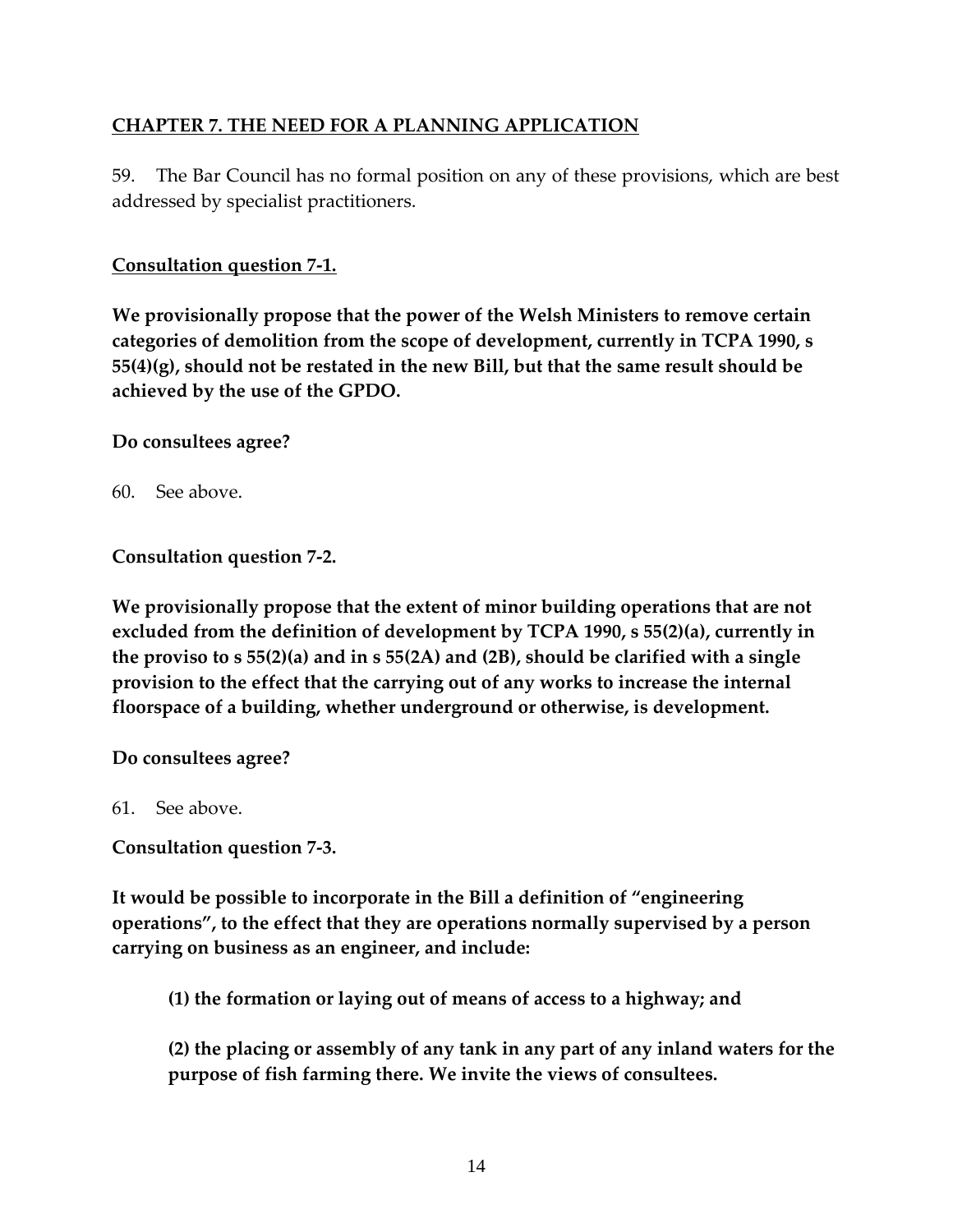62. See above.

## **Consultation question 7-4.**

**We provisionally propose that there should be an explicit provision as to the approval of use classes regulations by the negative resolution procedure.** 

## **Do consultees agree?**

63. See above.

## **Consultation question 7-5.**

**We provisionally propose that section 55(3)(a) TCPA 1990 (intensification of dwellings as material change of use) should be clarified by providing that the use as one or more dwellings of any building previously used as a different number of dwellings shall be taken to involve a material change in the use of the building and of each part of it which is so used.** 

## **Do consultees agree?**

64. See above.

## **Consultation question 7-6.**

**We provisionally propose that section 55(2)(d) to (f) of the TCPA 1990 (activities not falling under development) should be clarified by providing that the following changes of use should be taken for the purposes of this Act not to involve development of the land:** 

**(1) the change of use of land within the curtilage of a dwelling to use for any purpose incidental to the enjoyment of the dwelling as such;** 

**(2) the change of use of any land to use for the purposes of agriculture or forestry (including afforestation) and the change of use for any of those purposes of any building occupied together with land so used;**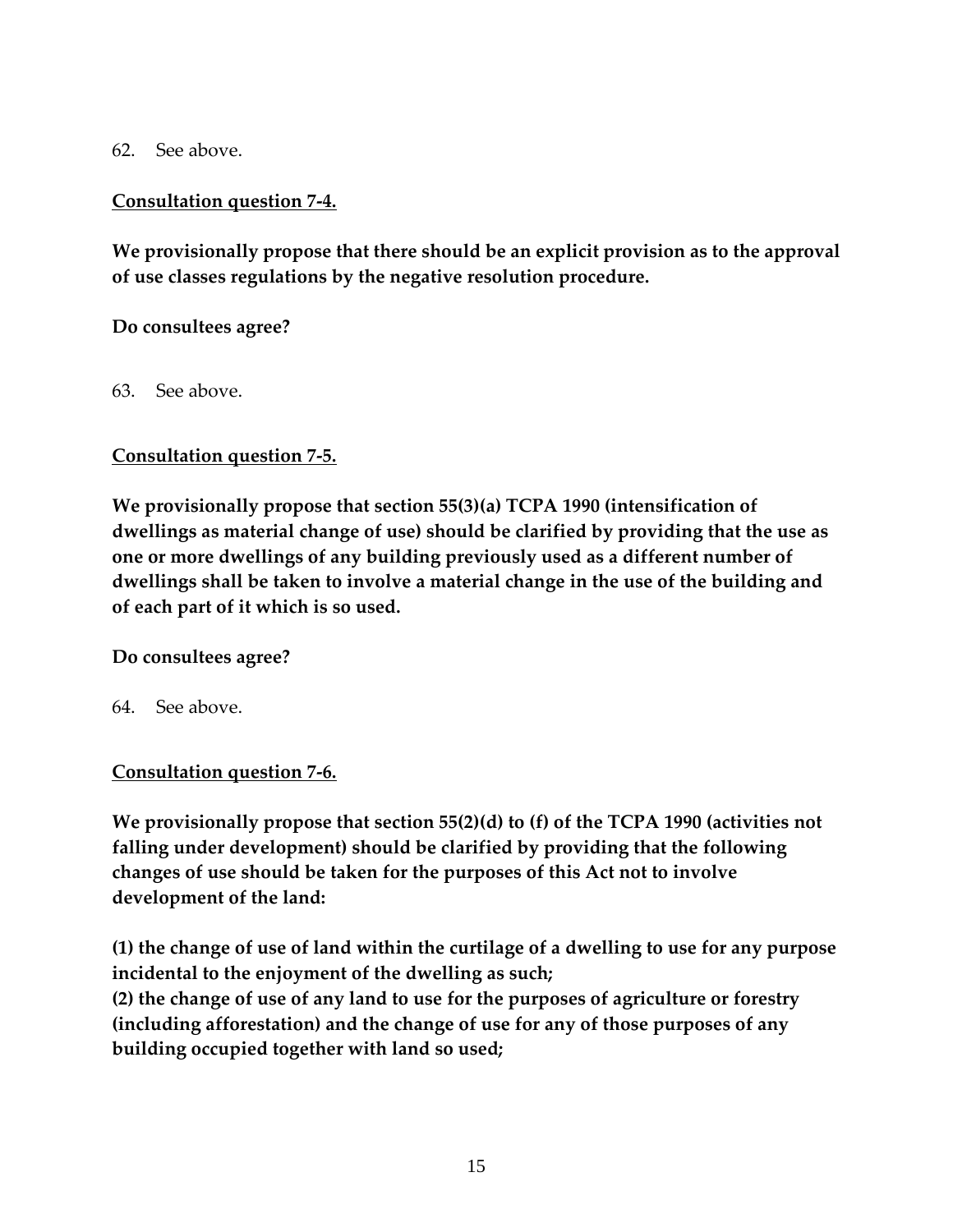**(3) in the case of buildings or other land which are used for a use within any class specified in an order made by the Welsh Ministers under this section, the change of use of the buildings or other land or, subject to the provisions of the order, of any part of the buildings or the other land, from that use to any other use within the same class. Do consultees agree?** 

65. See above.

## **Consultation question 7-7.**

**We provisionally propose that section 58 of the TCPA 1990 (ways in which planning permission may be granted) should not be restated in the new Planning Bill in its present form.** 

## **Do consultees agree?**

66. See above.

### **Consultation question 7-8.**

**We provisionally propose that section 61 of the TCPA 1990 (largely relating to the applicability of pre-1947 legislation) should not be restated in the new Planning Bill.** 

**Do consultees agree?** 

67. See above.

**Consultation question 7-9.** 

**We provisionally propose that sections 88 and 89 of the TCPA (planning permission granted by enterprise zone scheme) should not be restated in the new Planning Bill.** 

**Do consultees agree?** 

68. See above.

#### **Consultation question 7-10.**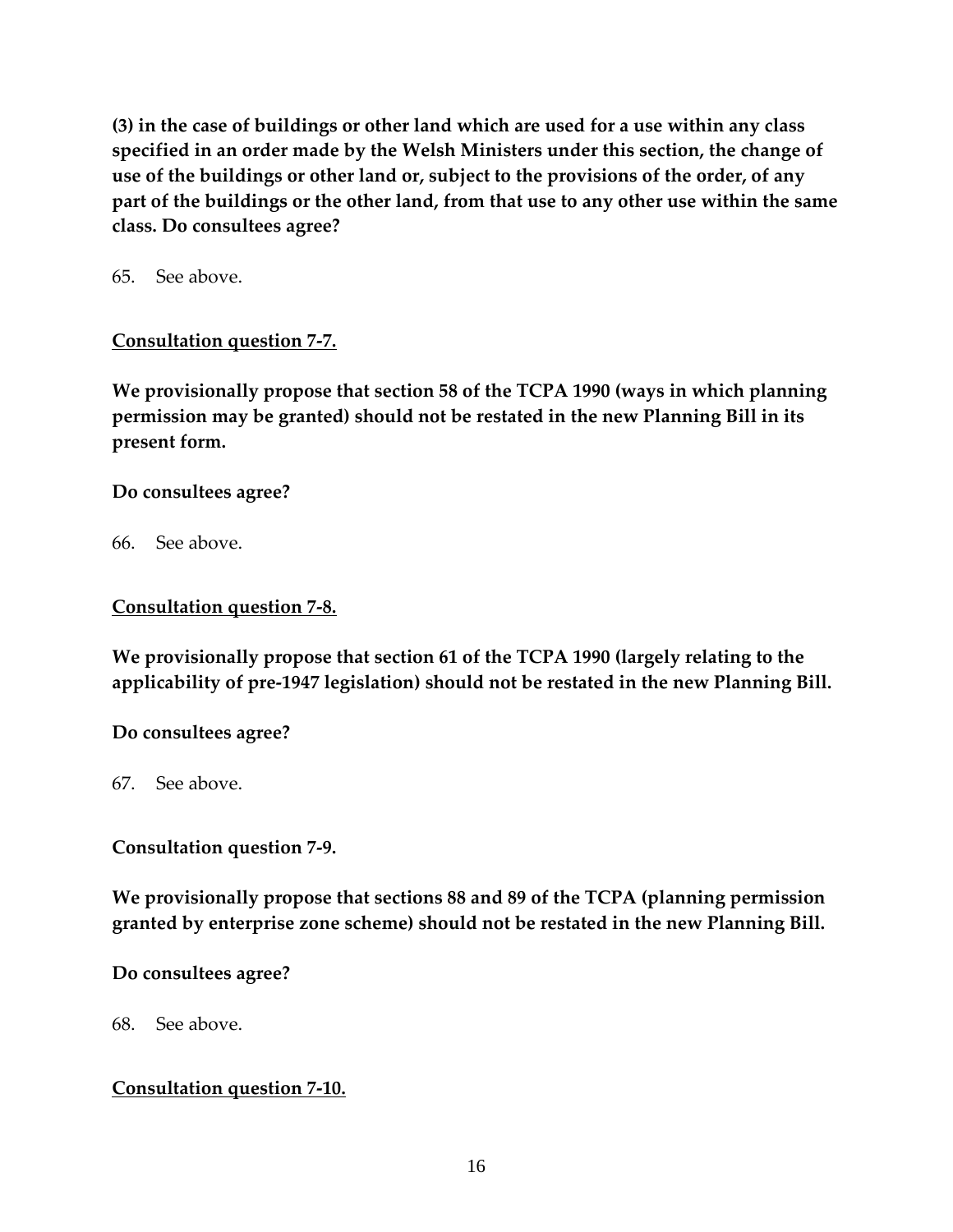**We provisionally propose that sections 82 to 87 of and Schedule 7 to the TCPA (simplified planning zones) should not be restated in the new Planning Bill.** 

## **Do consultees agree?**

69. See above.

### **Consultation question 7-11.**

**We provisionally propose that the provisions relating to time limits and certificates of lawfulness, currently included in TCPA 1990, ss 171B and 191 to 196, should be included in the new Planning Bill alongside the other provisions relating to the need for planning permission. They should be drafted along the lines of TCPA 1990, s 64(1) (including a reference to the need for a planning application to be submitted, in light of general and local development orders, but not to enterprise zone or simplified planning zone schemes).** 

### **Do consultees agree?**

70. See above.

## **Consultation question 7-12.**

**We provisionally propose that a provision should be included to the effect that:** 

**(1) an application for planning permission for an operation or change of use be assumed to include an application for a certificate of lawfulness of proposed use or development (CLOPUD) in relation to the operation or change of use; and** 

**(2) an application for planning permission to retain an operation or change of use already carried out without permission is assumed to include an application for a certificate of lawfulness of existing use or development (CLEUD) in relation to the operation or change of use.** 

#### **Do consultees agree?**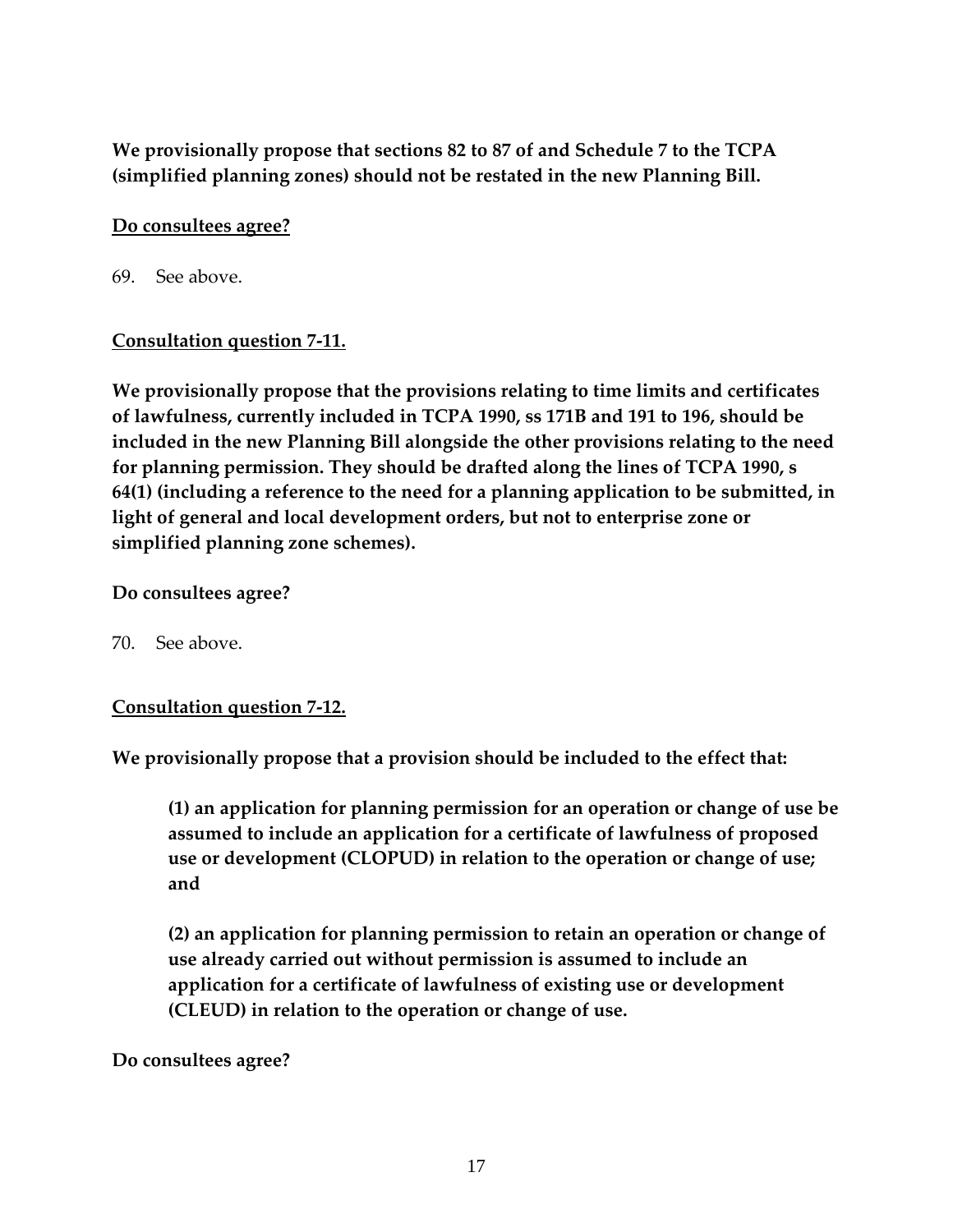#### 71. See above.

## **CHAPTER 8. APPLICATIONS TO THE PLANNING AUTHORITY**

72. The Bar Council has no formal position on any of these provisions, which are best addressed by specialist practitioners.

## **Consultation question 8-1.**

**We provisionally consider that the law as to planning applications could be simplified, by:** 

**(1) abolishing outline planning permission;** 

**(2) requiring that every application for planning permission for development – whether that development is proposed, or is under way, or has been completed – being accompanied by plans, drawings and information sufficient to describe the proposed development;** 

**(3) enabling the items to accompany applications to be prescribed in regulations, so as to include (so far as relevant) details of: - the approximate location of all proposed buildings, routes and open spaces, - the upper and lower limit for the height, width and length of each building proposed, and the area or areas where access points will be situated;** 

**(4) an applicant being able to invite the planning authority to grant permission subject to conditions reserving for subsequent approval one or more matters not sufficiently particularised in the application;** 

**(5) an authority being able (whether or not invited to do so) to grant permission subject to such conditions; and** 

**(6) an authority being able to notify the applicant that it is unable to determine an application without further specified details being supplied.** 

**Do consultees agree?** 

73. The Bar Council recognises that it would simplify the system by formally abolishing the 2 stage outline planning permission process whereby an outline permission is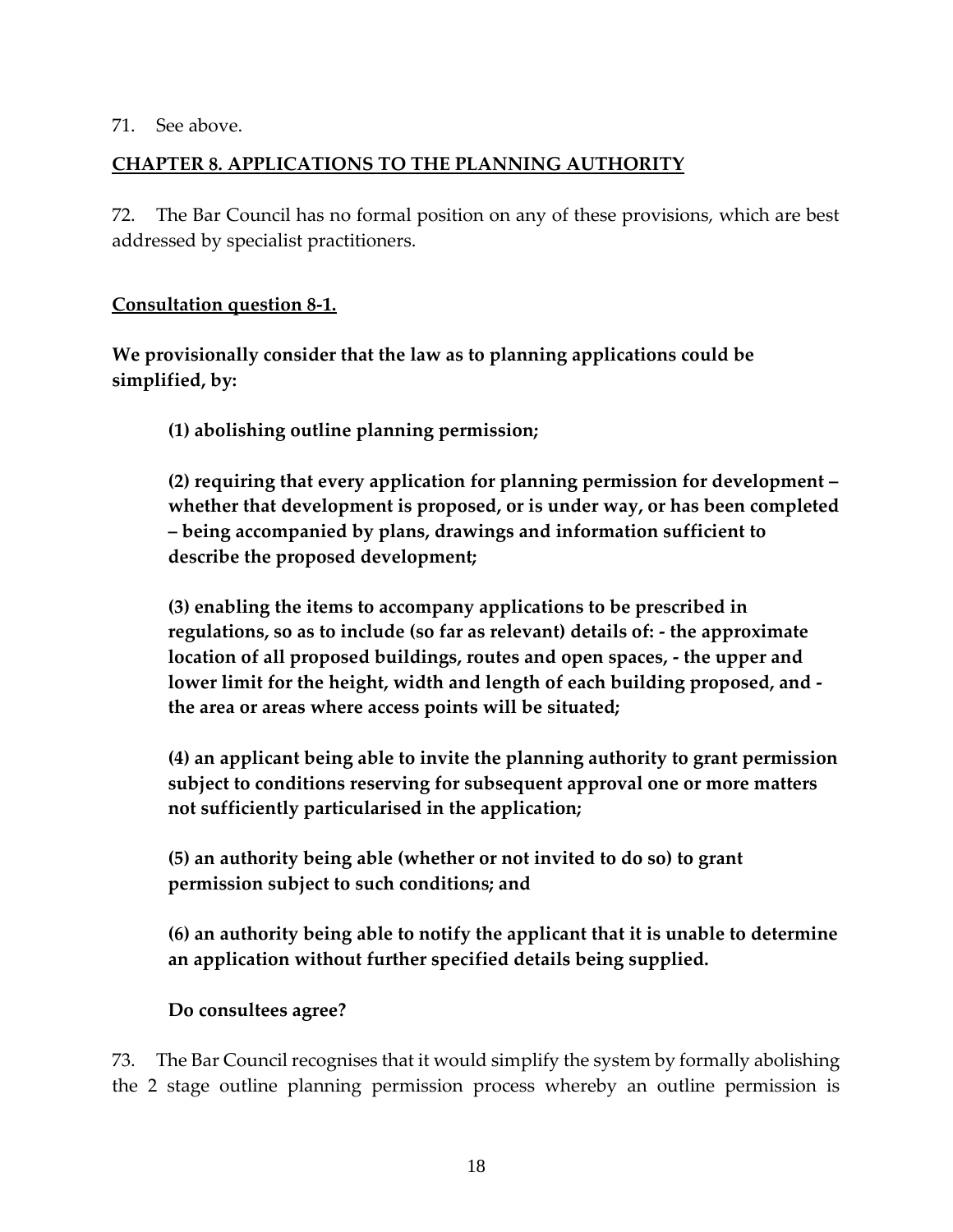followed by the reserved matters stage, however, in practice even full planning permissions are frequently subject lawfully to conditions which address matters of greater detail and which are made subject to a further approval process. That further approval process through condition does not require public consultation and approval whereas a reserved matters stage does require public consultation.

74. The question in the Bar Council's view is whether removing an outline and reserved matters process achieves greater clarity and fairness or not.

75. Central to any need for an outline permission option compared with a detailed permission would appear to the Bar Council to be the nature and indeed size of the development proposal itself.

76. There would appear to be benefit for the developer of a very large development to have an in principle permission as well as those who may be affected by it.

77. On balance therefore the Bar Council considers that the outline permission option should not be abolished.

### **Consultation question 8-2.**

**We provisionally propose that section 327A of the TCPA 1990 – providing that planning authorities must not be entertain applications that do not comply with procedural requirements – should not be restated in the new Bill.** 

**Do consultees agree?** 

78. See above.

## **Consultation question 8-3.**

**We provisionally propose that section 65(5) of the TCPA 1990 – providing that planning authorities must not entertain applications that are not accompanied by ownership certificates – should not be restated in the new Bill.** 

**Do consultees agree?** 

79. See above.

## **Consultation question 8-4.**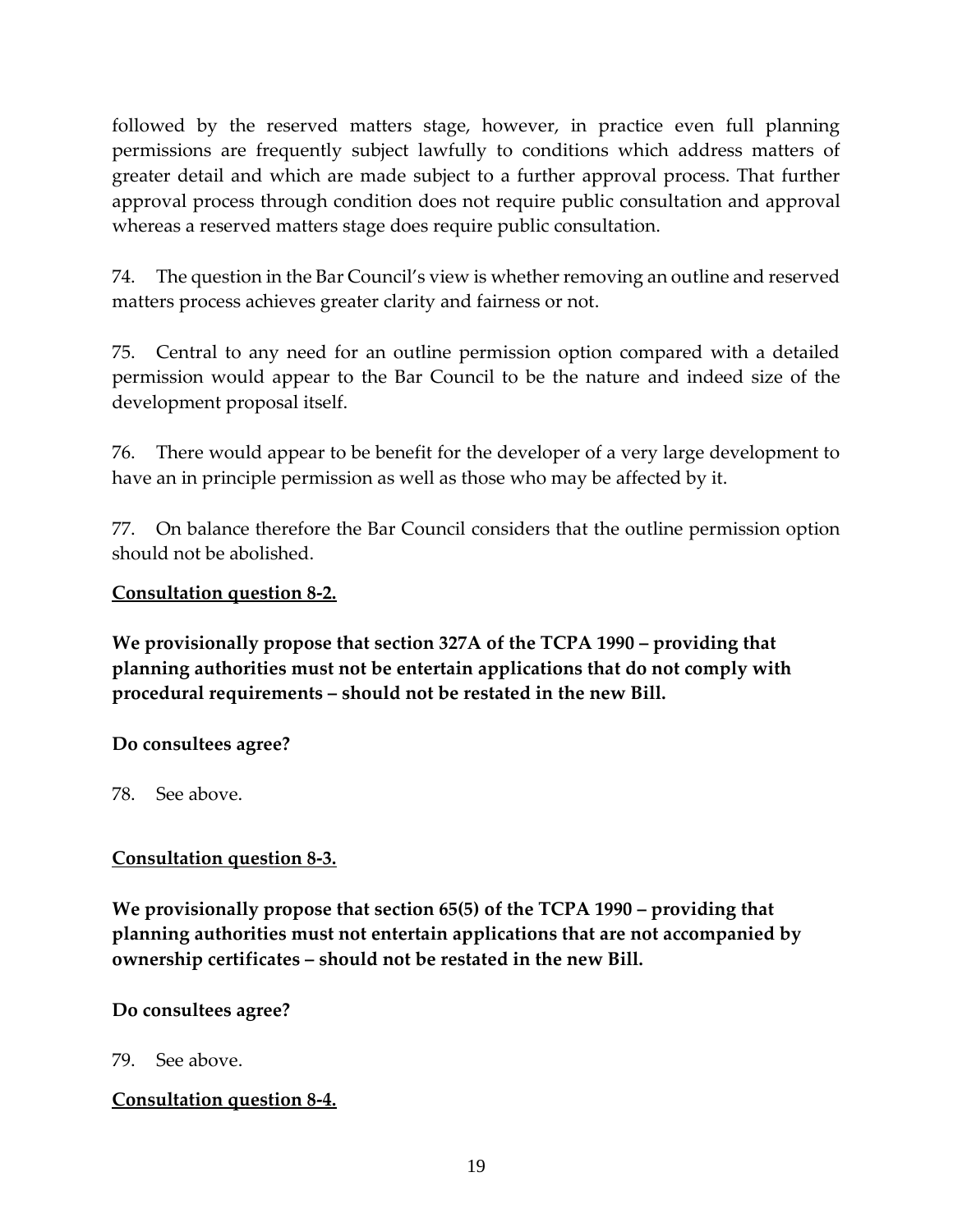**We provisionally propose that the requirements of section 65(2) of the TCPA 1990 and secondary legislation made under that provision as to** 

**(1) the notification of planning applications to agricultural tenants and** 

**(2) the notification of minerals applications Should be clarified, to ensure that they are only drawn to the attention of applicants in relevant cases.** 

### **Do consultees agree?**

80. See above.

### **Consultation question 8-5.**

**We provisionally propose that section 70A of the TCPA 1990 (power to decline similar applications) should be restated in the Planning Bill as its stands following amendment by PCPA 2004, the Planning Act 2008 and the P(W)A 2015.** 

#### **Do consultees agree?**

81. See above.

## **Consultation question 8-6.**

**We provisionally propose that section 70B of the TCPA (designed to discourage or prevent twin-tracking) should not be restated in the Planning Bill.** 

## **Do consultees agree?**

82. See above.

#### **Consultation question 8-7.**

**We provisionally consider that it would be helpful to include in the Bill a provision requiring each planning authority to prepare a statement specifying those within the community whom it will seek to involve in the determination of planning applications.**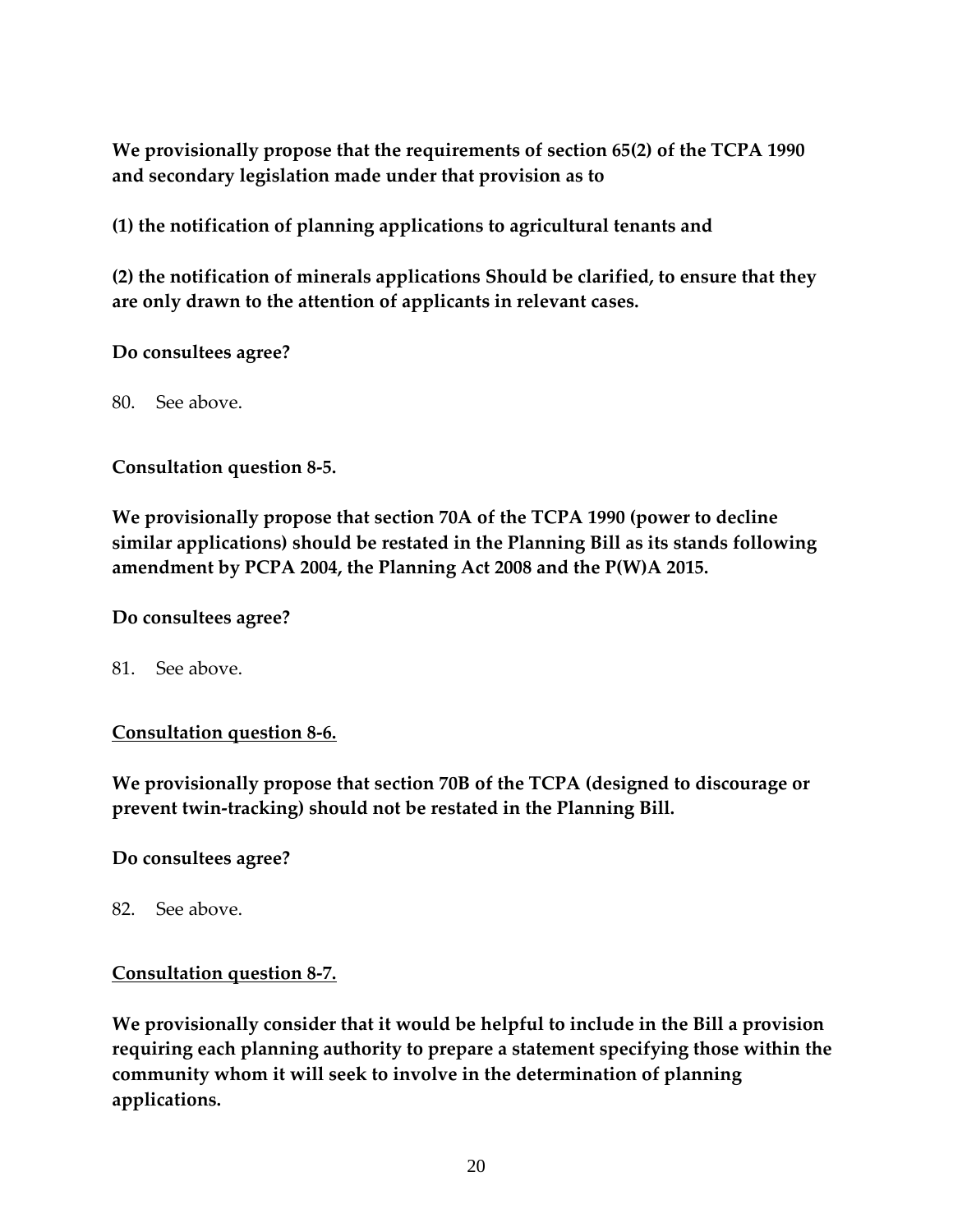## **Do consultees agree?**

## 83. See above.

## **Consultation question 8-8.**

**We provisionally propose that the DMP(W)O 2012 should be amended to make it clear that representations as to a planning application received after the end of the 21 day consultation but before the date of the decision should be taken into account if possible, but that there should be no requirement to delay the consideration of the application.** 

## **Do consultees agree?**

84. See above.

## **Consultation question 8-9.**

**We provisionally consider that the distinction between conditions and limitations attached to planning permissions should be minimised, either:** 

**1) by defining the term "condition" so as to include "limitation", or** 

**2) by making it clear that planning permission granted in response to an application or an appeal (as opposed to merely permission granted by a development order, as at present) may be granted subject to limitations or conditions.** 

## **Do consultees agree?**

85. See above.

# **Consultation question 8-10.**

**We provisionally propose that the provisions in the TCPA 1990 as to the imposition of conditions should be replaced in the Bill with a general power for planning**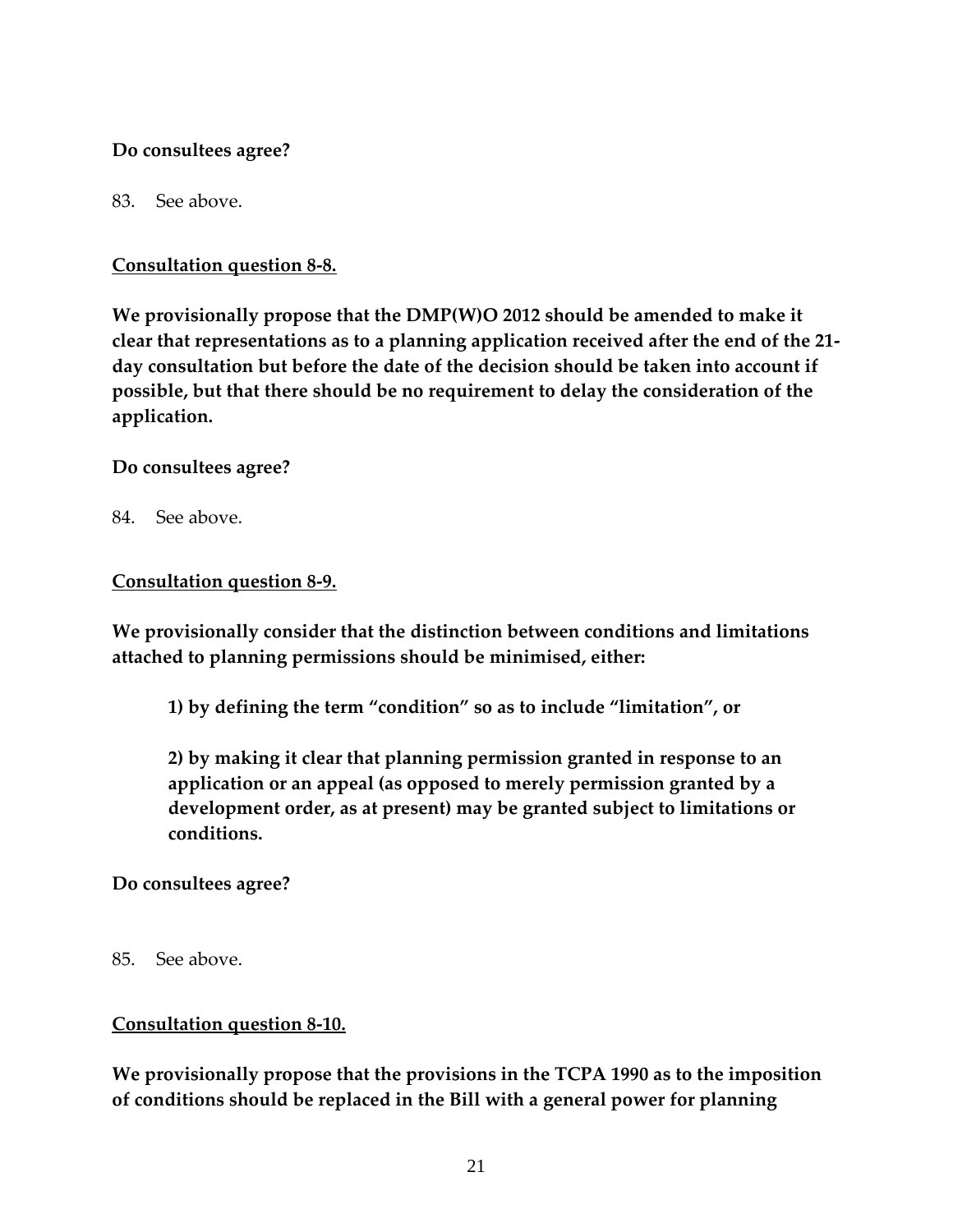**authorities to impose such conditions or limitations as they see fit, provide that they are:** 

**(1) necessary to make the development acceptable in planning terms;** 

**(2) relevant to the development and to planning considerations generally;** 

- **(3) sufficiently precise to make it capable of being complied with and enforced; and**
- **(4) reasonable in all other respects.**

**Do consultees agree?** 

86. See above.

**Consultation question 8-11.** 

**In addition to the general power to impose conditions and limitations, it would be possible to make explicit in the Code powers to impose specific types of conditions and limitations, considered in Consultation questions 8-12, 8-16 and 8-18.** 

**Do consultees consider that the powers to impose all or any of these types of conditions (or others) should be given a statutory basis – either in the Bill or in regulations – or should they be incorporated in Government guidance on the use of conditions?** 

87. See above.

## **Consultation question 8-12**

**We provisionally propose that the Code should include a provision enabling the imposition of conditions to the effect:** 

**(1) that the approved works are not to start until some specified event has occurred (a** *Grampian* **condition); or** 

**(2) that the approved works shall not be carried before:**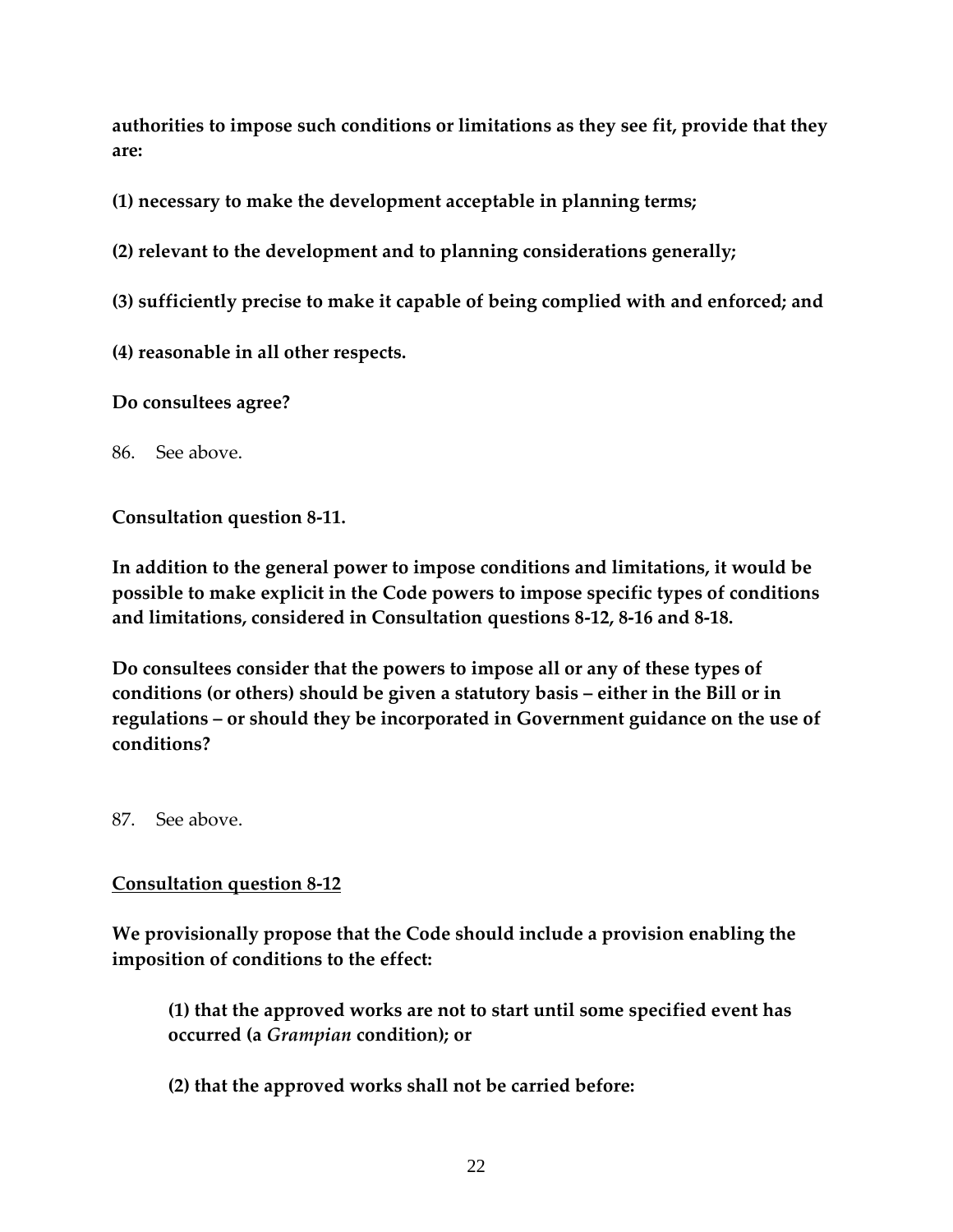**- a contract for the carrying out of some further specified development has been made; and** 

**- planning permission has been granted for the development that is the subject of the contract.** 

## **Do consultees agree?**

88. The Bar Council understands that Grampian conditions can sometimes lead to an absence of clarity and can be directed to the occurrence of a variety of events, including legal events, that quite rightly cannot be addressed through a planning application process. To that end point (1) is helpful in reflecting the law currently.

89. However, the Bar Council considers, that the analogy of Grampian conditions applied in the context of Listed Building works subject to a contract for the carrying out of works of redevelopment is not truly applicable as a general rule to 'contracts' per se. The further analogy might be works under s278 of the Highways Act 1980. These are both backed by statute and are in effect a hurdle required in any event not as a matter of common law contract.

90. In addition, the Bar Council is not clear what is meant by "*a contract for the carrying out of some further specified development"* .

91. In short, the Bar Council considers that the power to impose conditions and the type of those conditions should not be overly constrained in statute . It may well be better for this to be a matter for Welsh Govt guidance.

# **Consultation question 8-13.**

We provisionally consider that it would be helpful:

(1) for a planning authority to be given a power (but not a duty) to identify from the outset the conditions attached to a particular planning permission that are "true conditions precedent", which go the heart of the permission, so that they must have been complied with before the permission can be said to have been lawfully implemented (the second category identified by Sullivan J in *Hart Aggregates v Hartlepool BC*), as distinct from other conditions precedent;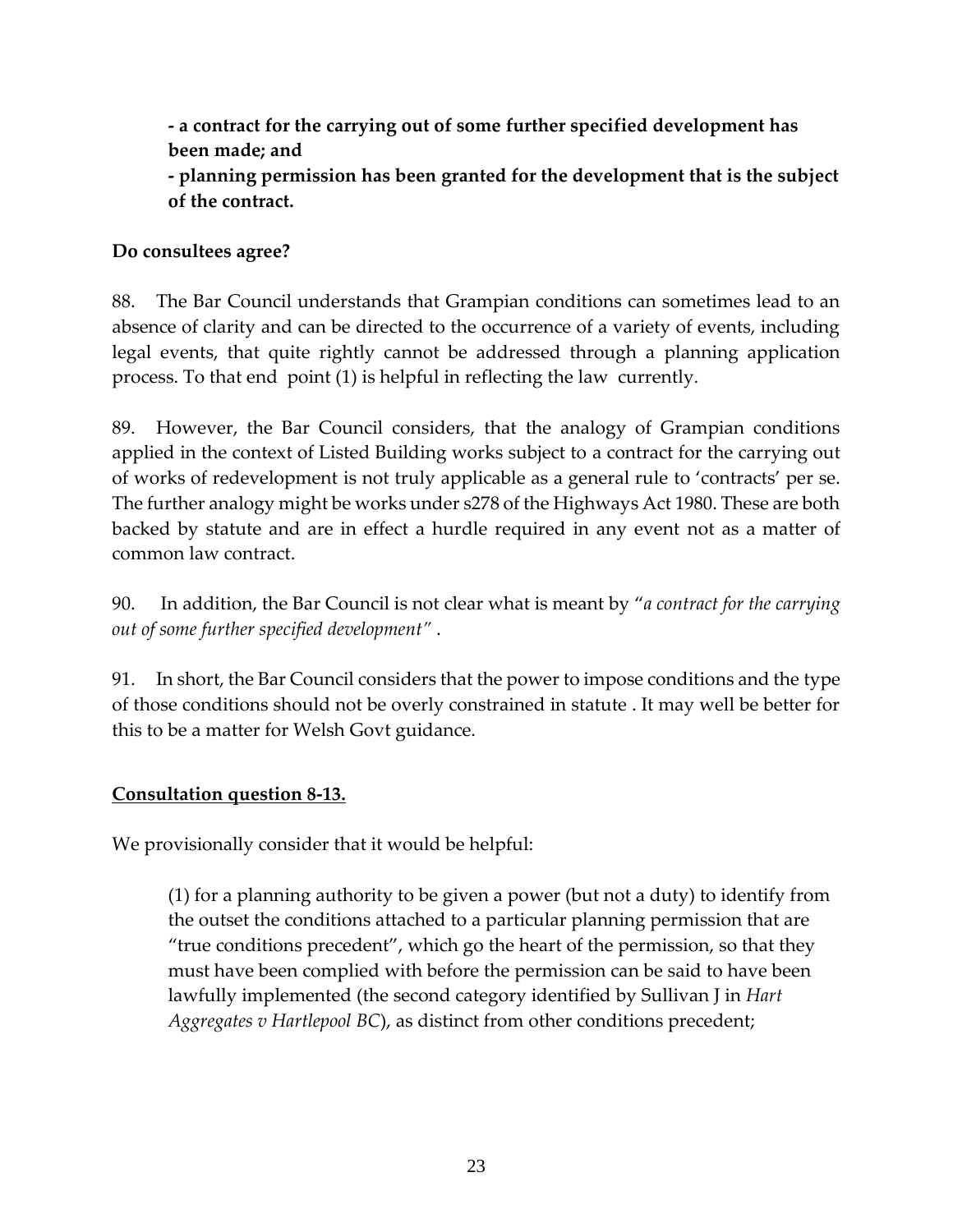(2) for an applicant to have a right to request an authority to identify which of the conditions attached to a particular permission that has been granted are true conditions precedent; and

(3) for an applicant to have, in either case, a right to appeal against such identification, without putting in jeopardy the substance of the condition itself.

Do consultees agree? Is there any other way in which the status of precommencement conditions could be clarified?

92. The Bar Council understands the fact that the issue highlighted above has been the subject of debate before the Courts and also appreciate that this may not necessarily have achieved the sort of clarity that would be welcome.

93. The Bar Council considers that the addition of a process however whereby the planning authority or decision maker may be required to identify what it thinks amounts to a "*true condition precedent*" is not an answer to the questions that arise at law in any event. In other words, whilst it might provide some clarity or protection for a developer in its relations with the planning authority, the interpretation of a condition remains a matter of law and hence ultimately for the Courts.

94. In addition, it is not clear how a further appeal process on the specific issue would add fairness and clarity at our beyond the right to appeal against the imposition of a condition following the grant of appeal available in any event.

## **Consultation question 8-14.**

**We provisionally propose that the Bill makes plain:** 

**(1) that development must be commenced by the date specified in any relevant condition;** 

**(2) that any phases must be commenced by the date specified in any condition relevant to that phase; and** 

**(3) that in the absence of any such condition the development must be commenced within five years of the grant of permission.** 

**Do consultees agree?**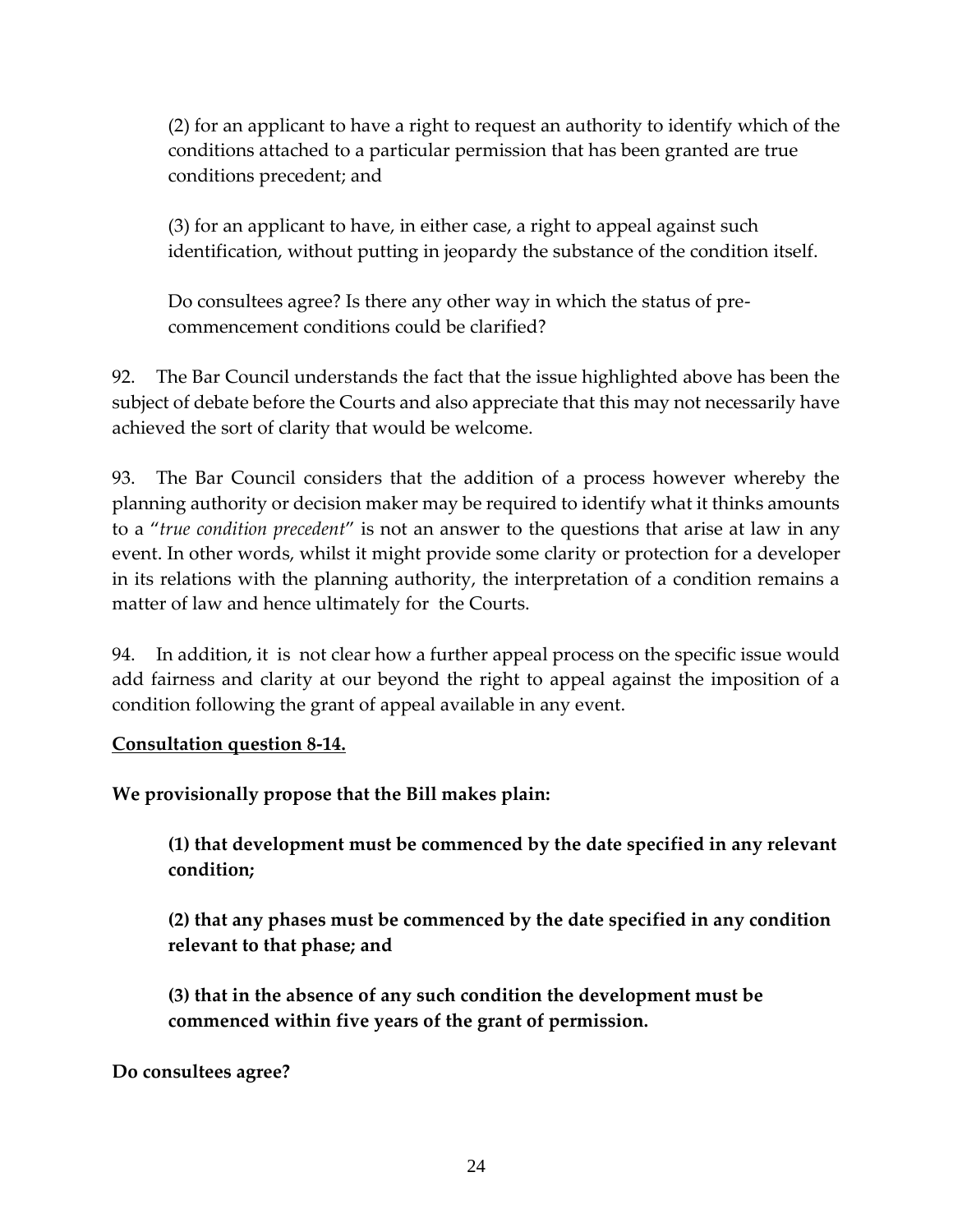95. See above.

## **Consultation question 8-15.**

**We provisionally propose that the Bill, or regulations under the Bill, should enable the imposition of conditions to the effect that the development or use of land under the control of the applicant (whether or not it is land in respect of which the application has been made) should be regulated to ensure that the approved development is and remains acceptable.** 

**Do consultees agree?** 

96. See above.

### **Consultation question 8-16.**

**We provisionally propose that the Bill, or regulations under the Bill, should enable the imposition of conditions where permission has been granted for a limited period, to the effect that the buildings or works authorised by the permission be removed, or the authorised use be discontinued at the end of the period, and that works be carried out at that time for the reinstatement of land.** 

**Do consultees agree?** 

97. See above.

## **Consultation question 8-17.**

**We provisionally consider that a provision equivalent to section 72(3) of the TCPA 1990 (as to time-limited conditions) should be retained in the Code, but drafted so as to make clear that it applies only in the case of:** 

- **(1) time-limited permissions issued under what is now section 72(1)(a); and**
- **(2) some time-limited permissions issued between 1960 and 1968.**

**Do consultees agree?**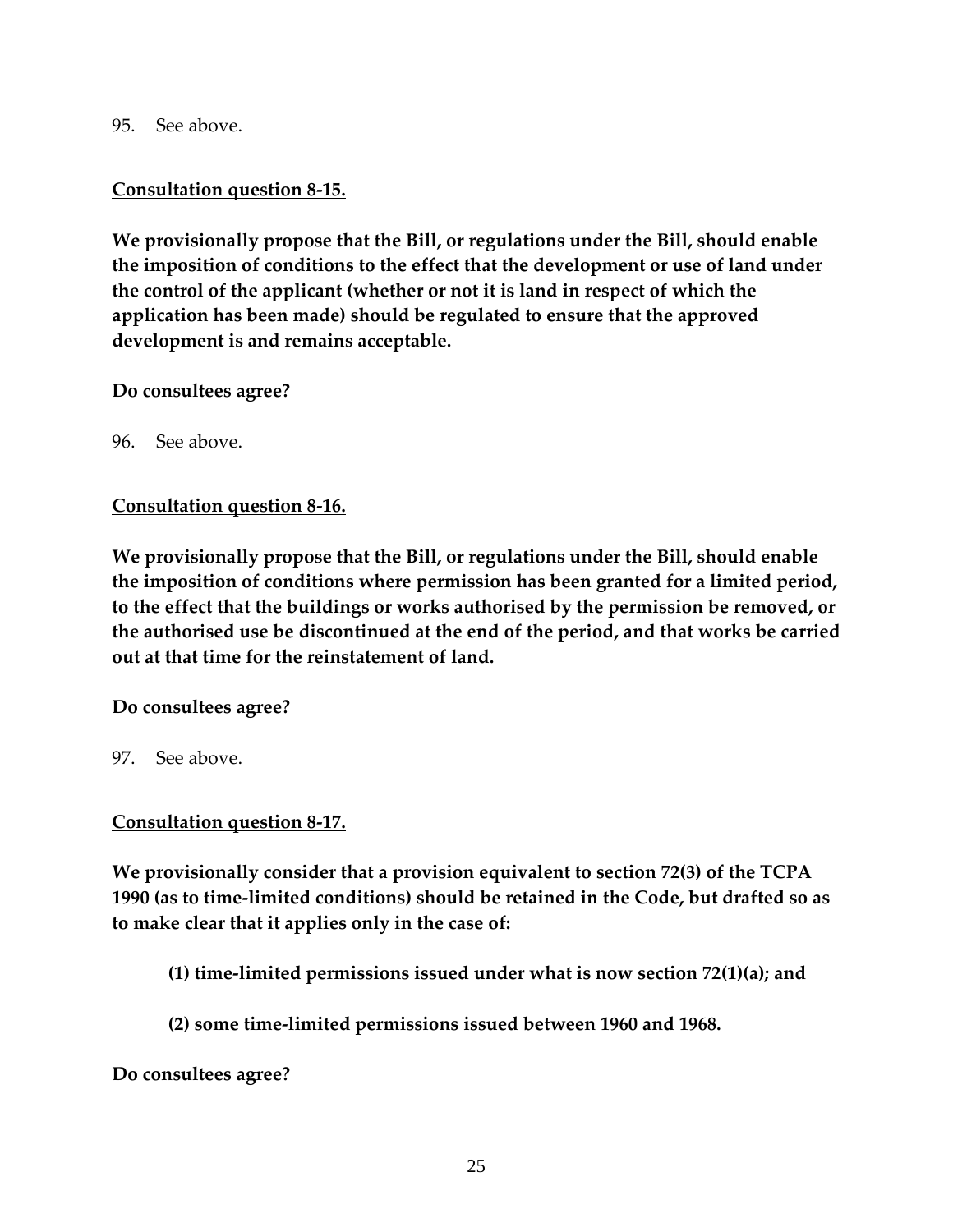98. See above.

#### **Consultation question 8-18.**

**We provisionally propose that the Bill, or regulations under the Bill, should enable the imposition of conditions to the effect:** 

**(1) that particular features of the building or land to which the permission relates be preserved, either as part of it or after severance from it;** 

**(2) that any damage caused to the building or land by the authorised works be made good after those works are completed; or** 

**(3) that all or part of the building or land be restored following the execution of the authorised works, with the use of original materials so far as practicable and with such alterations as may be specified.** 

#### **Do consultees agree?**

99. See above.

#### **Consultation question 8-19.**

**We provisionally consider that the Bill should clarify the existing law and procedures as to the approval of details required by a condition of a planning permission, whether imposed at the request of an applicant (in relation to matters not sufficiently particularised in the application) or instigated by the authority itself.** 

#### **Do consultees agree?**

100. See above.

#### **Consultation question 8-20.**

**We provisionally propose that a planning authority should be able in an appropriate case to decline to determine an application for the approval of one detailed matter without at the same time having details of another specified matter.**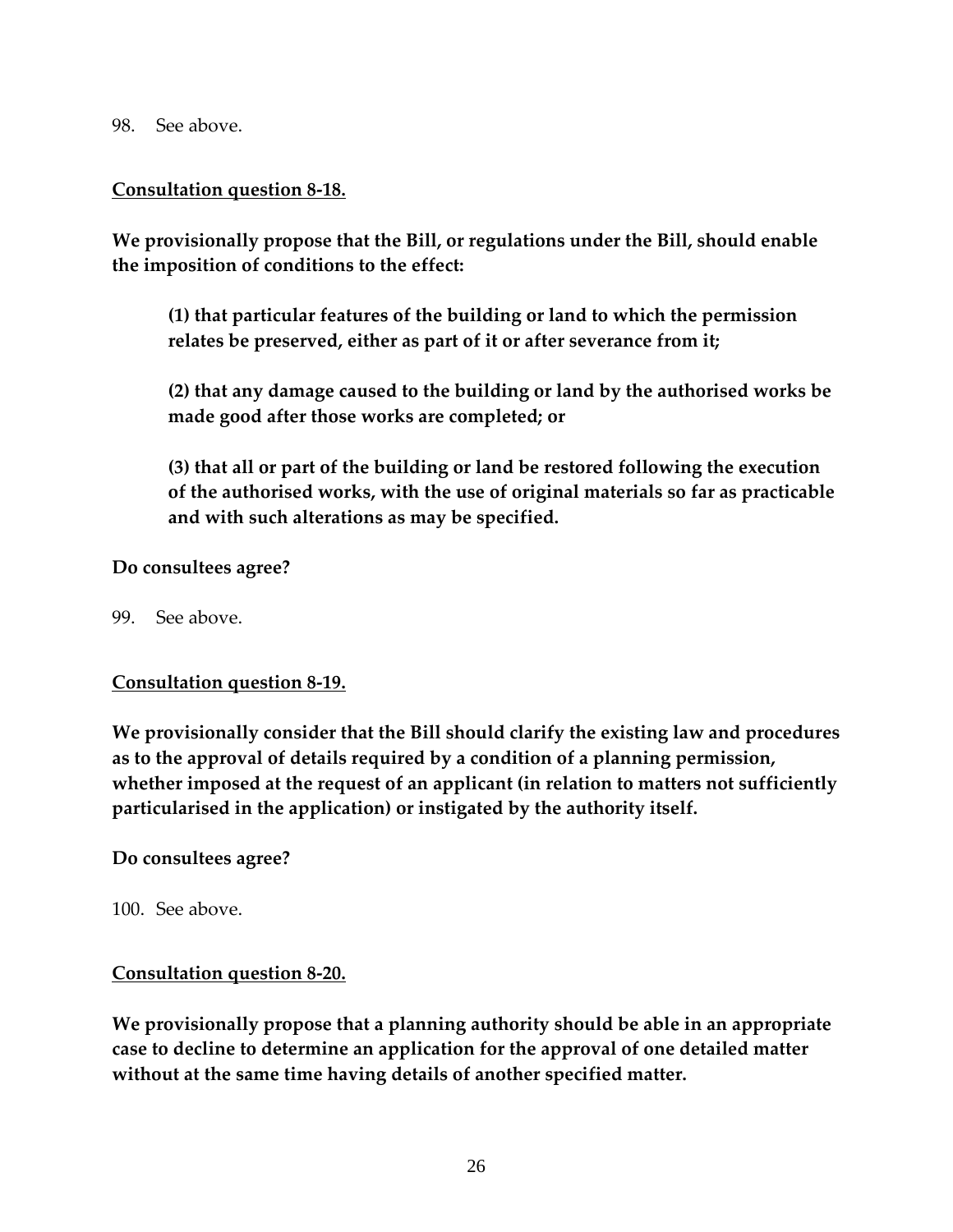## **Do consultees agree?**

101. The Bar Council considers that it is better for planning practitioners to provide their views as to the significance or otherwise of what appears to be at the heart of this proposal, the efficacy of approving matters on condition following the grant of permission (outline or otherwise) however we would raise one general matter.

102. It seems potentially unreasonable for an authority to be given the power to decline to determine an application for approval of a detailed matter which to all intents and purposes is valid and accords with the relevant condition. The Bar Council can see it may be desirable in some circumstances for a planning authority to have a greater range of details available but if that is desirable then surely that is a matter that could be reflected upon the face of the permission prior to grant or simply a matter of request.

## **Consultation question 8-21.**

**We provisionally propose that the Bill should clarify the existing law and procedures as to the approval of details required by:** 

**(4) a condition of a permission granted by a development order;** 

**(5) a requirement imposed by a planning authority following a notification of proposed works in a relevant category of development permitted by a development order.** 

**Do consultees agree?** 

103. See above.

## **Consultation question 8-22.**

**We consider that it might be helpful for there to be a time-limit within which the planning authority can respond to a notification of a proposal to carry out development in a relevant category (for example, buildings for agriculture and forestry), such that an applicant can proceed if no response has been received to the notification.** 

**Do consultees agree?**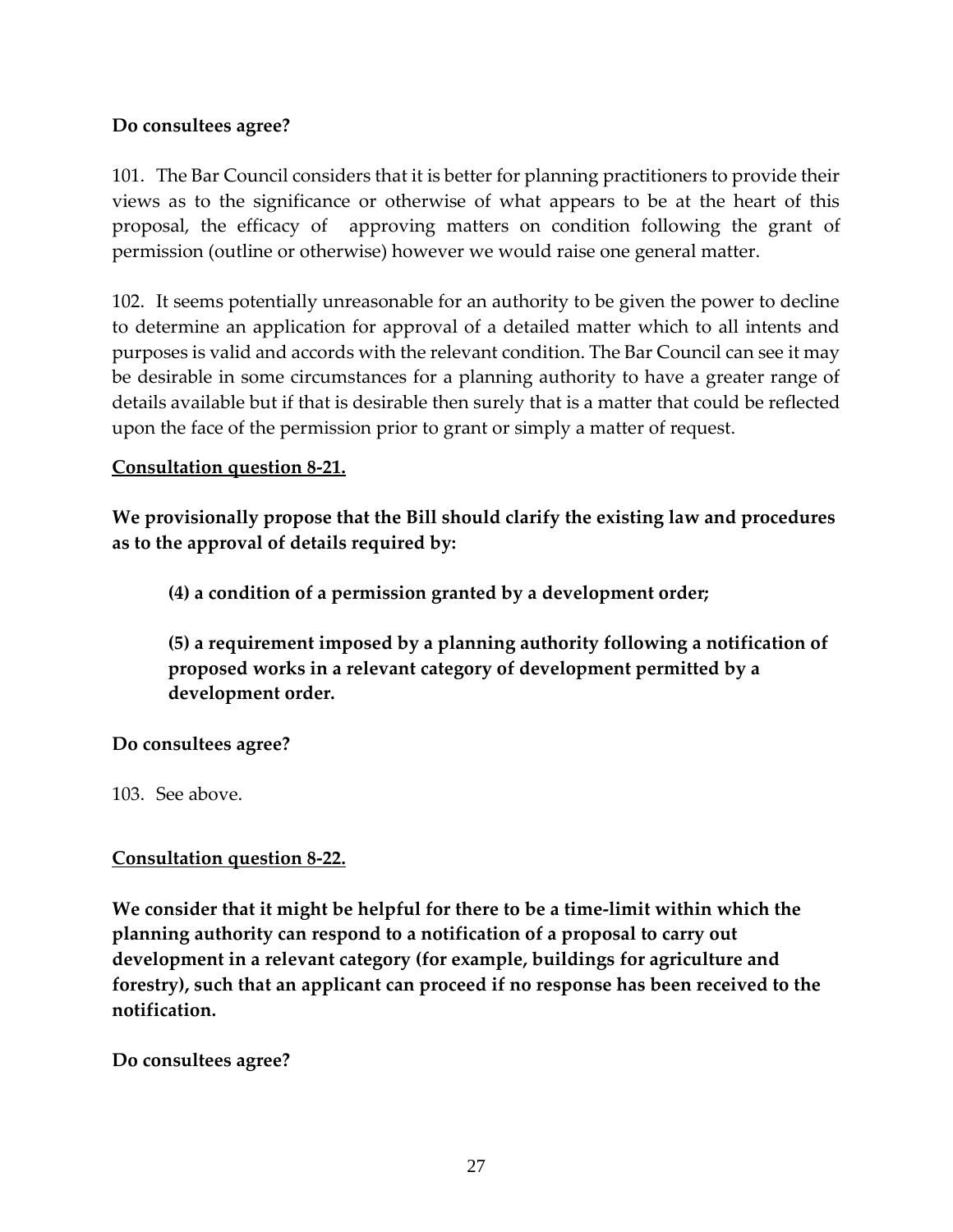104. See above.

### **Consultation question 8-23.**

**We provisionally consider that it might be helpful to bring together the procedures for seeking amendments to planning permissions, currently under section 73 and 96A of the TCPA 1990, into a single procedure for making an application for any variation of a permission – whether major or minor – which can be dealt with by the planning authority appropriately, in light of its assessment of the materiality of the proposed amendment.** 

**We envisage that the authority would be able to choose to permit either:** 

**(1) both the original proposal and a revised version, with the applicant able to implement either; or** 

**(2) only the revised version, which would thus supersede the original.** 

#### **Do consultees agree?**

105. The Bar Council agrees that there is merit in simplifying the current system whereby amendments to planning permissions are addressed under a single statutory provision.

106. With regard to alternatives (1) or (2) as to what the planning authority might be able to grant, the Bar Council considers that this might add unnecessary complexity. The Bar Council understand there is existing well established law which governs the impact of subsequent planning permissions upon implemented or unimplemented permissions which are still extant.

#### **Consultation question 8-24.**

**We provisionally propose that the Planning Code should extend the scope of section 96A (approval of minor amendments) to include approvals of details.** 

#### **Do consultees agree?**

107. See above.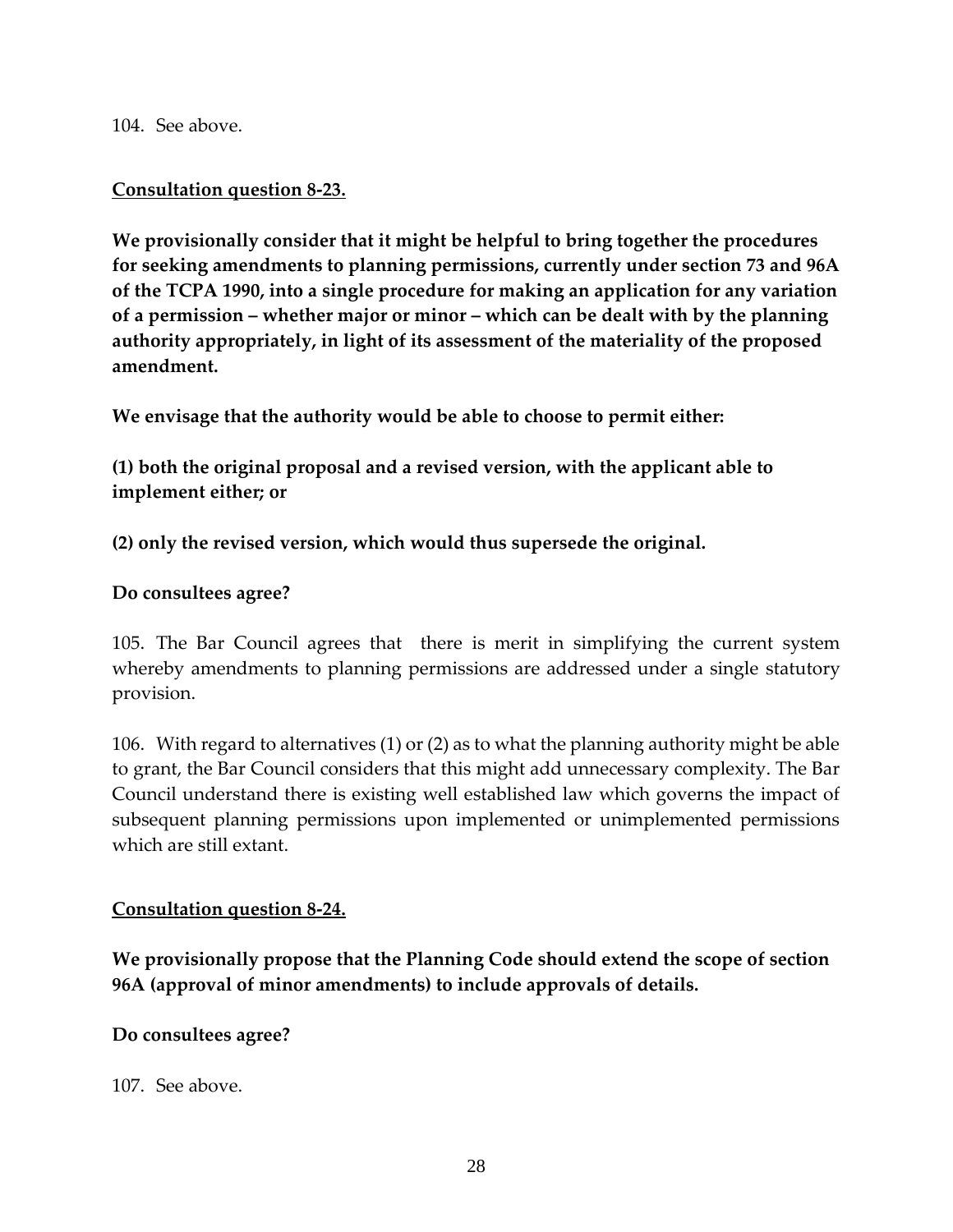## **Consultation question 8-25.**

**We provisionally propose that an expedited procedure should be available for the determination of an application to vary a permission where the implementation of the permitted development is under way.** 

**Do consultees agree?** 

108. See above.

**Consultation question 8-26.**

**We provisionally propose that the Welsh Ministers should have powers:** 

**(1) to make regulations requiring applications in a particular category to be notified to them, and** 

**(2) to make a direction requiring a particular application to be so notified, so that they may decide whether to call it in for their decision.** 

**Do consultees agree?** 

109. See above.

**Consultation question 8-27.** 

**We provisionally propose that, where the Welsh Ministers decide to call in an application for planning permission, they (rather than, as at present, the planning authority) should be under a duty to notify the applicant.** 

**Do consultees agree?** 

110. See above.

**Consultation question 8-28.**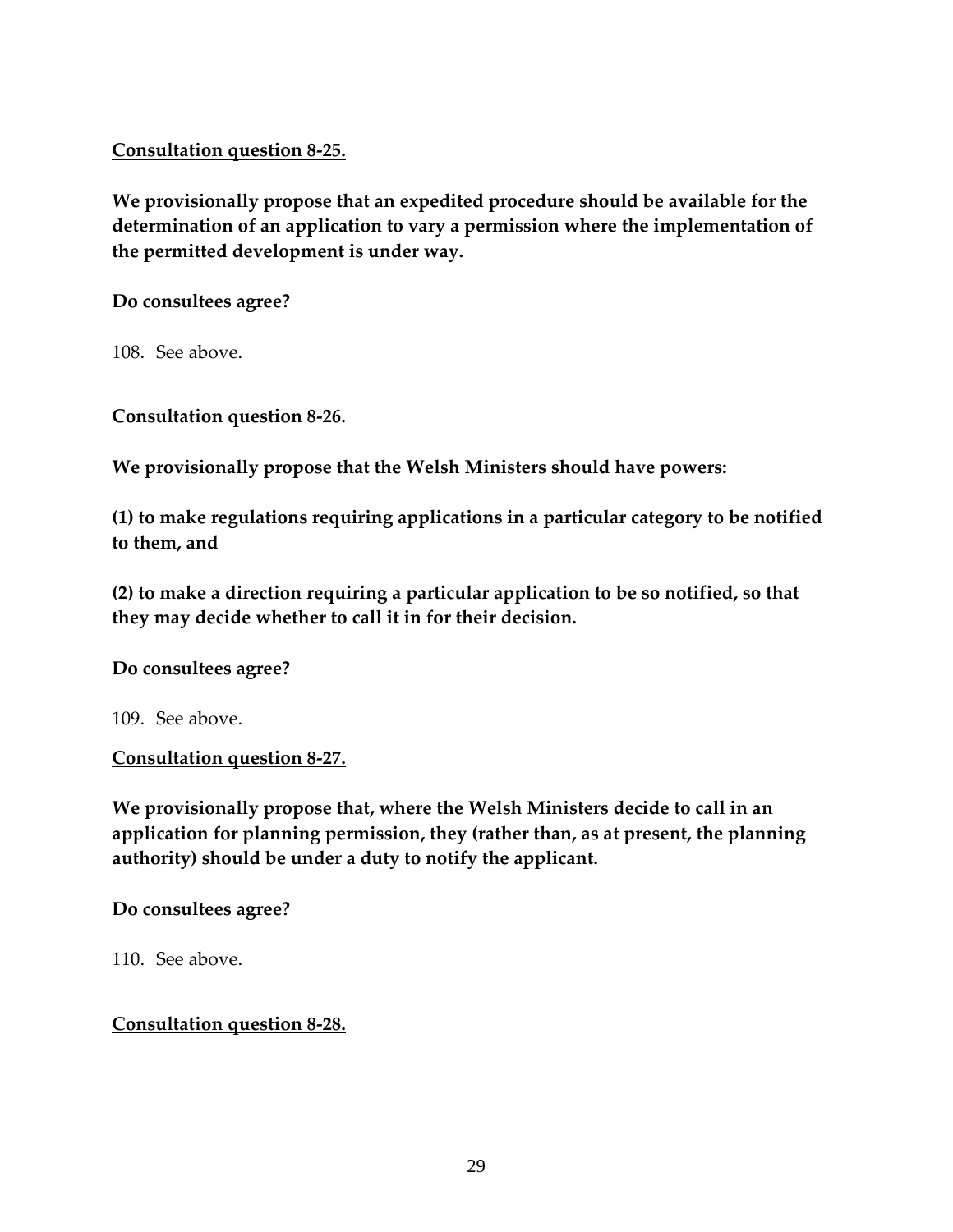**We provisionally consider that the following provisions currently in the TCPA 1990 should be not restated in the Planning Bill, but that equivalent provisions be included in the DMP(W)O 2012 if considered necessary:** 

**(1) section 71(3) (consultation as to caravan sites); and** 

**(1) section 71ZB (notification of development before starting, and display of permission whist it is proceeding). Do consultees agree?** 

111. See above.

**Consultation question 8-29.** 

**We provisionally propose that the following provisions currently in the TCPA 1990, which appear to be redundant (at least in relation to Wales), should not be restated in the Bill:** 

**(1) section 56(1) (referring to the initiation of development); (2) in section 70(3), the reference to the Health Services Act 1976 (applications for private hospitals); (3) section 74(1)(b) of the TCPA 1990 (to make provision for the grant of permission for proposals not in accordance with the development plan); (4) section 74(1A) (planning applications being handled by different types of planning authority); (5) section 76 (duty to draw attention to certain provisions for the benefit of disabled people); and (6) section 332 (power of Welsh Ministers to direct that planning applications** 

**should also be treated as applications under other legislation).** 

**Do consultees agree?** 

112. See above.

# **CHAPTER 9. APPLICATIONS TO THE WELSH MINISTERS**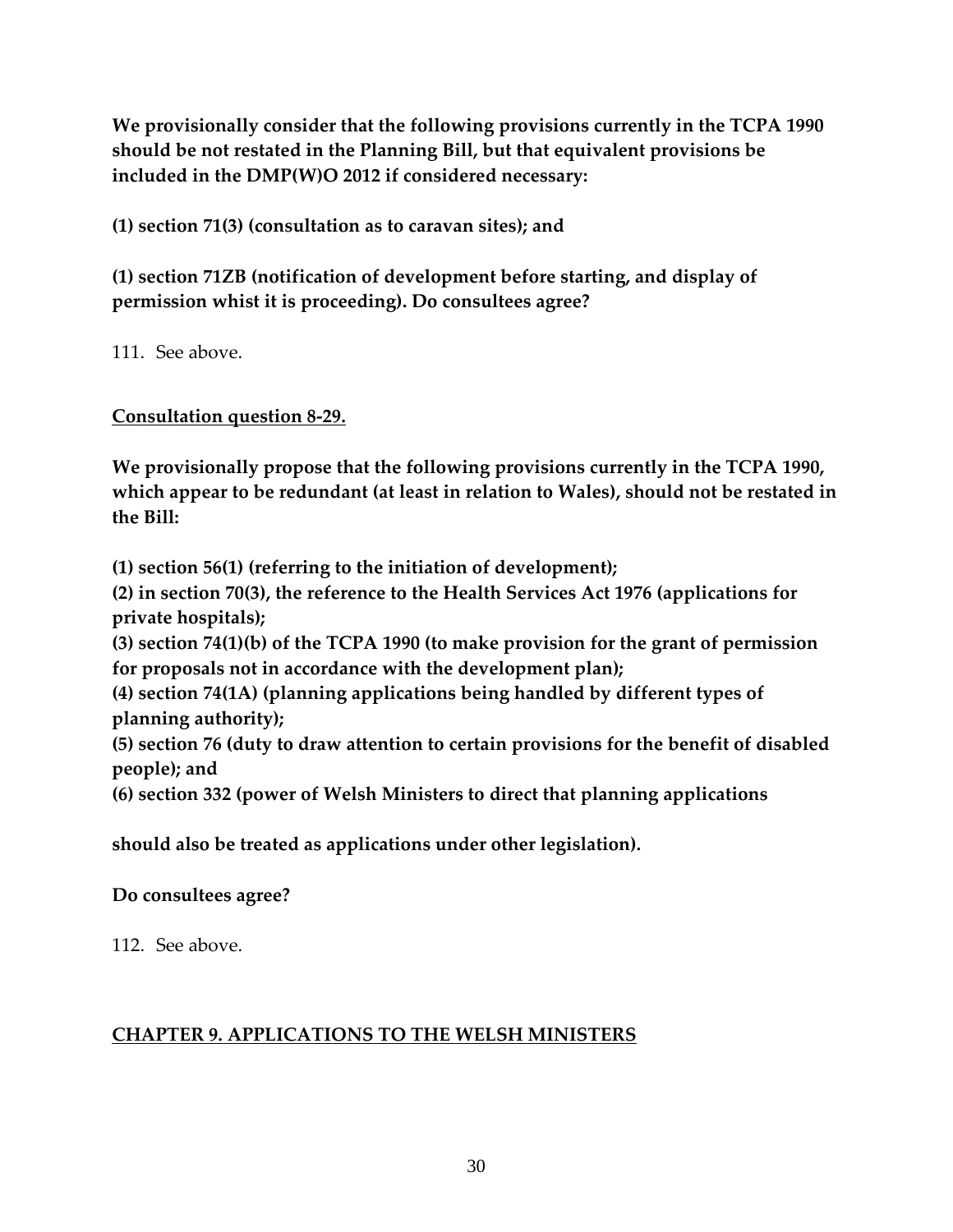113. The Bar Council has no formal position on any of these provisions, which are best addressed by specialist practitioners.

## **Consultation question 9-1.**

**We provisionally propose that sections 62M to 62O TCPA 1990, enabling a planning application to be made directly to the Welsh Ministers in the area of an underperforming planning authority, should be restated in the new Planning Code, subject to appropriate adjustments to reflect our proposals in Chapters 7 and 8.** 

### **Do consultees agree?**

114. See above.

## **Consultation question 9-2.**

**We provisionally consider that the law relating to pre-application consultation and pre-application services in connection with developments of national significance should be reviewed and, where appropriate, clarified.** 

#### **Do consultees agree?**

115. See above.

## **Consultation question 9-3.**

**We provisionally propose that the power to appoint assessors to assist inspectors to determine DNS applications that are the subject of inquiries or hearings should be extended to allow their appointment in connection with applications determined on the basis of written representations.** 

#### **Do consultees agree?**

116. See above.

## **Consultation question 9-4.**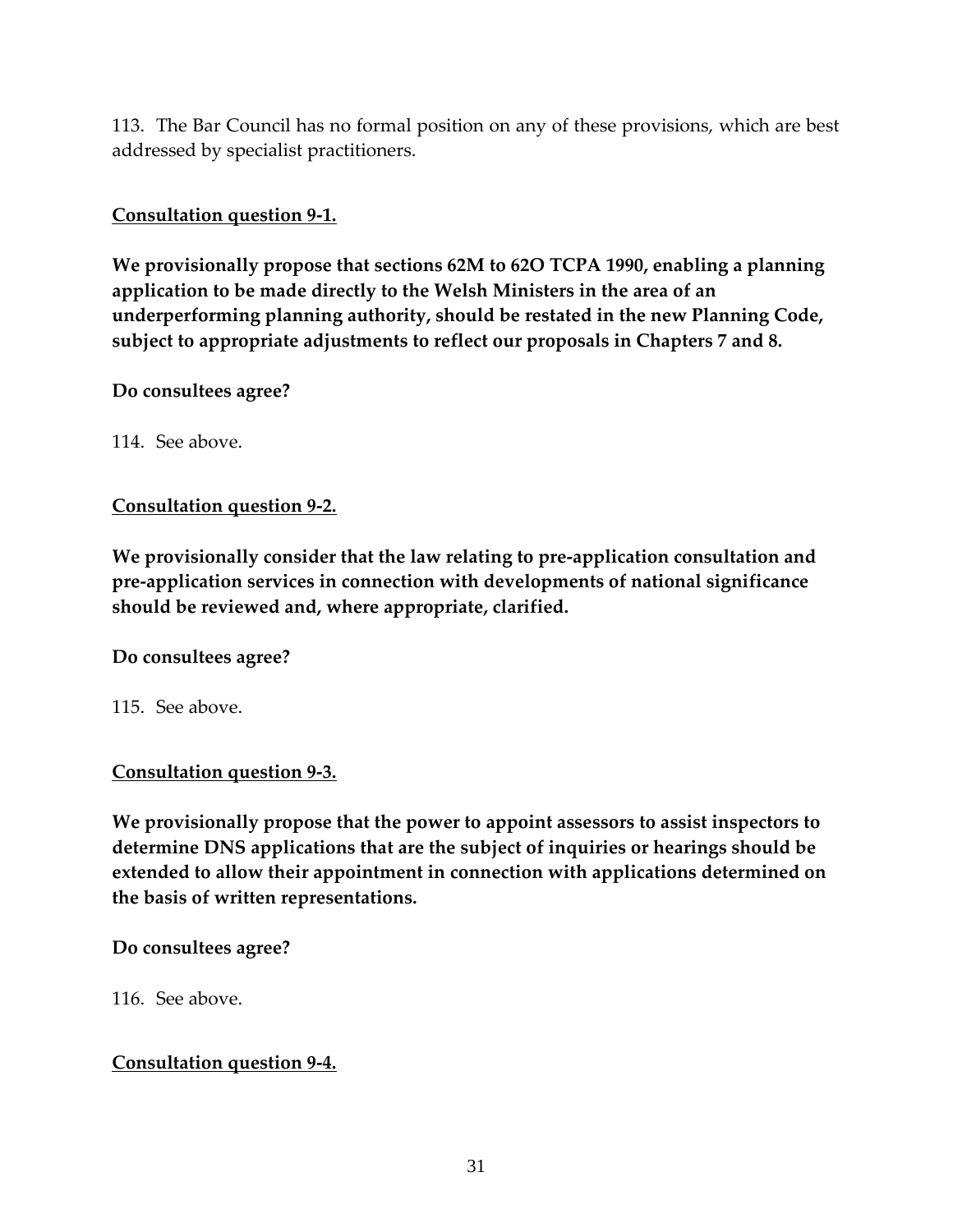**We provisionally propose that sections 62D to 62L of the TCPA 1990 (DNS procedure) should be restated in the new Planning Code, subject to appropriate adjustments to reflect our proposals in Chapters 7 and 8.** 

## **Do consultees agree?**

117. See above.

## **Consultation question 9-5.**

**We provisionally propose that section 101 of and Schedule 8 to the TCPA 1990 (planning inquiry commissions) should not be restated in the new Planning Code.** 

## **Do consultees agree?**

118. See above.

# **CHAPTER 10. THE PROVISION OF INFRASTRUCTURE AND OTHER IMPROVEMENTS**

119. The Bar Council has no formal position on any of these provisions, which are best addressed by specialist practitioners.

## **Consultation question 10-1.**

**We provisionally consider that the statutory provisions relating to CIL, currently in Part 11 of the Planning Act 2008 as amended by the Localism Act 2011, should be incorporated broadly as they stand into the Planning Code, pending any more thoroughgoing review that may take place in due course.** 

**Do consultees agree?** 

120. See above.

## **Consultation question 10-2.**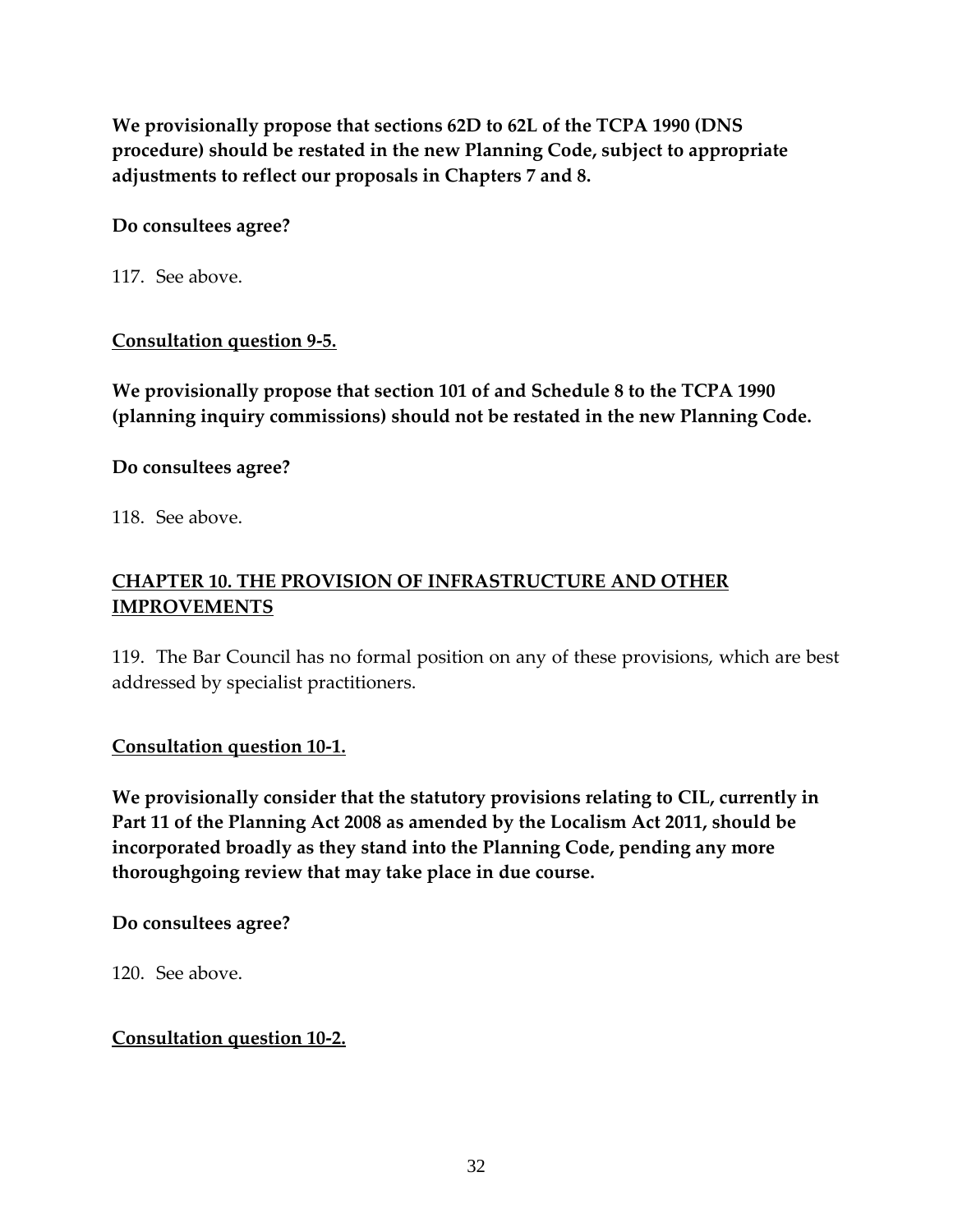**We provisionally propose that provisions relating to planning obligations, currently in sections 106 to 106B of the TCPA 1990, should be incorporated broadly as they stand into the Planning Code, pending any review that may take place in due course.** 

## **Do consultees agree?**

121. See above.

## **Consultation question 10-3.**

**We provisionally consider that the rules as to the use of planning obligations, currently in regulation 122 of the CIL Regulations, should be included within the new Planning Bill.** 

## **Do consultees agree?**

122. See above.

## **Consultation question 10-4.**

**We provisionally consider that it might be helpful for a provision to be included in the Bill whereby a planning agreement under what is now section 106 of the TCPA 1990 – but not a unilateral undertaking – could include any provision that could be included in an agreement under section 278 of the Highways Act 1980 (execution of highway works), provided that the highway authority is a party to that agreement.** 

**Do consultees agree?** 

123. See above.

# **Consultation question 10-5.**

**We provisionally consider that it would be helpful to make the enforcement of a planning obligation under section 106 of the TCPA 1990 more straightforward by including the breach of such an obligation within the definition of a breach of planning control.**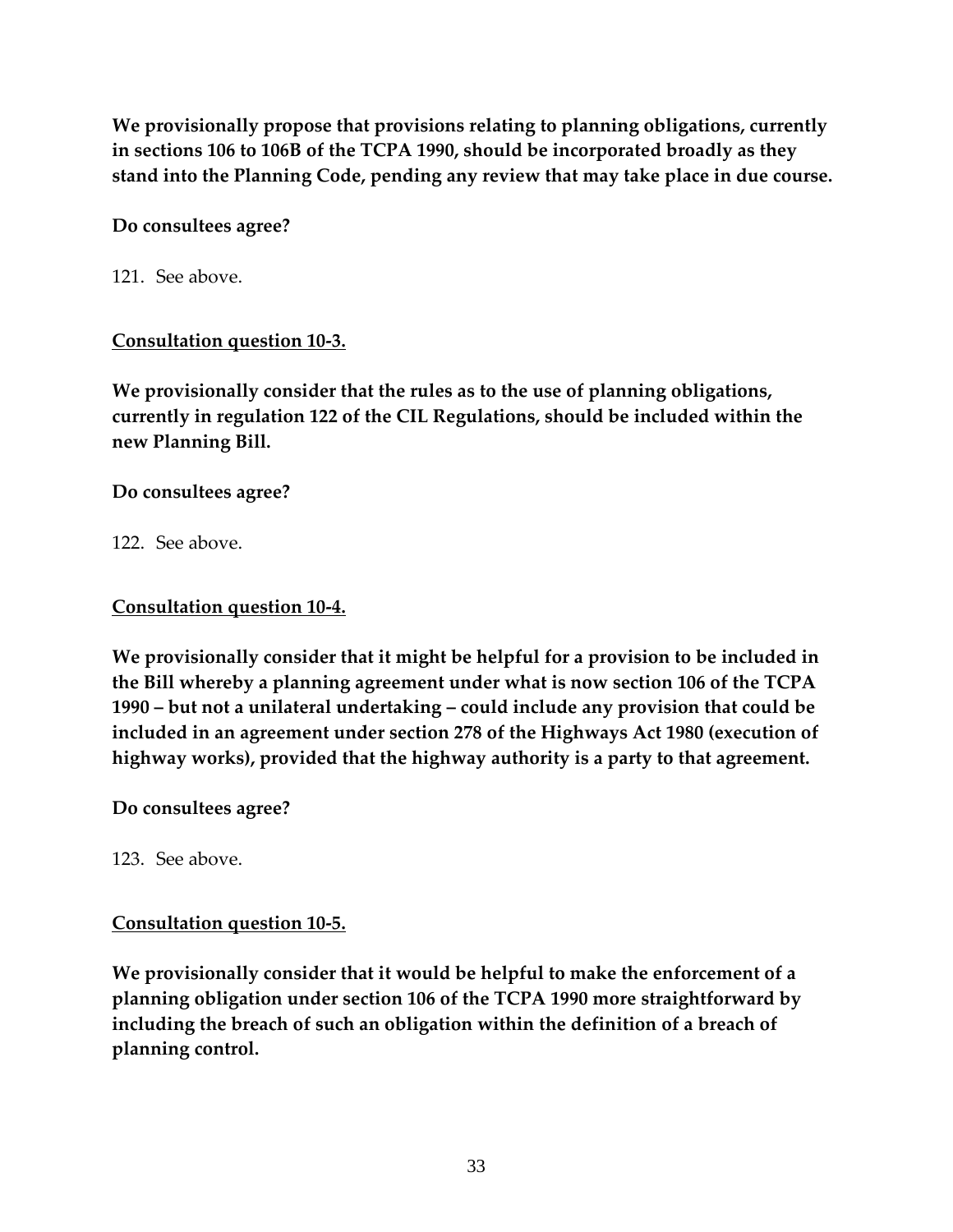# **We invite the views of consultees, including as to the practicalities of such a proposal.**

124. The Bar Council whilst appreciating the importance of the issues raised with regard to tightening up the response to failures to comply with s.106 planning obligations, considers that there are implicit difficulties of legal principle in putting the enforcement of breaches of planning control per se on the same footing as failures to comply with covenants within a s.106 agreement or a unilateral obligation. The first is in effect a breach of regulatory law which ultimately can end in prosecution for failure to comply with the enforcement notice and the second is in effect a breach of contract which is governed by civil law remedies (notwithstanding the example provided at 10.51 with regard to alleged fraudulent activity associated with such obligations) .

125. To that end, it is the Bar Council's view that the system of enforcement of each should remain separate.

## **Consultation question 10-6.**

**Section 106(12) TCPA 1990 empowers the Welsh ministers to provide regulations for the breach of an obligation to pay a sum of money, to result in the imposition of a charge on the land, facilitating recovery from subsequent owners.** 

**No such regulations have been made: does their absence cause a problem in practice?** 

126. See above.

## **Consultation question 10-7.**

**We provisionally propose that the use of standard clauses in planning obligations should be promoted in Welsh Government guidance.** 

## **Do consultees agree?**

127. The Bar Council supports the simplification and clarity such guidance would bring albeit that the specification should not impede freedom to agree provisions which differ from the standard conditions.

## **Consultation question 10-8.**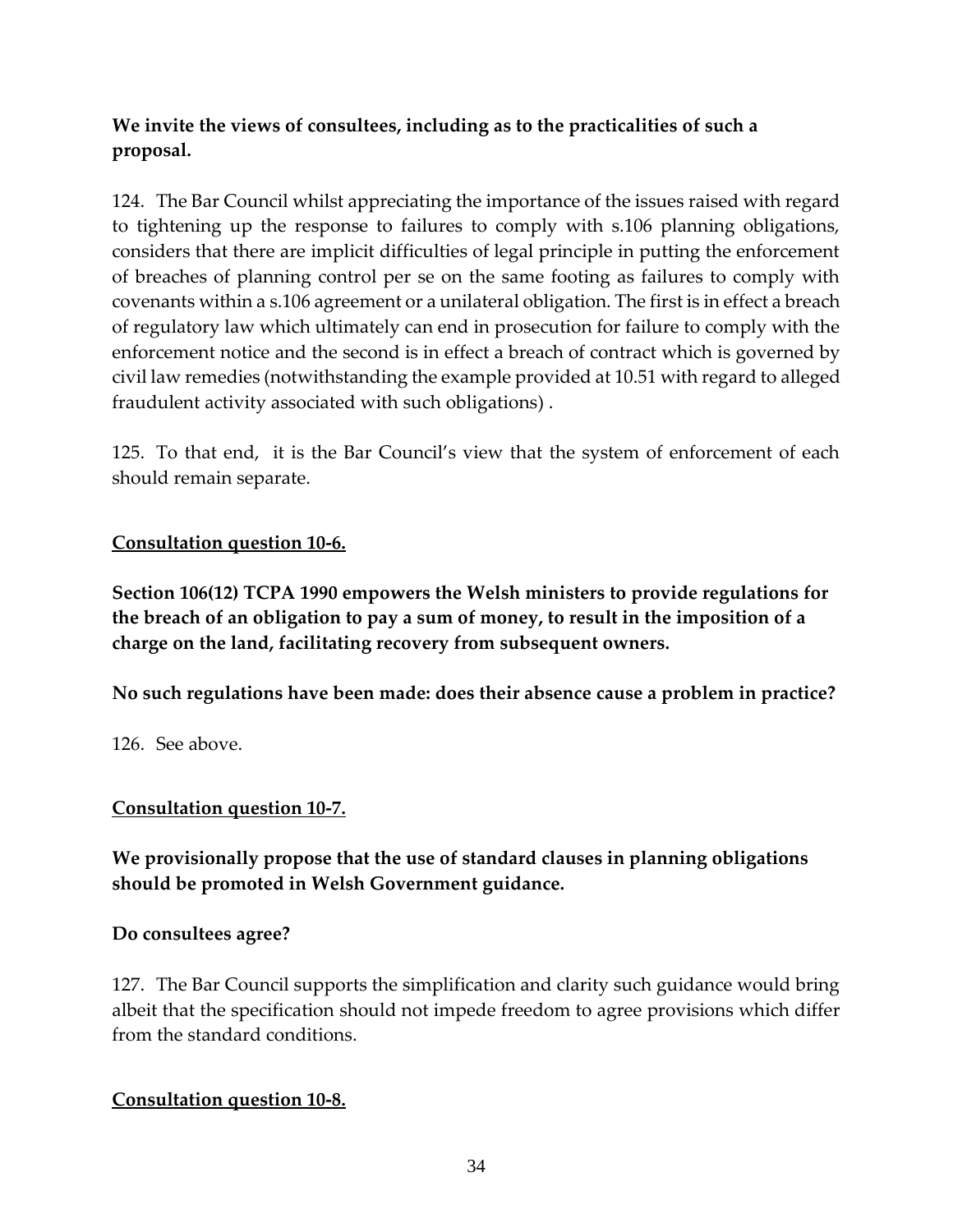**We provisionally consider that the introduction of a procedure to resolve disputes as to the terms of a section 106 agreement in Wales (along the lines of Schedule 9A to the TCPA 1990, to be introduced in England by the section 158 of the Housing and Planning Act 2016) might be useful.** 

**Do consultees agree in principle, and what should be the features of such a procedure?** 

128. See above.

**Consultation question 10-9.** 

**We provisionally consider that the introduction of a procedure for the Welsh Ministers to impose restrictions or conditions on the enforceability of planning obligations as they relate to particular categories of benefits to be provided (along the lines of section 106ZB of the TCPA 1990, introduced by section 159 of the 2016 Act with regard to obligations as they relate to the provision of affordable housing) might be useful.** 

**Do consultees agree in principle, and what categories of benefits might most appropriately be subject to such a procedure?** 

129. See above.

**Consultation question 10-10.** 

**We provisionally propose that planning authorities should be able to enter into planning obligations to bind their own land in appropriate cases.** 

**Do consultees agree?** 

130. See above.

# **Consultation question 10-11.**

**We provisionally propose that a person proposing to enter into a contract for the purchase of land should be able to enter into a planning obligation so as to bind that**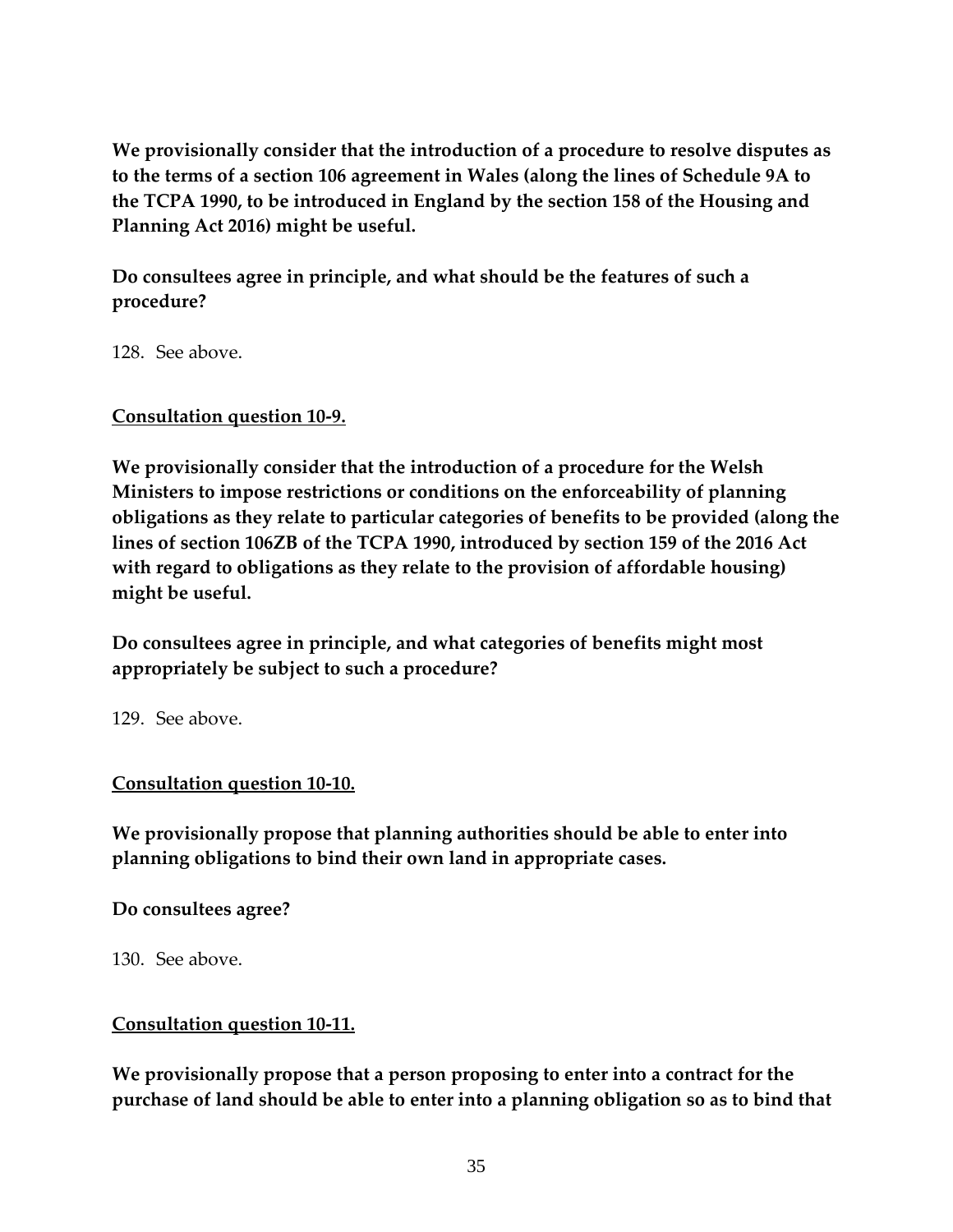**land, which would take effect if and when the relevant interest is actually acquired by that person.** 

## **Do consultees agree?**

131. See above.

# **CHAPTER 11. APPEALS AND OTHER SUPPLEMENTARY PROVISIONS**

132. The Bar Council has no formal position on any of these provisions, which are best addressed by specialist practitioners.

## **Consultation question 11-1.**

**We provisionally propose that the provision, currently in section 79(1) of the TCPA 1990, as to the powers of the Welsh Ministers on an appeal, should be amended so as to make it plain that they are required to consider the application afresh – as opposed to having a power to do so, as at present.** 

## **Do consultees agree?**

*133.* It is understood that an appeal under section 78 of the TCPA is an appeal de novo and not a review.

*134.* The wording in section 79 to which this proposal is directed is that the Secretary of State or Welsh Ministers *"may deal with the application as if it had been made to him in the first instance".* The Bar Council considers that on balance this adequately describes the circumstances of an appeal given that the application in the first instance is always made to the authority.

## **Consultation question 11-2.**

**We provisionally propose that the Bill should make it clear that all appeals (including those relating to development proposals by statutory undertakers) are to be determined by inspectors or examiners, save for:** 

**(1) those in categories that have been prescribed for determination by Welsh Ministers; and**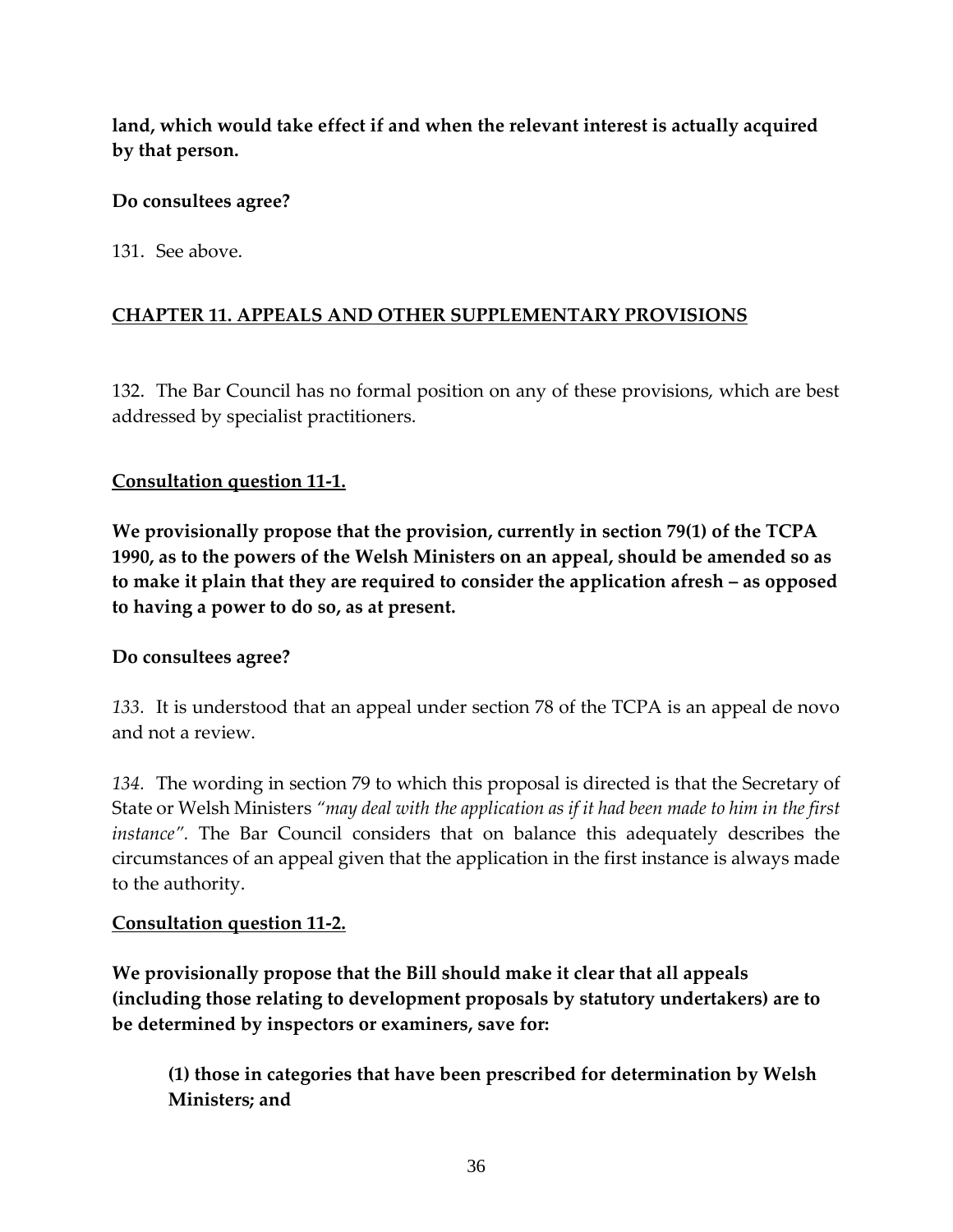**(2) those that have been specifically recovered by them (in case-specific directions) for their determination.** 

#### **Do consultees agree?**

135. See above.

**Consultation question 11-3.** 

**We provisionally propose that the power to appoint assessors to assist inspectors to determine appeals that are the subject of inquiries or hearings:** 

**1) should be widened so as to be exercisable by inspectors as well as by the Welsh Ministers; and** 

**(2) should be extended to allow the use of assessors in connection with applications determined on the basis of written representations.** 

**Do consultees agree?** 

136. See above.

**Consultation question 11-4.** 

**We provisionally propose that the changes proposed in Consultation questions 11-1 to 11-3 should apply equally to:** 

**(1) appeals against enforcement notices;** 

**(2) appeals relating to decisions relating to applications for listed building consent or conservation area consent, express consent for the display of advertisements, and consent for the carrying out of works to protected trees; and** 

**(3) appeals against listed building and conservation area enforcement notices, advertisements discontinuance notices, tree replacement notices, and notices relating to unsightly land.** 

**Do consultees agree?**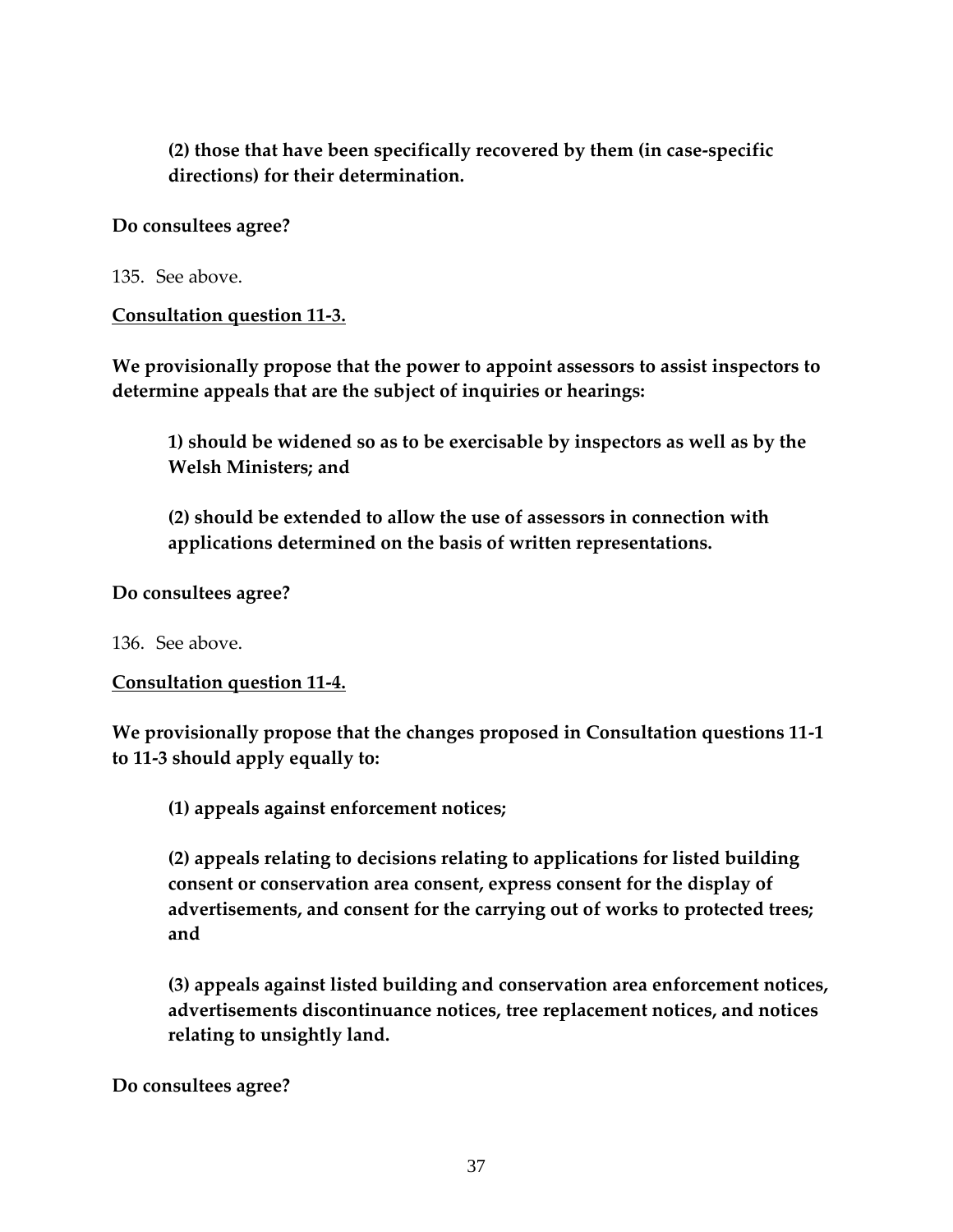137. See above.

#### **Consultation question 11-5.**

**We provisionally propose that the legislation should state that, in a case where there has been an appeal to the Welsh Ministers, the start of the period within which a purchase notice can be served is the date of the decision of the Welsh Ministers on the appeal.** 

#### **Do consultees agree?**

138. See above.

**Consultation question 11-6.** 

**We provisionally propose that the Planning Bill should clarify that a purchase notice may not be amended, but that a second or subsequent notice served in relation to a single decision should be deemed to supersede any earlier such notice.** 

#### **Do consultees agree?**

139. See above.

**Consultation question 11-7.** 

**We provisionally consider that it would not be appropriate to bring together the powers currently in section 247, 248, 253 to 257 of the TCPA 1990 (relating to highways affected by development) and those in section 116, 118 and 119 of the Highways Act 1980.** 

**Do consultees agree?** 

140. See above.

#### **Consultation question 11-8.**

**We provisionally propose that sections 249 and 250 of the TCPA 1990 (relating to orders extinguishing the right to use vehicles on a highway, in conjunction with a**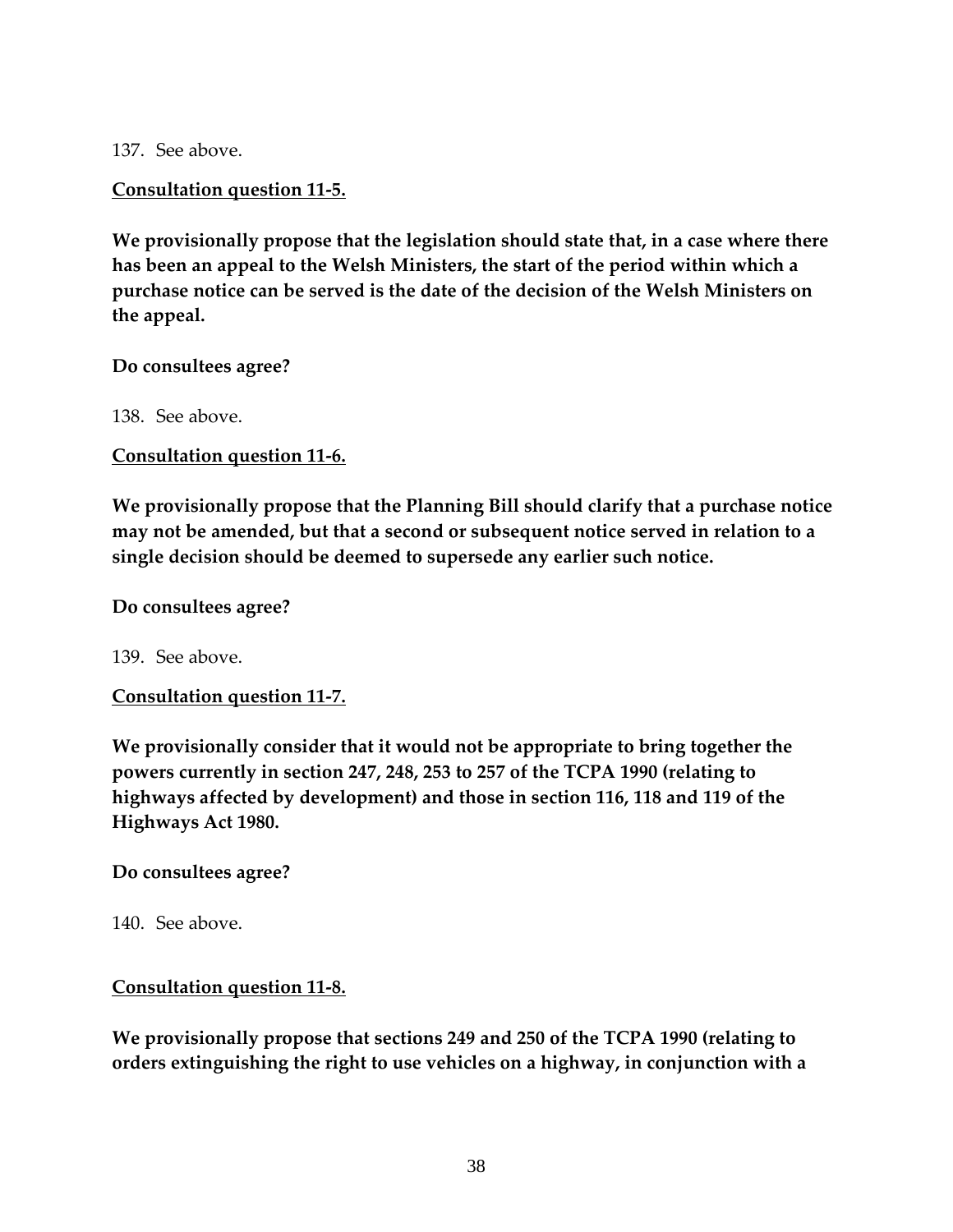**proposal for the improvement of the amenity of an area) be not restated in the Bill, in view of the parallel provisions in section 1 of the Road Traffic Regulation Act 1984.** 

**Do consultees agree?** 

141. See above.

**Consultation question 11-9.** 

**We provisionally propose that decisions relating to orders under section 252 of the TCPA 1990 (extinguishing rights of way) be generally made by inspectors rather than by the Welsh Ministers, subject to a power for the Welsh Ministers to make a direction to recover a particular case for their decision.** 

## **Do consultees agree?**

142. See above.

# **CHAPTER 12. UNAUTHORISED DEVELOPMENT**

143. The Bar Council has no formal position on any of these provisions, which are best addressed by specialist practitioners.

# **Consultation question 12-1.**

**We provisionally consider that the provisions currently in sections 171C and 330 of the TCPA 1990 could be conflated into a single power for the Welsh Ministers or a planning authority to serve a "planning information notice" on the owner and occupier of land or any person who is carrying out operations or other activities on the land or is using it for any purpose, requiring the recipient to supply information as to:** 

**(1) the interest in the land held by the recipient of the notice and by any other person of whom the recipient is aware;** 

**(2) the use or uses of the land and when they began; and** 

**(3) the operations and other activities now taking place of the land and when they began.**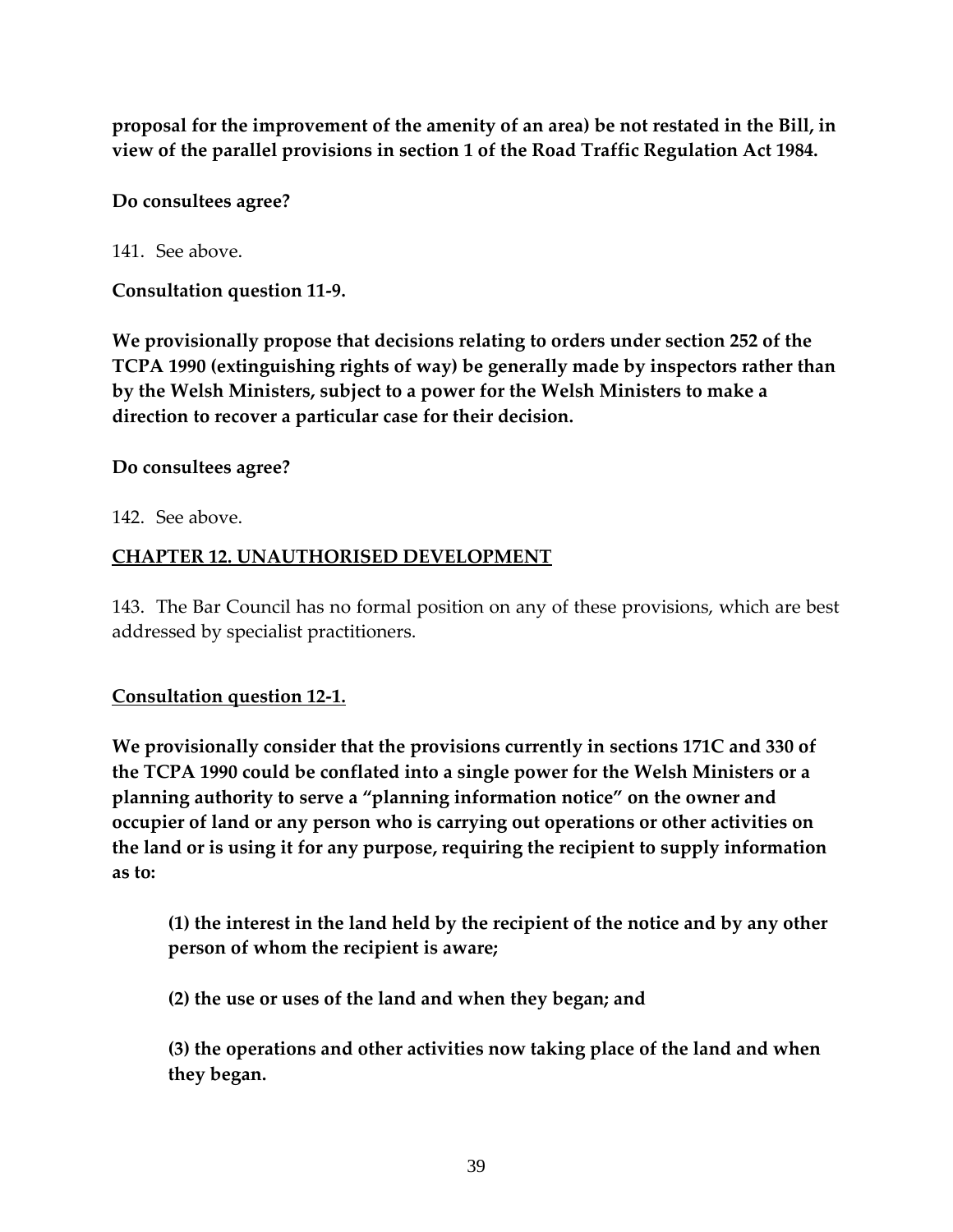**Where it appears that there has been a breach of planning control, such a notice may also:** 

**(4) require the recipient to supply information as to:** 

- **- whether any uses or operations specified in the notice are being or have been carried out on the land;**
- **- any person known to be using or have used the land or carried out any operations on it;**
- **- any planning permission that may have been granted, and any conditions or limitations attached to such a permission; or**
- **- any reasons why permission is not required for any particular use or operation; and**

**(5) request a meeting at which the recipient can discuss the matters referred to in the notice.** 

**Do consultees agree?** 

144. See above.

### **Consultation question 12-2.**

**We provisionally propose that the restriction on entering property for enforcement purposes only after giving 24 hours' notice, currently in section 196A(4) of the TCPA 1990, should be clarified to ensure that it applies in relation to all property in use as a dwelling.** 

### **Do consultees agree?**

145. See above.

### **Consultation question 12-3.**

**We provisionally consider that the law as to concealed breaches of planning control should remain as it is, subject to the common law principles developed** *Welwyn Hatfield Council v Secretary of State* **[2010] UKSC 15, [2011] 2 AC 304, and in**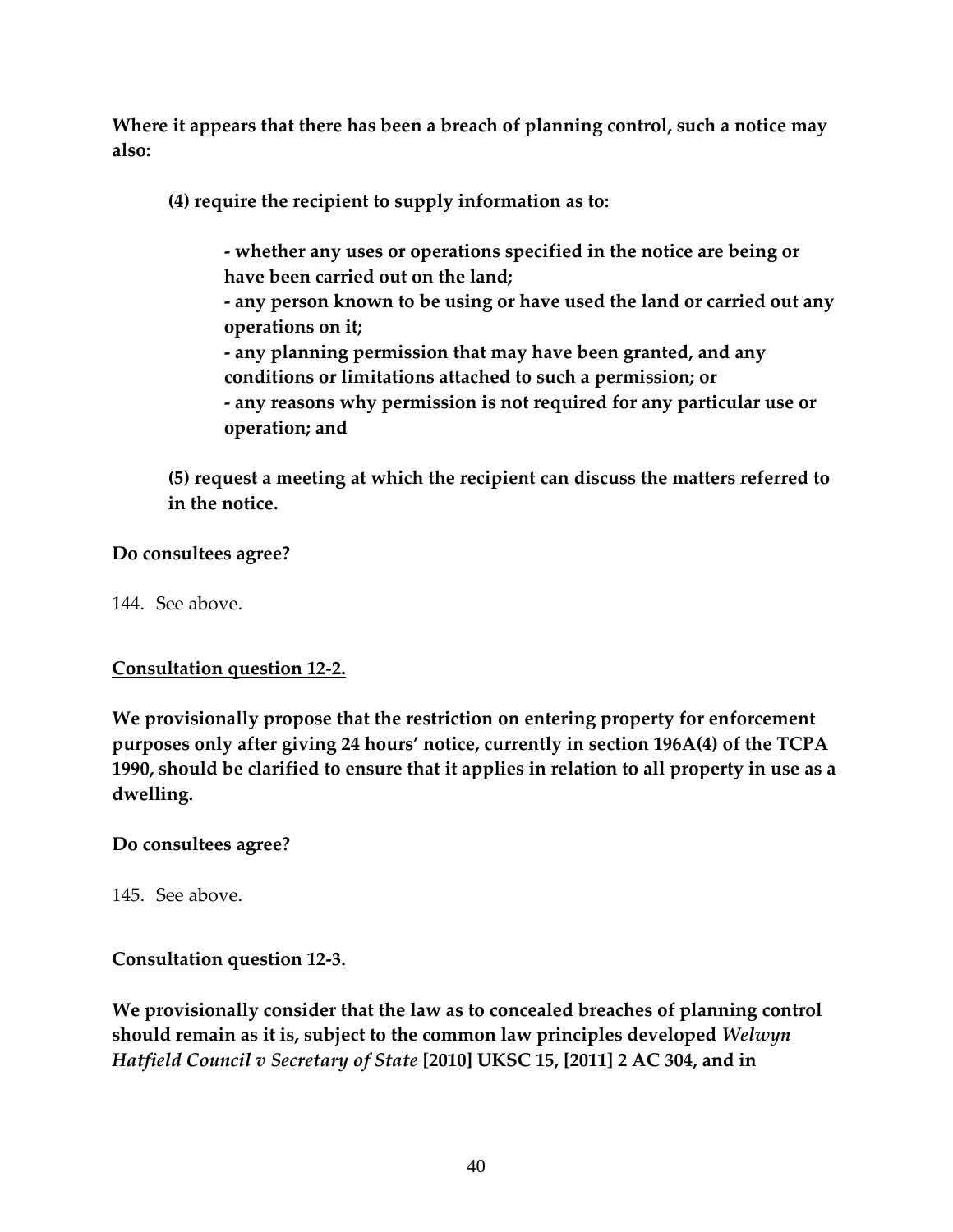**particular that the "planning enforcement order" procedure, introduced by the Localism Act 2011, should not be included in the Bill.** 

**Do consultees agree?** 

146. See above.

**Consultation question 12-4.** 

**We provisionally propose either:** 

**(1) that an enforcement warning notice can be served during the period of 4 or 10 years after which enforcement action cannot be taken, but that the service of such a notice does not extend that period; or** 

**(2) that where an enforcement warning notice has been served, the period for taking other enforcement action starts on the date on which the notice was served.** 

**Do consultees agree and, if so, which option seems most appropriate?**

147. See above.

**Consultation question 12-5.** 

**We provisionally propose that the restriction on issuing a temporary stop notice, currently in section 171F(1)(a) of the TCPA 1990, should be clarified to ensure that it applies in relation to any dwelling (defined so as to include a house and a flat).** 

**Do consultees agree?** 

148. See above.

### **Consultation question 12-6.**

**We provisionally propose that:** 

**(1) a temporary stop notice (TSN) should come into effect at the time and date stated in it, which will normally be when a notice is displayed on the land in question;**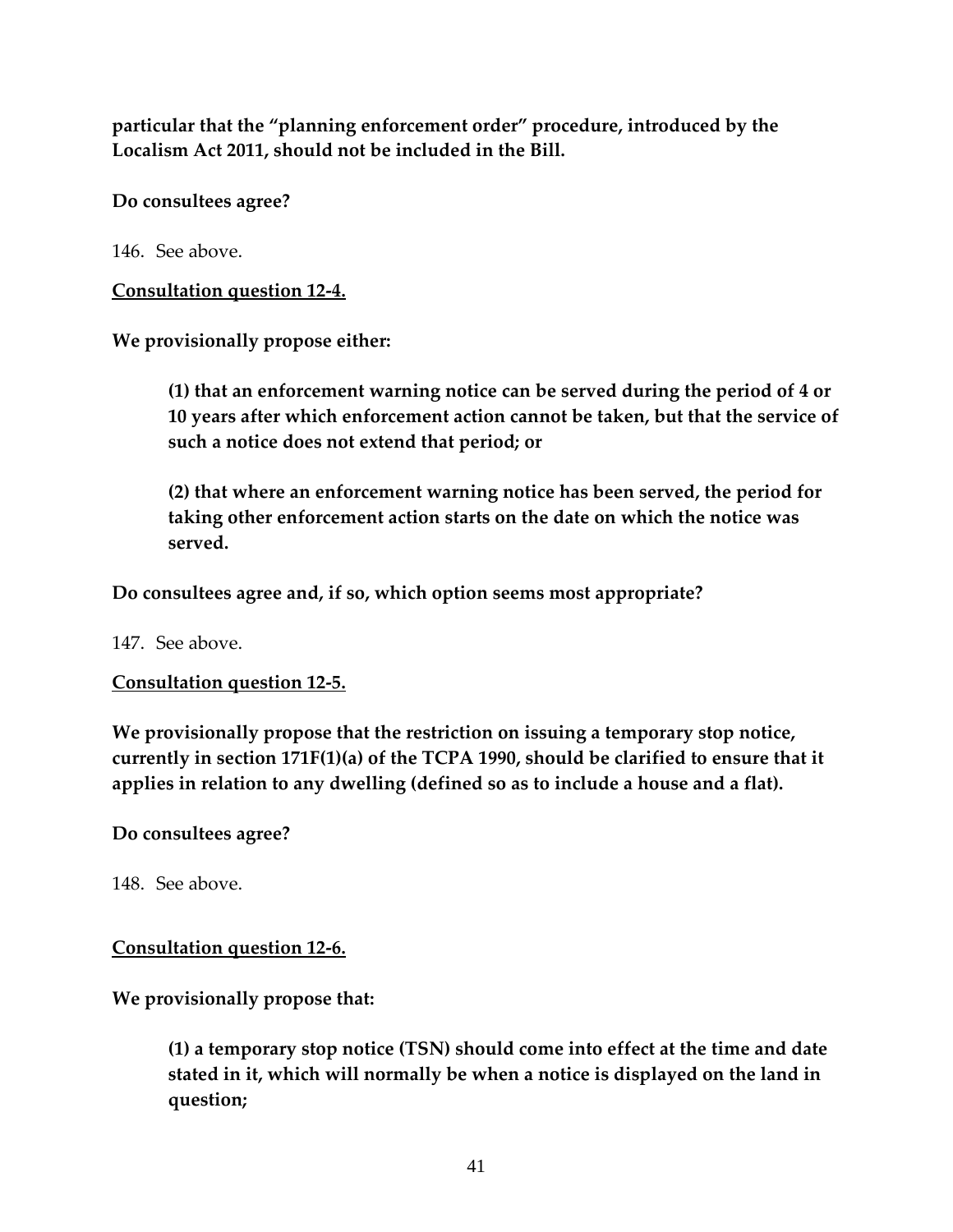**(2) it should then remain in effect for 28 days (starting at the beginning of the day after the day on which it is displayed);** 

**(3) the notice displayed on the land, as near as possible to the place at which the activity to which it relates is occurring, should: - state that a TSN has been issued; - summarise the effect of the TSN; and - state the address (and, if applicable, the website) at which a full copy of the TSN can be inspected;** 

**(4) the authority should have a power (but not a duty) to serve copies of the TSN on the owner and occupier of the land and on others as may seem appropriate.** 

**Do consultees agree?** 

149. See above.

**Consultation question 12-7.** 

**We provisionally propose that:** 

**(1) it should be an offence to contravene a temporary stop notice that has come into effect (rather than one that has been served on the accused or displayed on the site);** 

**(2) it should be a defence to a charge of such an offence to prove that the accused - had not been served with a copy of the notice; and - did not know, and could not reasonably have been expected to know, of the existence of the notice.** 

#### **Do consultees agree?**

150. See above.

#### **Consultation question 12-8.**

**We provisionally propose that the provisions relating to breach of condition notices, currently in section 187A of the TCPA 1990, should be amended so that a notice is to**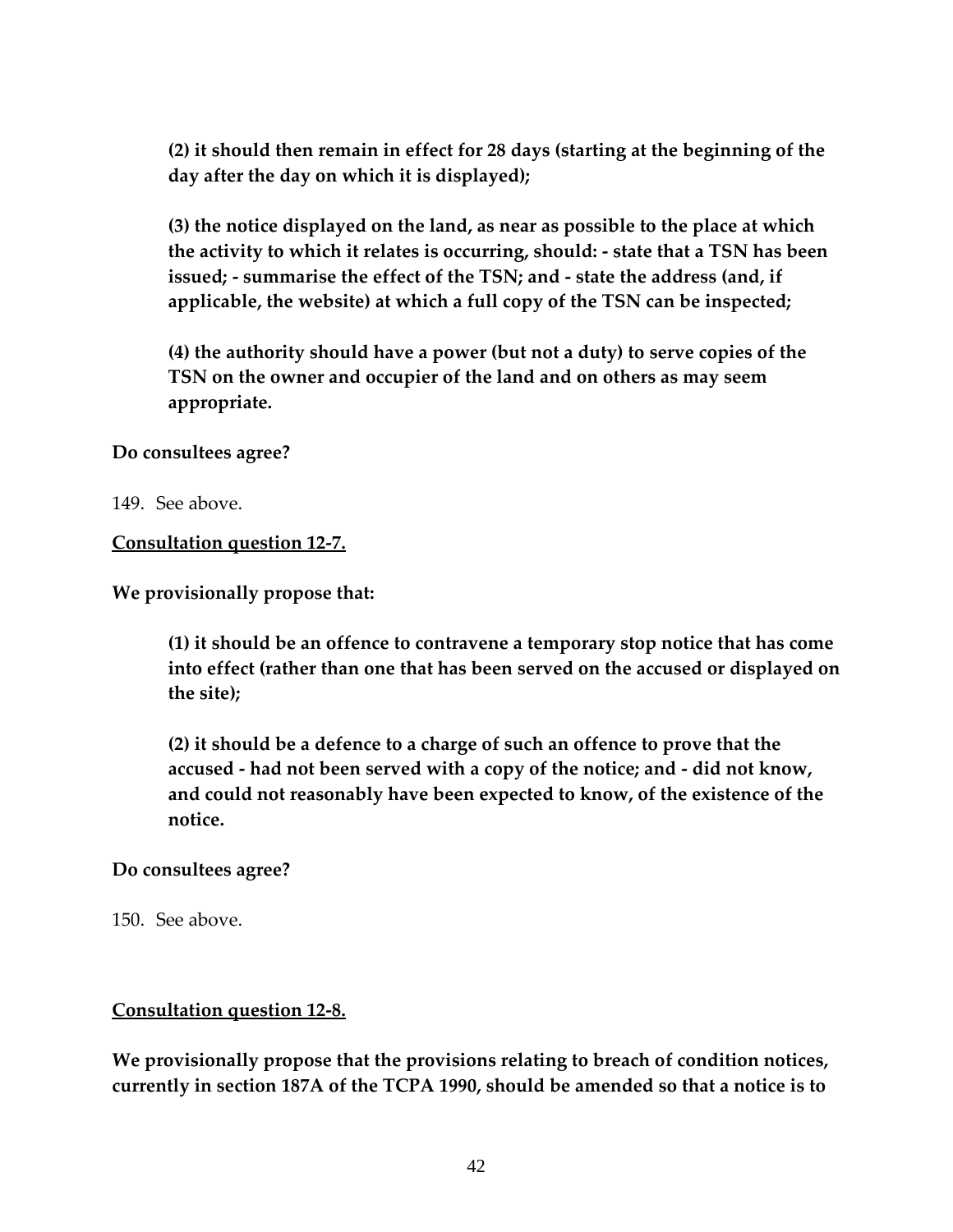**be "issued", to come into force on the date stated in it, with copies being served on those apparently responsible for the breach (rather than, as present, a separate notice being served on each such person, coming into force on a date specified by reference to the date of service).** 

### **Do consultees agree?**

151. See above.

**Consultation question 12-9.** 

**We provisionally propose that an enforcement notice should be required to specify:** 

**(1) the steps that the authority requires to be taken, or the activities that are to cease, in order to achieve, wholly or partly, all or any of the purposes set out in section 173(4) of the TCPA 1990; and** 

**(2) which one or more of those purposes it considers will be achieved by taking those steps.** 

**Do consultees agree?** 

# 152. See above.

# **Consultation question 12-10.**

**We provisionally propose that there should be an explicit provision in the Bill, incorporating the principle in** *Murfitt v Secretary of State* **and subsequent cases, to the effect that, where an enforcement notice is served alleging the making of a material change of use of land, the notice may require that certain works be removed in addition to the cessation of the unauthorised use, provided that those works were integral to the making of the material change of use.** 

# **Do consultees agree?**

153. See above.

# **Consultation question 12-11.**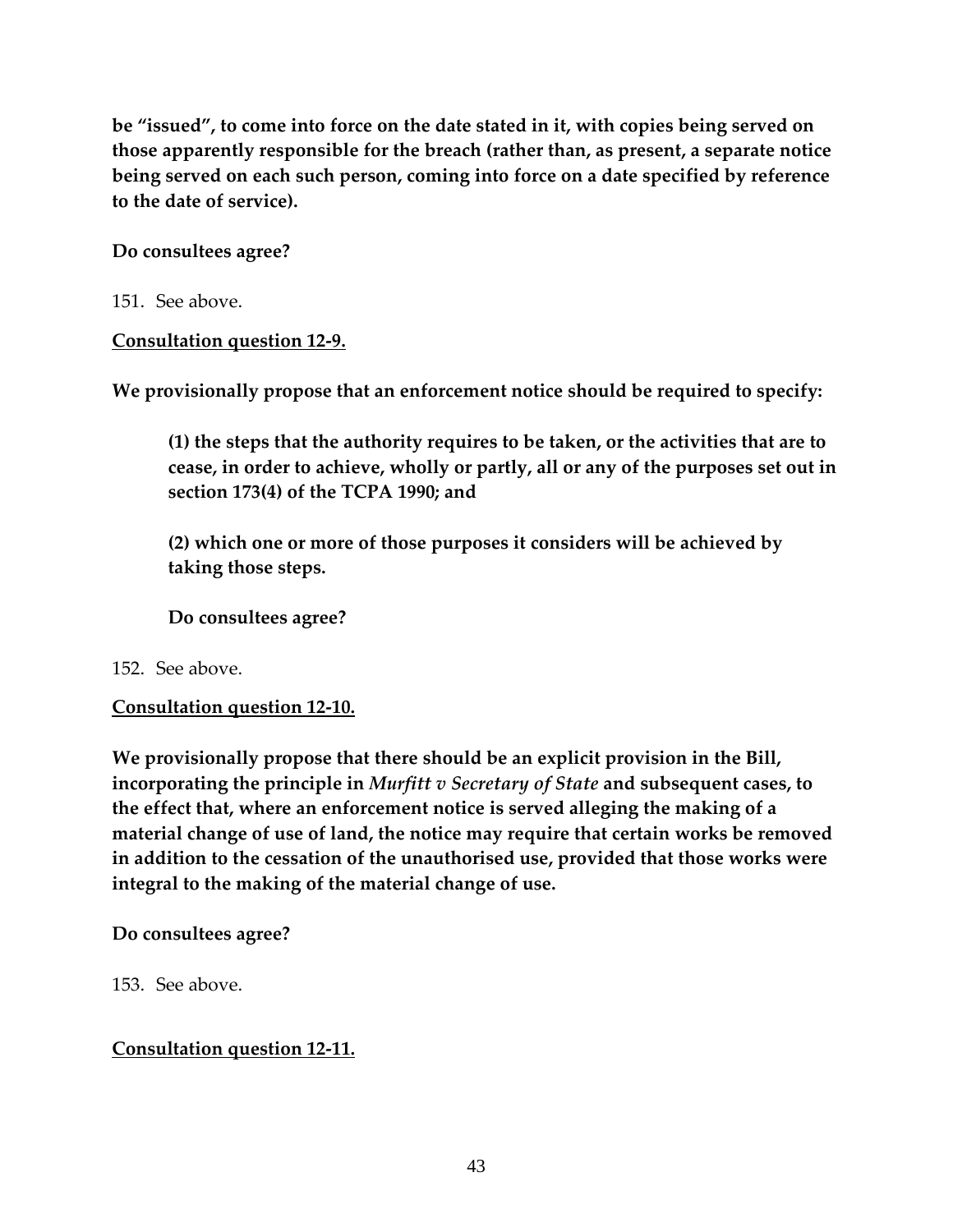**We provisionally propose that the relevant regulations should require that the explanatory note accompanying an enforcement notice should include a statement (in line with the principle in** *Mansi v Elstree RDC***) to the effect that the notice does not restrict the rights of any person to carry out without a planning application any development that could have been so carried out immediately prior to the issue of the notice.** 

#### **Do consultees agree?**

154. See above.

**Consultation question 12-12.** 

**We provisionally propose that the Bill:** 

**(1) should omit section 177(5) and (6) of the TCPA 1990, relating to the application for planning permission deemed to have been made by an appellant relying on ground (a) in section 174(2) (permission ought to be granted for any matter stated in the enforcement notice as constituting a breach of control); and** 

**(2) should provide instead that the Welsh Ministers on determining an appeal including ground (a) may do all or any of the following:** 

**- grant planning permission for any or all of the matters that are alleged to have constitutes a breach of control;** 

**- discharge the condition that is alleged to have been breached; or - issue a certificate of lawfulness, insofar as they determine that the matters alleged by the notice to constitute a breach of control were in fact lawful.** 

### **Do consultees agree?**

#### 155. See above.

### **Consultation question 12-13.**

**We provisionally consider that ground (e) on which an appeal can be nade against an enforcement notice (under section 174 of the TCPA 1990) should refer to copies of the notice not having been served as required by section 172(2) (which refers to service**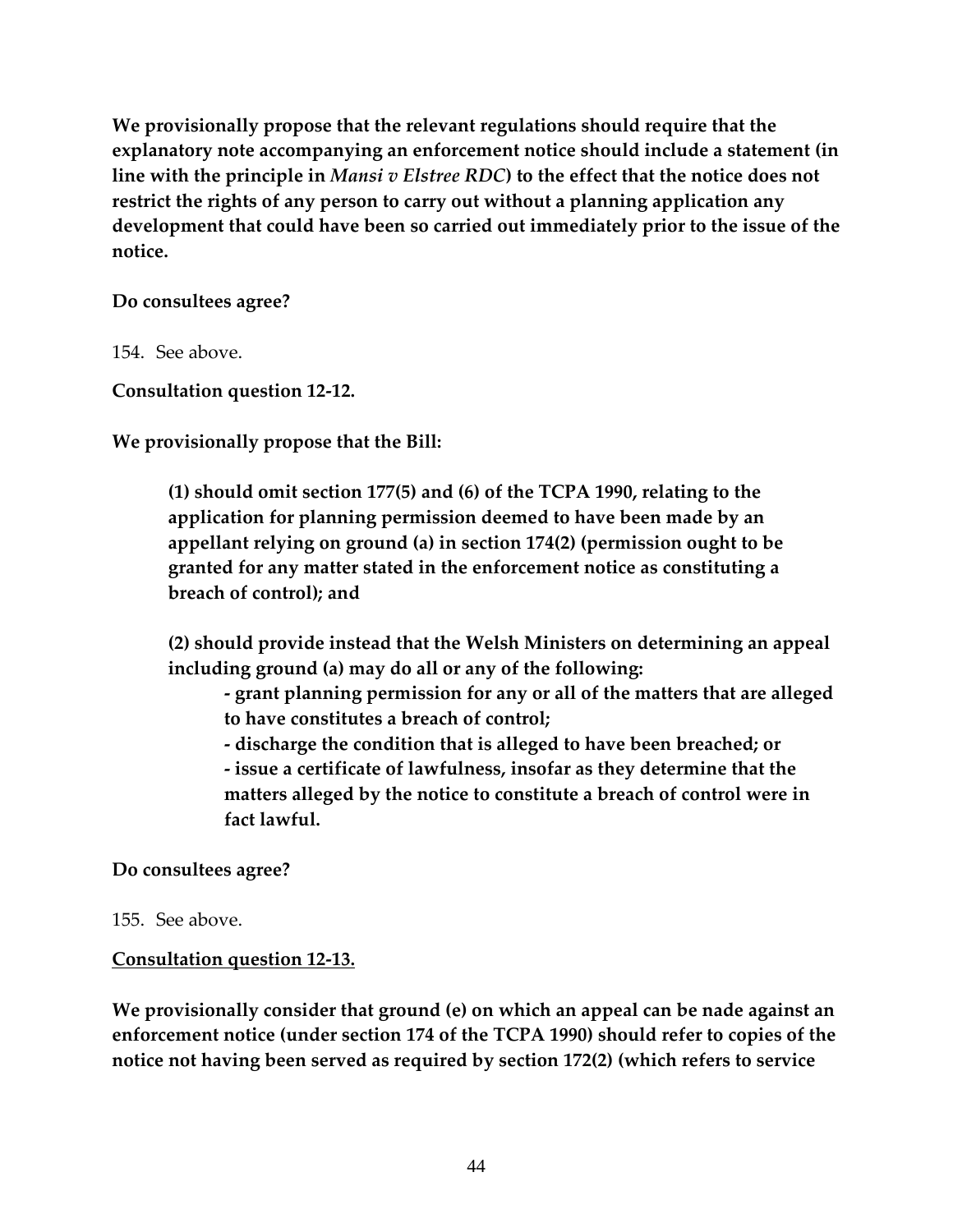**on owners and occupiers etc) rather than as required by section 172 (which also refers to time limits for service).** 

**Do consultees agree?**

156. See above.

**Consultation question 12-14.** 

**We provisionally consider that section 174(4) of the TCPA 1990 (requirements as to the statement to be submitted with appeal against an enforcement notice) should be amended so as not to duplicate the requirements of the relevant secondary legislation.** 

**Do consultees agree?** 

157. See above.

**Consultation question 12-15.** 

**We provisionally propose that there be included in the part of the Code dealing with enforcement a provision equivalent to section 285(1) and (2), to the effect that an enforcement notice is not to be challenged, other than by way of an appeal to the Welsh Ministers, on any of the grounds on which such an appeal could have been brought.** 

**Do consultees agree?** 

158. See above.

#### **Consultation question 12-16.**

**We provisionally propose that the restriction on issuing a stop notice, currently in section 183(4) of the TCPA 1990, should be clarified to ensure that it applies in relation to any building in use as a dwelling.** 

### **Do consultees agree?**

159. See above.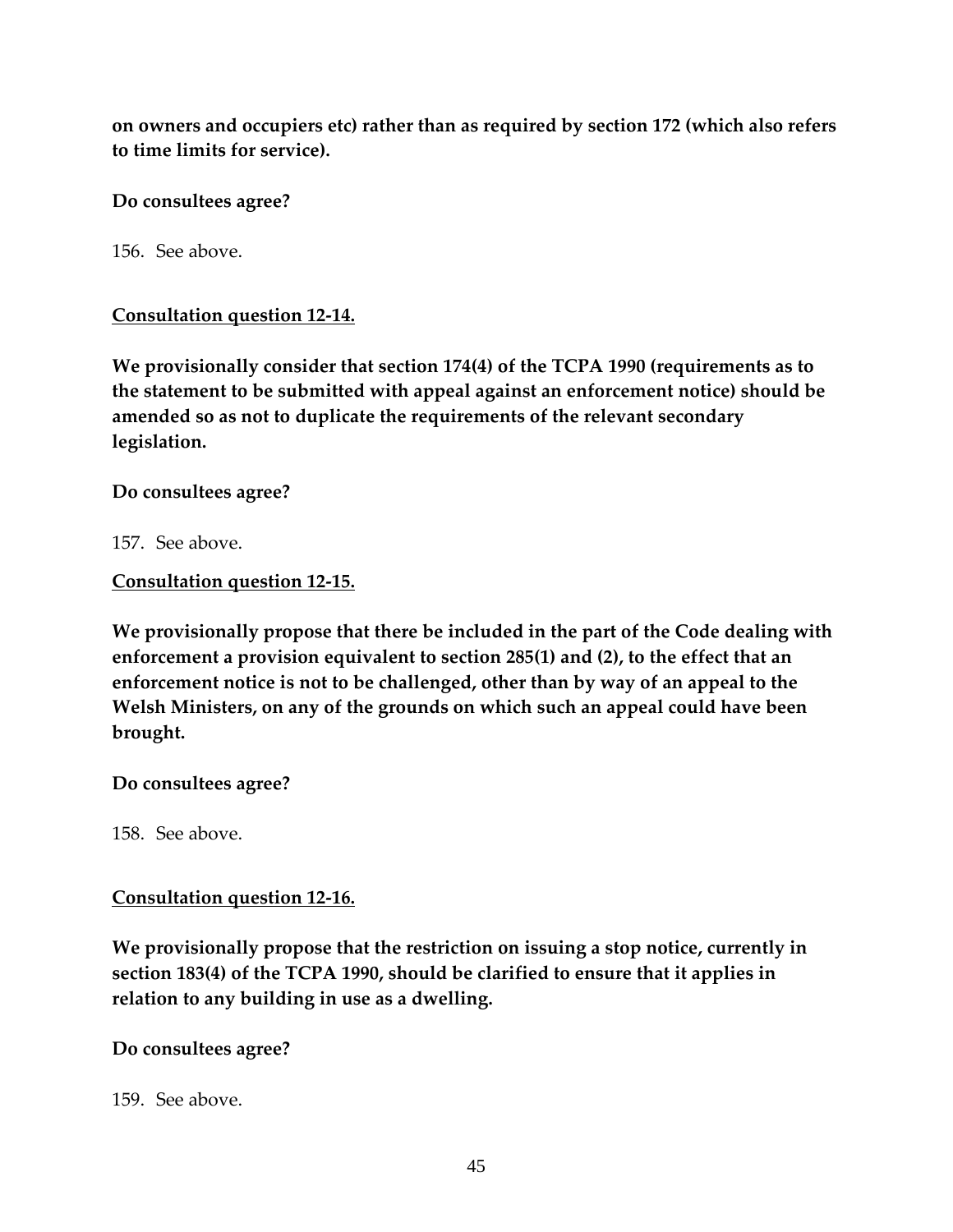## **Consultation question 12-17.**

**We provisionally propose that the provisions relating to stop notices, currently in section 184 of the TCPA 1990, should be amended so that a notice is to be "issued", to come into force on the date stated in it, with copies being served on those apparently responsible for the breach of control (rather than, as present, a separate notice being served on each such person, coming into force on a date specified by reference to the date of service).** 

**Do consultees agree?** 

160. See above.

**Consultation question 12-18.** 

**We provisionally propose:** 

**(1) that it be an offence to contravene a stop notice that has come into effect; and** 

**(2) that it be a defence to a charge of such an offence to prove that the accused had not been served with a copy of the stop notice, and - did not know, and could not reasonably have been expected to know, of the existence of the notice.** 

**Do consultees agree?** 

161. See above.

**Consultation question 12-19.** 

**We provisionally propose that:** 

**(1) a stop notice should cease to have effect when the planning authority makes a decision to that effect; and** 

**(2) that such a decision should be publicised as soon as possible after it has been made, by the display of a suitable site notice and the notification of all those who were notified of the original notice.**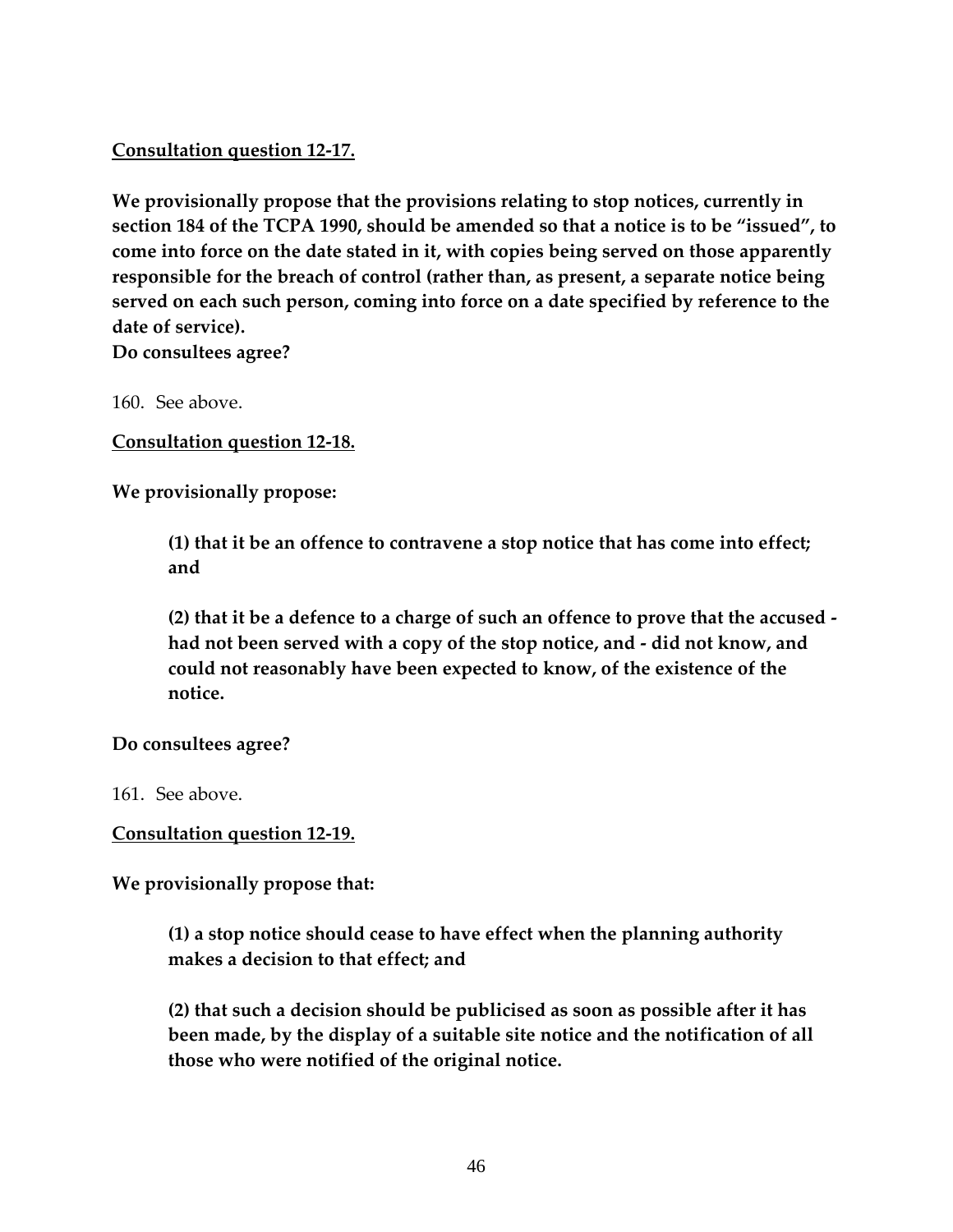#### **Do consultees agree?**

162. See above.

**Consultation question 12-20.** 

**We provisionally consider that where a stop notice is served by the Welsh Ministers under section 185, and subsequently quashed, any liability to compensation arising under section 186 should be payable by them and not by the planning authority.** 

**Do consultees agree?** 

163. See above.

**Consultation question 12-21.** 

**We provisionally propose that the offences under section 179(2) (breach of an enforcement notice) and section 179(5) (subsequent resumption of prohibited activity)to be framed so as to provide that a person commits an offence if:** 

**(1) the person is in breach of an enforcement notice;** 

**(2) the notice was at the time of the breach contained in the relevant register; and** 

**(3) the person had been served with a copy of the notice; and** 

**Do consultees agree?** 

164. See above.

### **Consultation question 12-22.**

**We provisionally propose that section 172A of the TCPA (assurances as to nonprosecution for breach of an enforcement notice) should be amended so as:** 

**(3) to enable an authority to give such an assurance simply by "giving notice" to the relevant person, rather than necessarily doing so by a letter; and**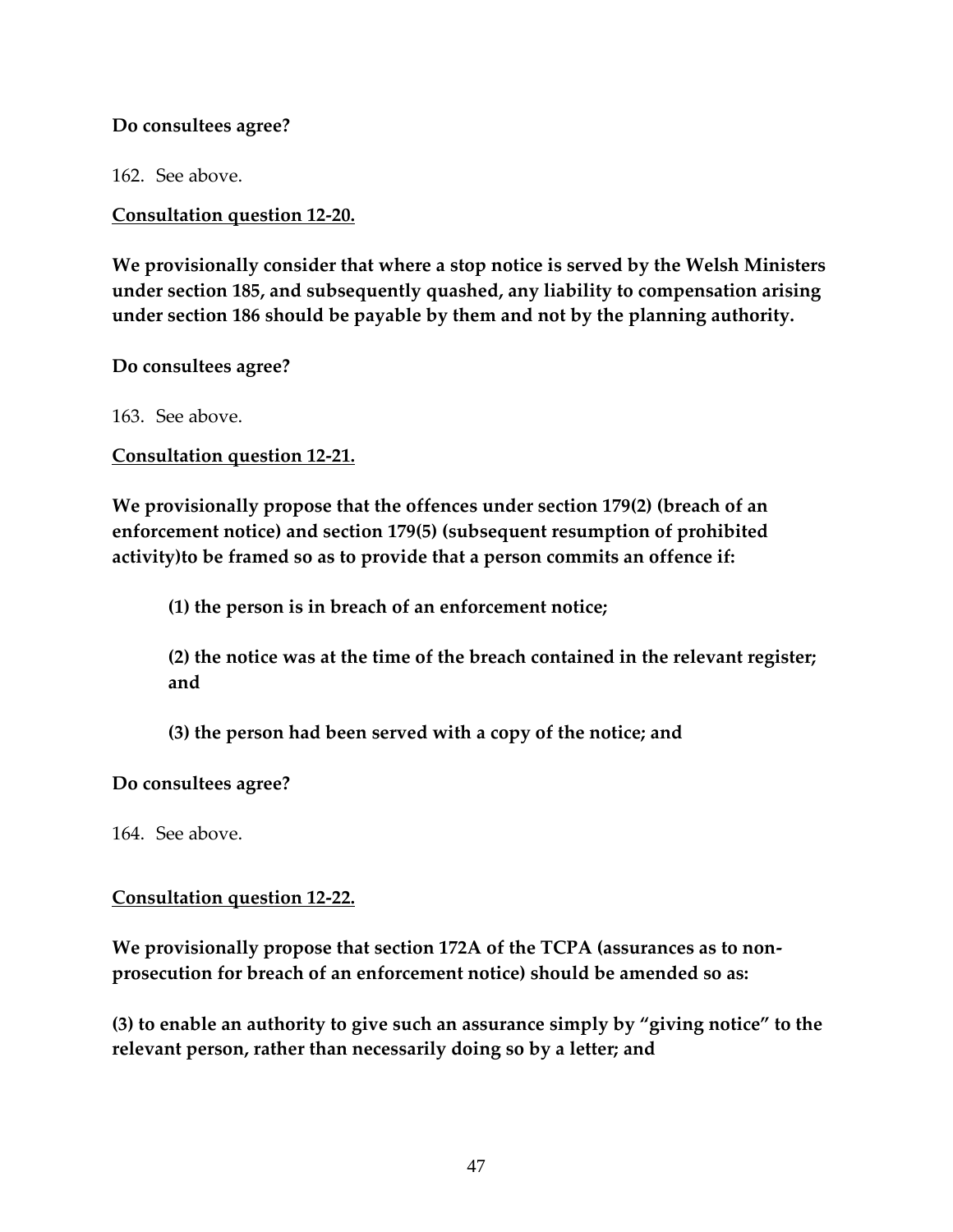**(4) to enable the authority to give in response to a request from to a person (B), who acquires an interest in land following the issue of an enforcement notice relating to the land, an assurance explaining that, once the enforcement notice had been issued, the authority was required to serve a copy of it on a person (A) from whom person B had acquired the interest in the land. Do consultees agree?**

165. See above.

**Consultation question 12-23.** 

**We provisionally propose that section 180(1) of the TCPA 1990 (relating to the effect on an enforcement notice of a subsequent grant of planning permission) should be amended so as to refer** 

**(1) to the grant of planning permission generally, rather than just to permission for development already carried out; and** 

**(2) planning permission following the issue of an enforcement notice, rather than following the service of a copy of the notice.** 

#### **Do consultees agree?**

166. See above.

### **Consultation question 12-24.**

**We provisionally propose that offences of supplying false information in response to a request from a planning authority, currently under sections 65(6), 171D(5), 194(1) and 330(5) of the TCPA 1990, should all be triable either summarily (in the magistrates court) or on indictment (in the Crown Court), and the maximum penalty in each case should be in either case a fine of any amount.** 

### **Do consultees agree?**

167. See above.

### **Consultation question 12-25.**

**We provisionally propose that the offences of: (1) reinstating or restoring buildings or works following compliance with an enforcement notice (under section 181(5) of the TCPA 1990); and (2) failing to comply with a breach of condition notice (under**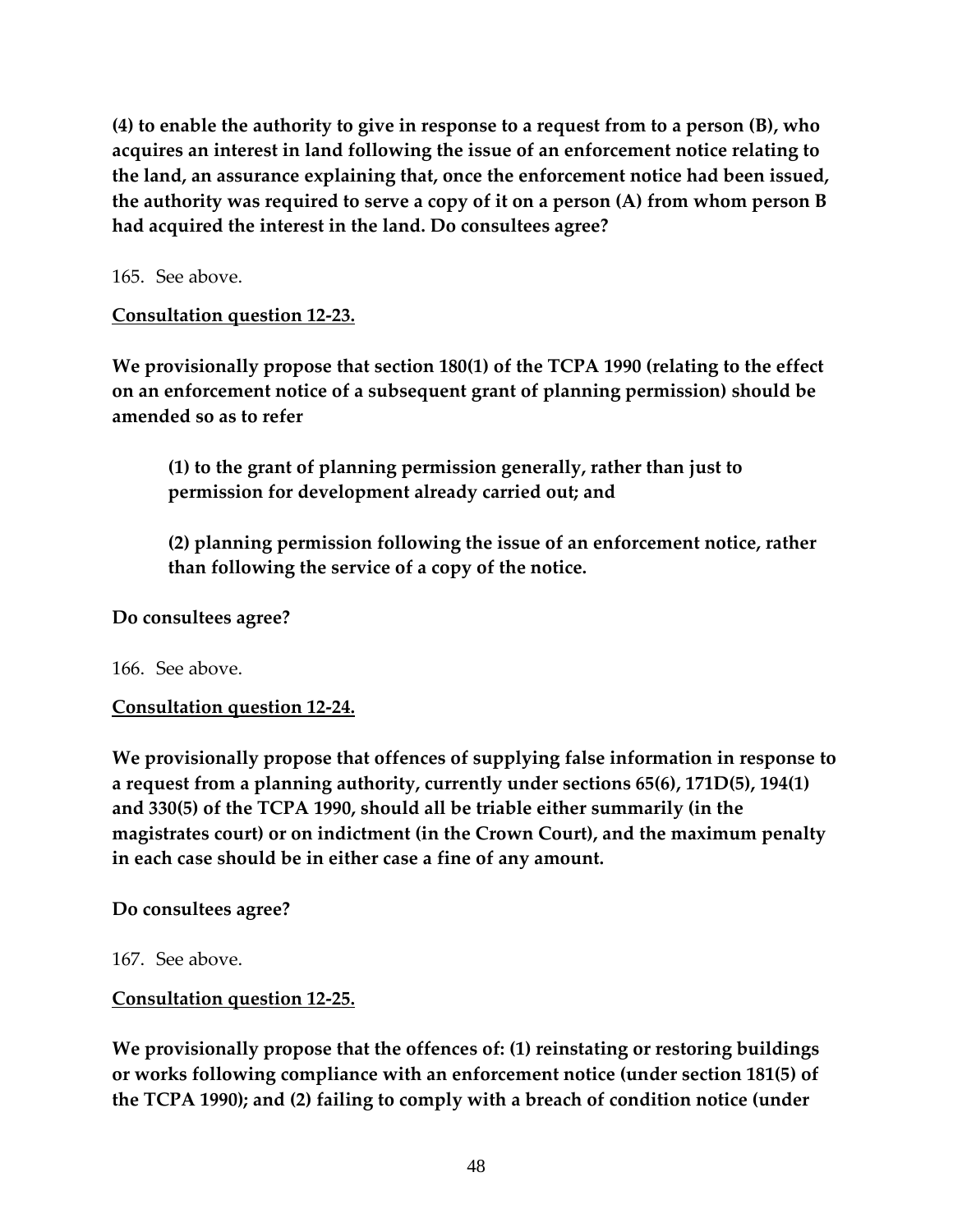**section 187A(9) of the TCPA 1990); should all be triable either summarily or on indictment, and punishable in either case by a fine of any amount, to bring them into line with the penalties for other breaches of planning enforcement notices under the TCPA 1990.** 

#### **Do consultees agree?**

168. See above.

## **Consultation question 12-26.**

**We provisionally propose that sections 57(7), 302 of and Schedules 4 and 15 to the TCPA 1990, relating to pre-1948 breaches of planning control, should not be restated in the Code.** 

**Do consultees agree?** 

169. See above.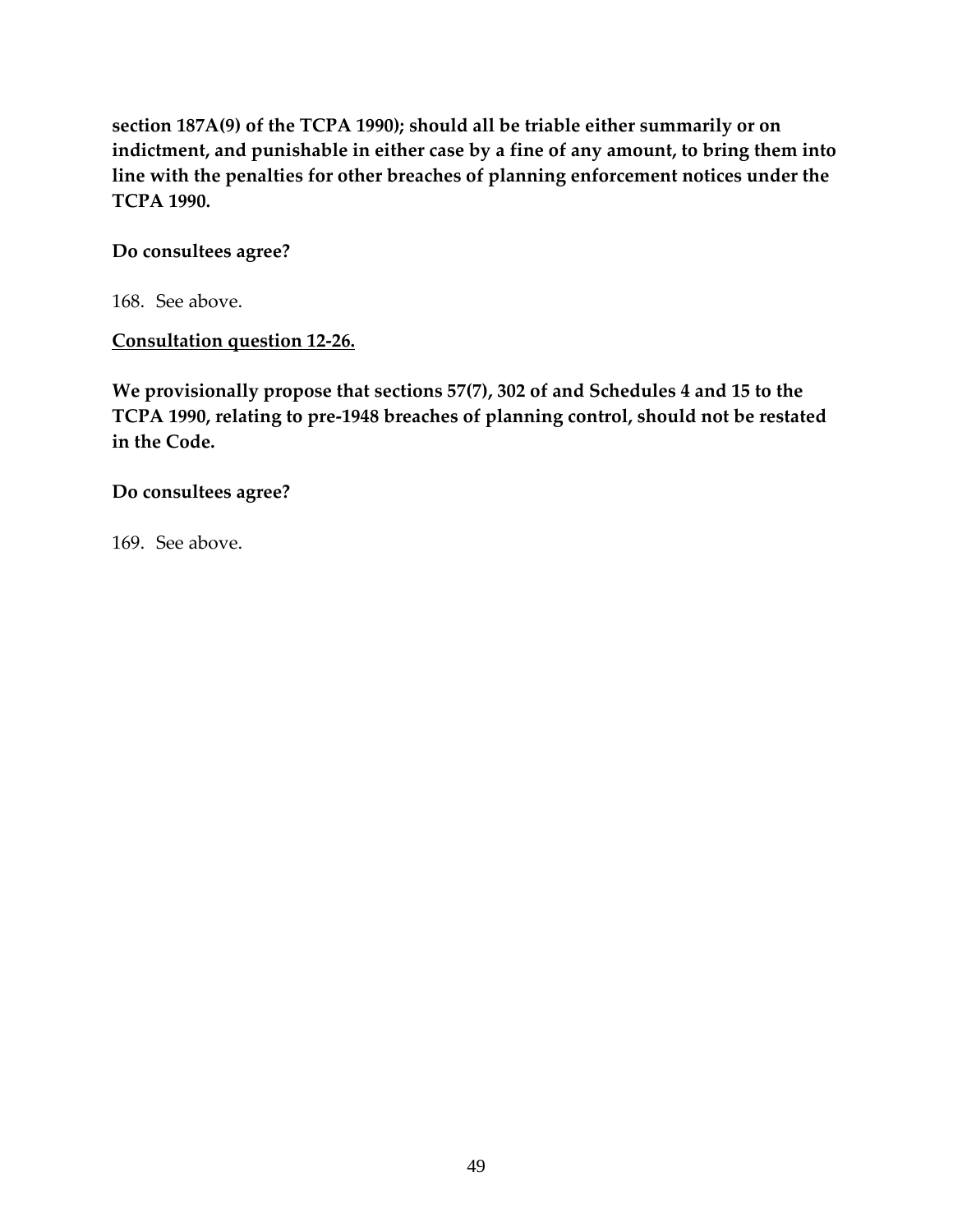# **CHAPTER 13. WORKS AFFECTING LISTED BUILDINGS AND CONSERVATION AREAS**

170. The Bar Council has no formal position on any of these provisions, which are best addressed by specialist practitioners.

### **Consultation question 13-1.**

**We provisionally propose that the control of works to historic assets could be simplified by:** 

**(1) amending the definition of "development", for which planning permission is required, to include "heritage development", that is: - the demolition of a listed building; or - the alteration or extension of a listed building in any manner that is likely to affect its character as a building of special architectural or historic interest; or - the demolition of a building in a conservation area;** 

**(2) removing the requirement for listed building consent and conservation area consent to be obtained for such works; and** 

**(3) implementing the additional measures outlined in Consultation questions 13-2 to 13-8 to ensure that the existing level of protection for historic assets would be maintained.** 

**Do consultees agree?** 

171. See above.

**Consultation question 13-2.** 

**We provisionally propose that the power to make general and local development orders should be extended to enable the grant of planning permission by order for heritage development.** 

**Do consultees agree?** 

172. See above.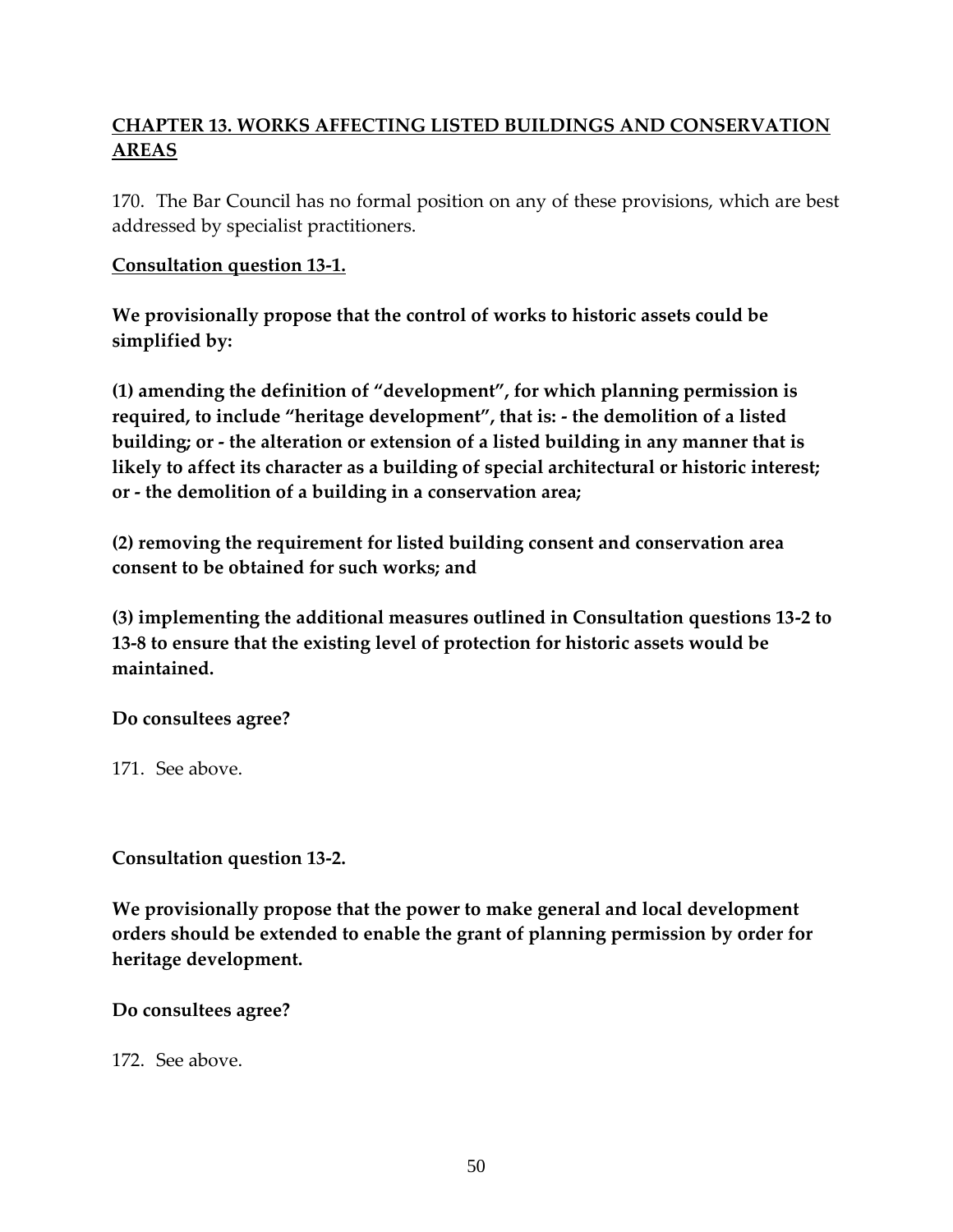**Consultation question 13-3.** 

**We provisionally propose that heritage partnership agreements should be capable of granting planning permission by order for heritage development in such categories as may be prescribed.** 

**Do consultees agree?** 

173. See above.

**Consultation question 13-4.** 

**We provisionally consider that the provisions (currently in sections 191 and 192 of the TCPA 1990) relating to certificates of lawfulness should be extended to include works that currently require only listed building consent or conservation area consent.** 

**Do consultees agree?** 

174. See above.

**Consultation question 13-5.** 

**We provisionally consider that the Bill should include provisions to the effect that:** 

**(1) any appeal relating to works to a listed building may contain as a ground of appeal that the building in question is not of special architectural or historic interest, and ought to be removed from the list of such buildings maintained by the Welsh Ministers;** 

**(2) where a building is subject to a building preservation notice (provisional listing), the notice of appeal may contain a claim that the building should not be included in the list;** 

**(3) the Welsh Ministers, in determining an appeal relating to a listed building, may exercise their powers to remove the building from the list; and** 

**(4) in determining an appeal relating to a building subject to a building preservation order, they may exercise their powers not to include it in the list.**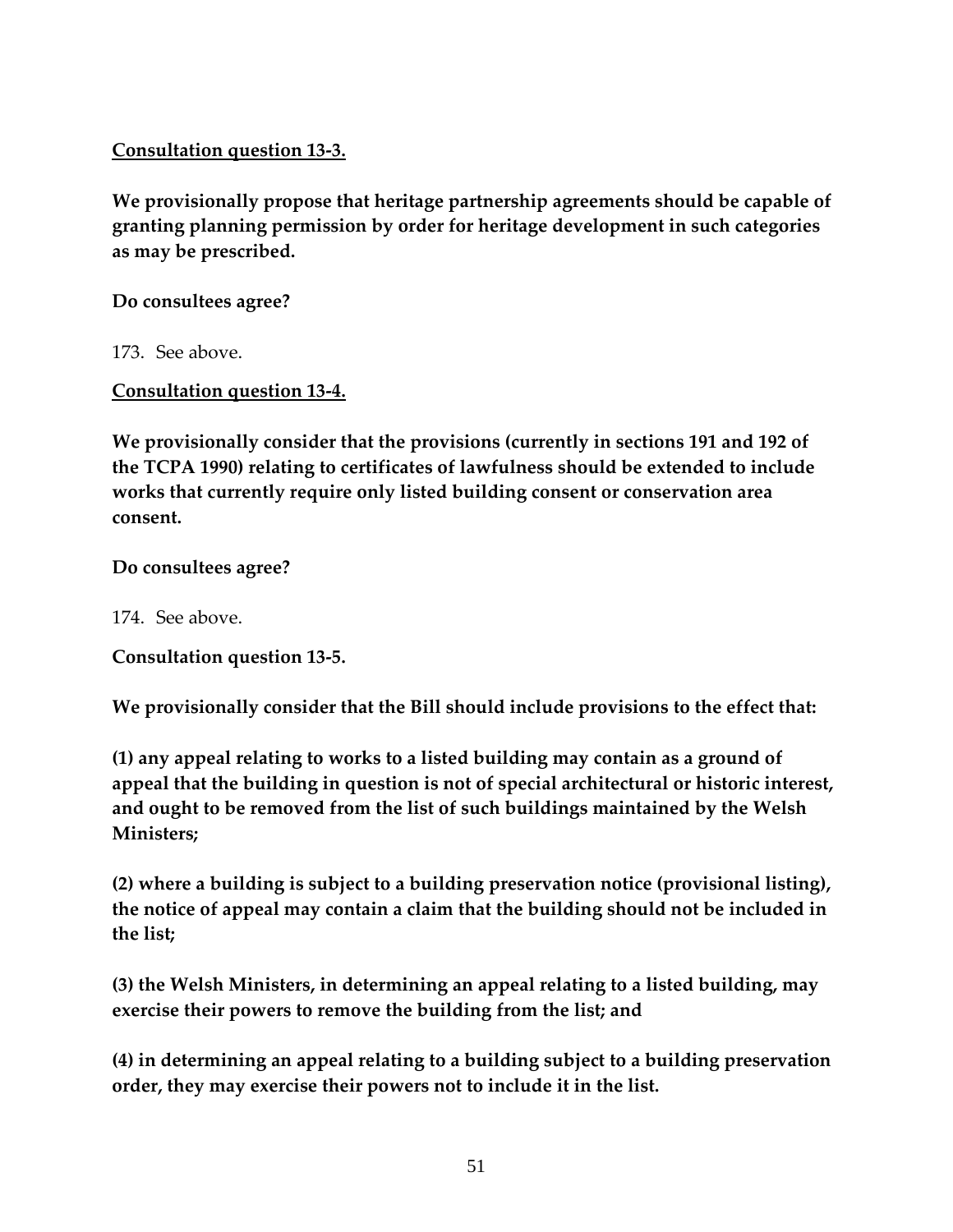## **Do consultees agree?**

175. See above.

**Consultation question 13-6.** 

**We provisionally propose that the Bill should include provisions to the effect that:** 

**(1) the carrying out without planning permission (or in breach of a condition or limitation attached to permission) of heritage development – defined along the lines indicated in Consultation question 13-1 – be a criminal offence, punishable - on summary conviction by imprisonment for a term not exceeding six months or a fine or both; or - on summary conviction by imprisonment for a term not exceeding two years or a fine or both; and** 

**(2) the defence to a charge of such an offence is the same as currently applies in relation to a charge of carrying out works without listed building consent.** 

**Do consultees agree?** 

176. See above.

**Consultation question 13-7.** 

**We provisionally propose that the Bill should include provisions to the effect that heritage development be excluded from the categories of development that are subject to time limits as to the period within which enforcement action may be taken.** 

**Do consultees agree?** 

177. See above.

### **Consultation question 13-8.**

**We provisionally propose that the Bill should include provisions to the effect that:** 

**(1) where an enforcement notice is issued in relation to the carrying out of heritage development in breach of planning control, the grounds on which an appeal may be made against such a notice include grounds equivalent to grounds (a), (d), (i), (j) and**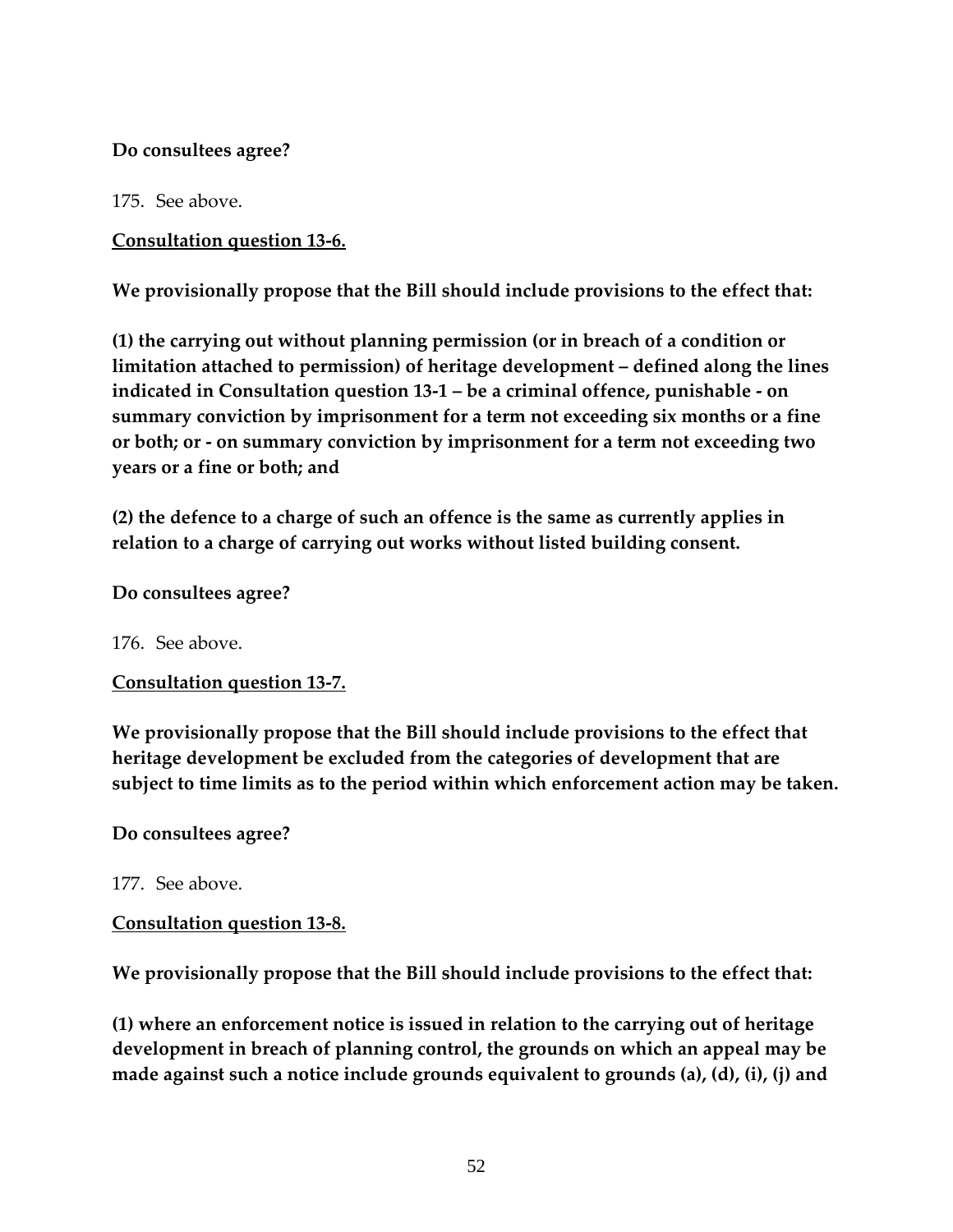**(k) as set out in Section 39 of the Planning (Listed Buildings and Conservation Areas) Act 1990;** 

**(2) the Welsh Ministers, in determining an enforcement appeal relating to a listed building, may exercise their powers to remove the building from the list.** 

**(3) in determining an enforcement appeal relating to a building subject to a building preservation order, they may exercise their powers not to include it in the list.** 

**Do consultees agree?** 

178. See above.

**Consultation question 13-9.** 

**We provisionally consider that planning permission should not be unified with scheduled monument consent.** 

**Do consultees agree?**

179. See above.

### **Consultation question 13-10.**

**We provisionally consider that the definition of "listed building" should be clarified by making it clear that the definition includes pre-1948 objects and structures if they were within the curtilage of the building in the list, as it was:** 

**(1) in the case of a building listed prior to 1 January 1969, at that date; and** 

**(2) in any other case, at the date on which the building was first included in the list.** 

### **Do consultees agree?**

180. See above.

### **Consultation question 13-11.**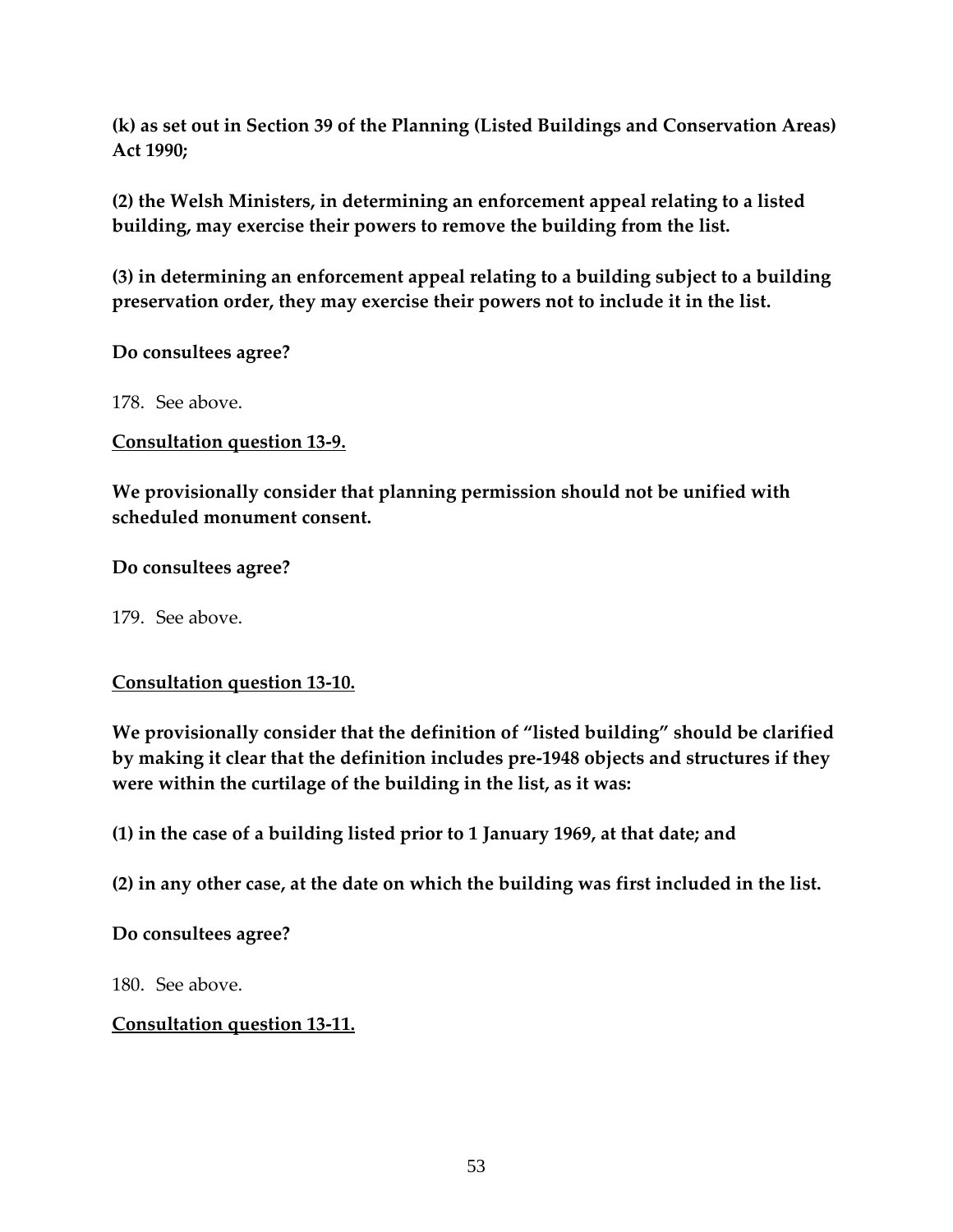**We provisionally propose that the Ancient Monuments and Archaeological Areas Act 1979 should be amended so that Part 2 (areas of archaeological interest) does not apply in Wales.** 

## **Do consultees agree?**

181. See above.

# **CHAPTER 14. OUTDOOR ADVERTISING**

182. The Bar Council has no formal position on any of these provisions, which are best addressed by specialist practitioners.

### **Consultation question 14-1.**

**We provisionally propose that the definition of "advertisement" in the TCPA 1990 should be clarified, and included in the Bill alongside other provisions relating to advertising.** 

### **Do consultees agree?**

183. See above.

# **Consultation question 14-2.**

**We provisionally that the reference to the display of advertisements currently included in the statutory definition of "advertisement" in the TCPA 1990 could be omitted. Do consultees agree?** 

184. See above.

# **Consultation question 14-3.**

**We provisionally propose that the word "land" is used in place of "site" and "sites", to be included: (1) in the provision of the Bill relating to the control of advertisements; and (2) in the Regulations when they are next updated.** 

**Do consultees agree?**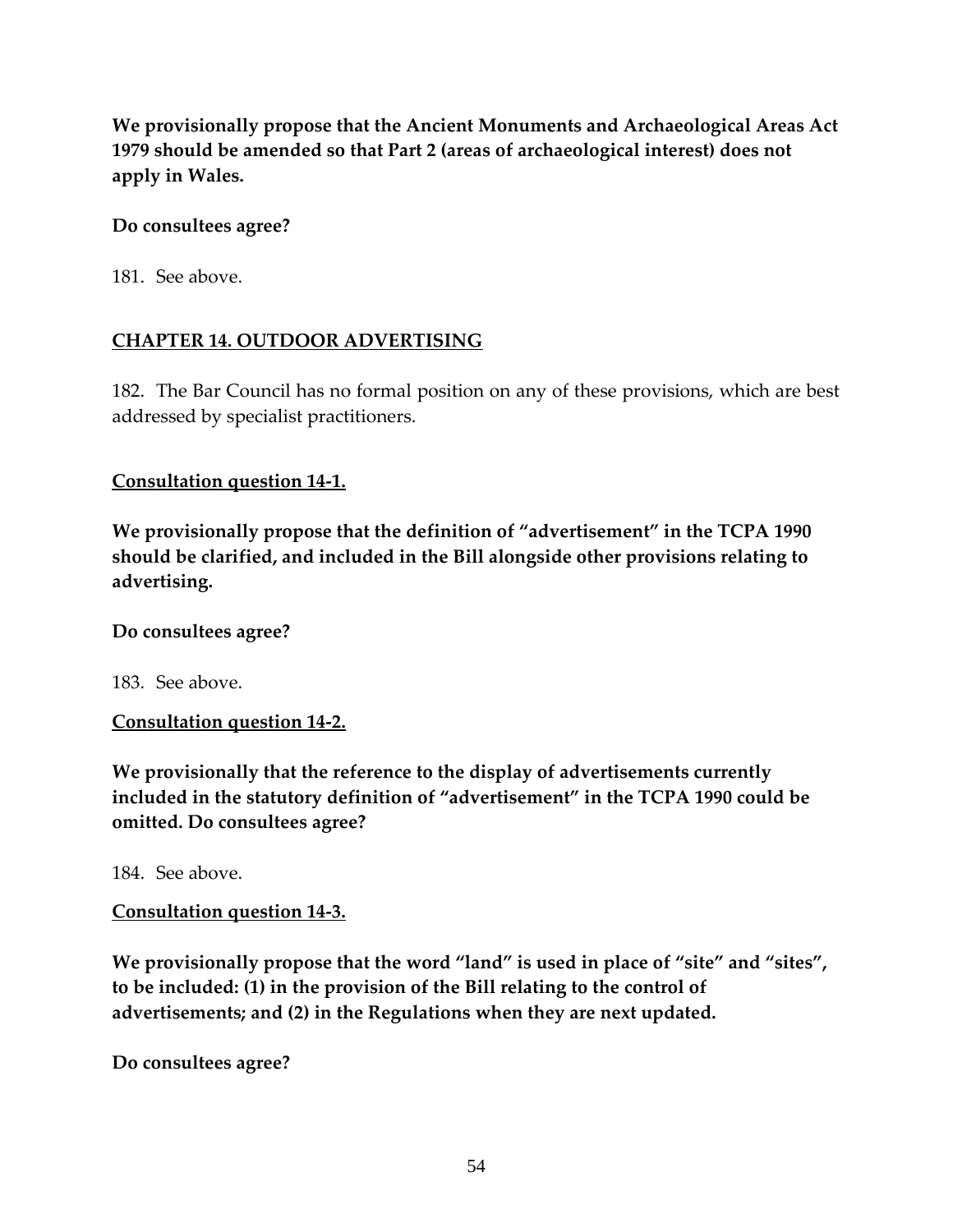185. See above.

**Consultation question 14-4.** 

**We provisionally propose that a definition of "person displaying an advertisement" in the TCPA 1990 be included in the Bill alongside other provisions relating to advertising, to include:** 

**(1) the owner and occupier of the land on which the advertisement is displayed;** 

**(2) any person to whose goods, trade, business or other concerns publicity is given by the advertisement; and** 

**(3) the person who undertakes or maintains the display of the advertisement.** 

**Do consultees agree?** 

186. See above.

**Consultation question 14-5.** 

**We provisionally propose that a discontinuance notice under the advertisements regulations:** 

**(1) should contain a notice as to the rights of any recipient to appeal against it;** 

**(2) should come into force on a particular date specified in it (rather than at the end of a specified period from the date of service); and** 

**(3) should be "issued" (rather than "served" as at present), with a copy served on all those deemed to be displaying the advertisement in question.** 

**Do consultees agree?** 

187. See above.

**Consultation question 14-6.** 

**We provisionally propose that section 220(2), (2A) and (3) should be replaced with a provision enabling regulations to be made providing for: (1) the dimensions,**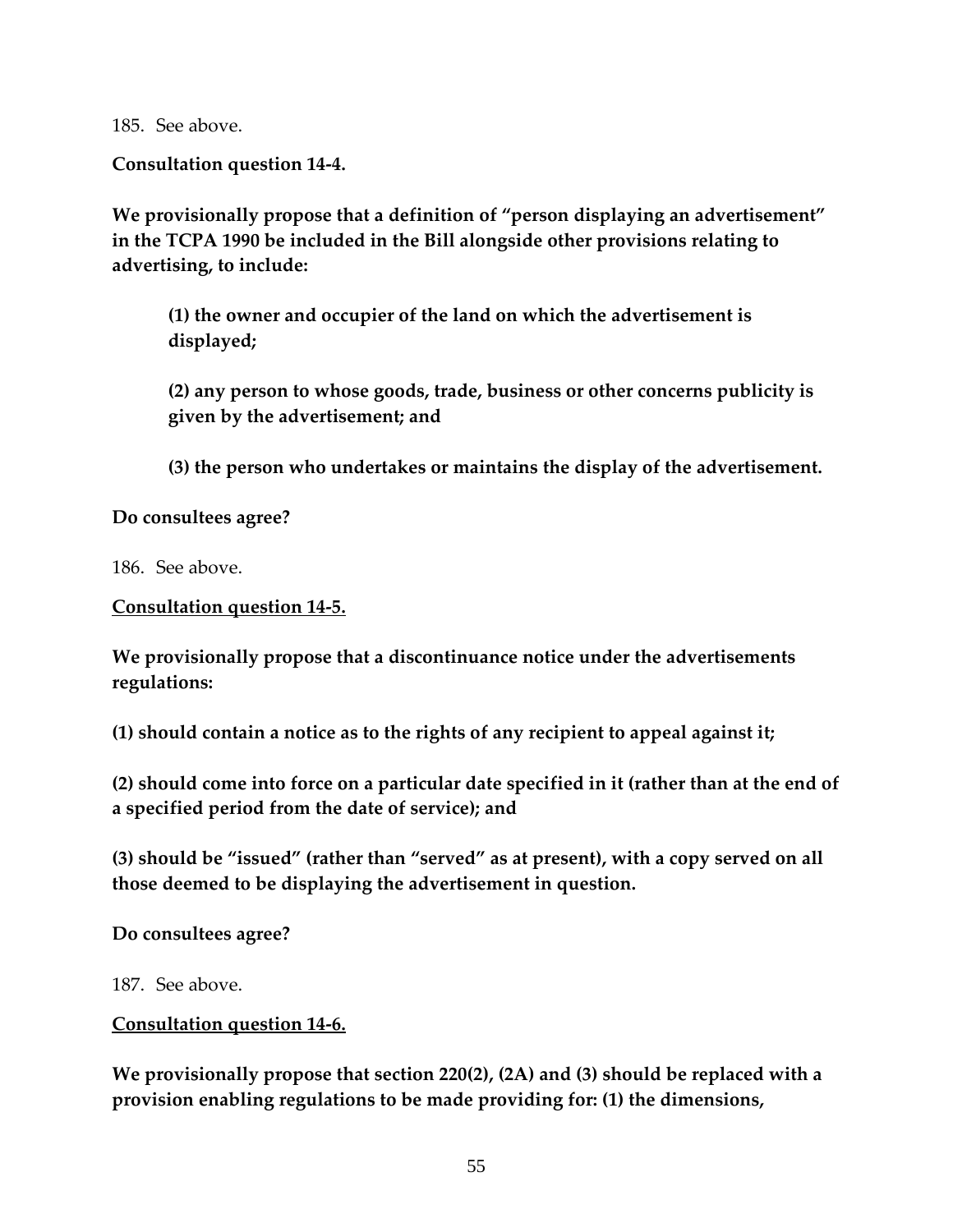**appearance and position of advertisements that may be displayed, and the manner in which they are to be affixed to the law; (2) the prohibition of advertisements being displayed or land being used for the display of advertisements without either deemed or express consent; (3) the discontinuance of deemed consent; (4) the making and determination of applications for express consent, and the revocation or modification of consent; (5) appeals against discontinuance orders and decisions on applications for express consent; (6) areas of special control over advertising; and (7) consequential and supplementary provisions.** 

#### **Do consultees agree?**

188. See above.

### **Consultation question 14-7.**

**We provisionally propose that deemed consent under the Advertisements Regulations should be granted for a display of advertisements that has the benefit of planning permission.** 

#### **Do consultees agree?**

189. See above.

### **Consultation question 14-8.**

**We provisionally propose that the display of advertisements on stationary vehicles and trailers be brought within control by the Regulations being amended so as to provide that: (1) no consent (express or deemed) be required for the display of an advertisement inside a vehicle, or on the outside of a vehicle on a public highway; (2) deemed consent be granted for the display of an advertisement on a vehicle not on a highway, provided that the vehicle is normally employed as a moving vehicle and is not used principally for the display of advertisements.** 

### **Do consultees agree?**

190. See above.

### **Consultation question 14-9.**

**We provisionally propose that: (1) a provision should be introduced in the Advertisements Regulations to enable a certificate of lawfulness to be issued in**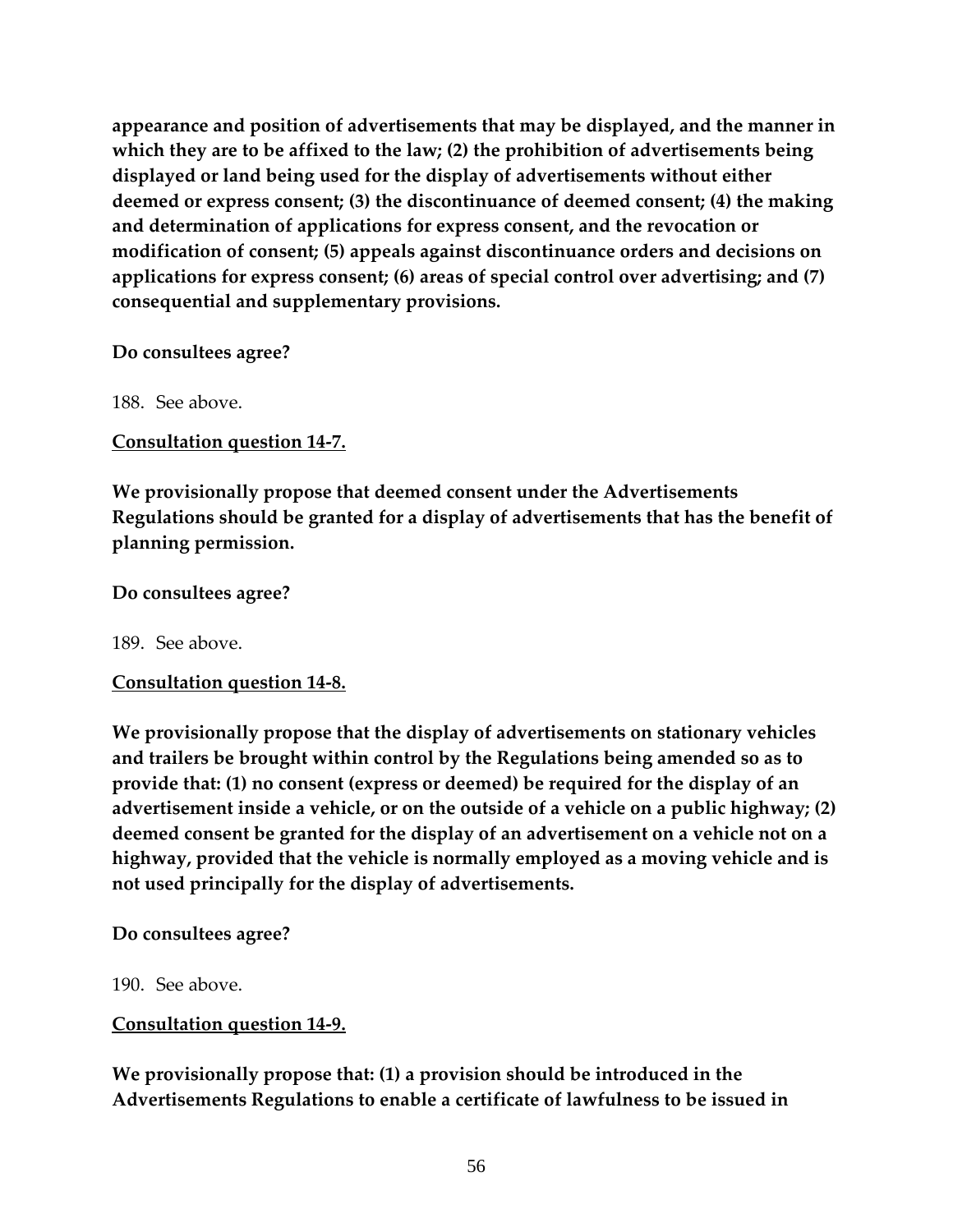**relation to a display of advertisements; and (2) an appropriate enabling provision should be included in the Bill, in line with the approach indicated in Consultation question 14-6.** 

**Do consultees agree? And what might be the resources implications of this proposal?** 

191. See above.

**Consultation question 14-10.** 

**We provisionally propose that what is now Class 13 in Schedule 3 to the 1992 Regulations should be amended to provide that deemed consent is granted for the display of advertisements on a site that has been used for that purpose for ten years, rather than by reference to a fixed date (currently 1 April 1974).** 

**Do consultees agree?** 

192. See above.

**Consultation question 14-11.** 

**We provisionally propose that the power (currently in section 224(1), (2) TCPA 1990) for the Welsh Ministers to include in Regulations provisions similar to those governing enforcement notices should not be restated in the Bill.** 

**Do consultees agree?** 

193. See above.

**Consultation question 14-12.** 

**We provisionally propose that the powers currently in section 225 of the TCPA 1990 (removal of unauthorised posters and placards) and in section 43 of the Dyfed Act 1987 (removal of other unauthorised advertisements) should be replaced with a new single procedure allowing the removal of any unauthorised advertisements, subject to (1) no advertisement being removed without 21 days' notice having first been given to those responsible; (2) a right of appeal being available to recipients of such a notice and to owners and occupiers of the site of the offending advertisement, as under section 225B of the TCPA 1990 – on grounds relating to the lawfulness of the advertisement, the service of the notice, and the time for its removal; (3) compensation being payable by the planning authority for damage caused to land or**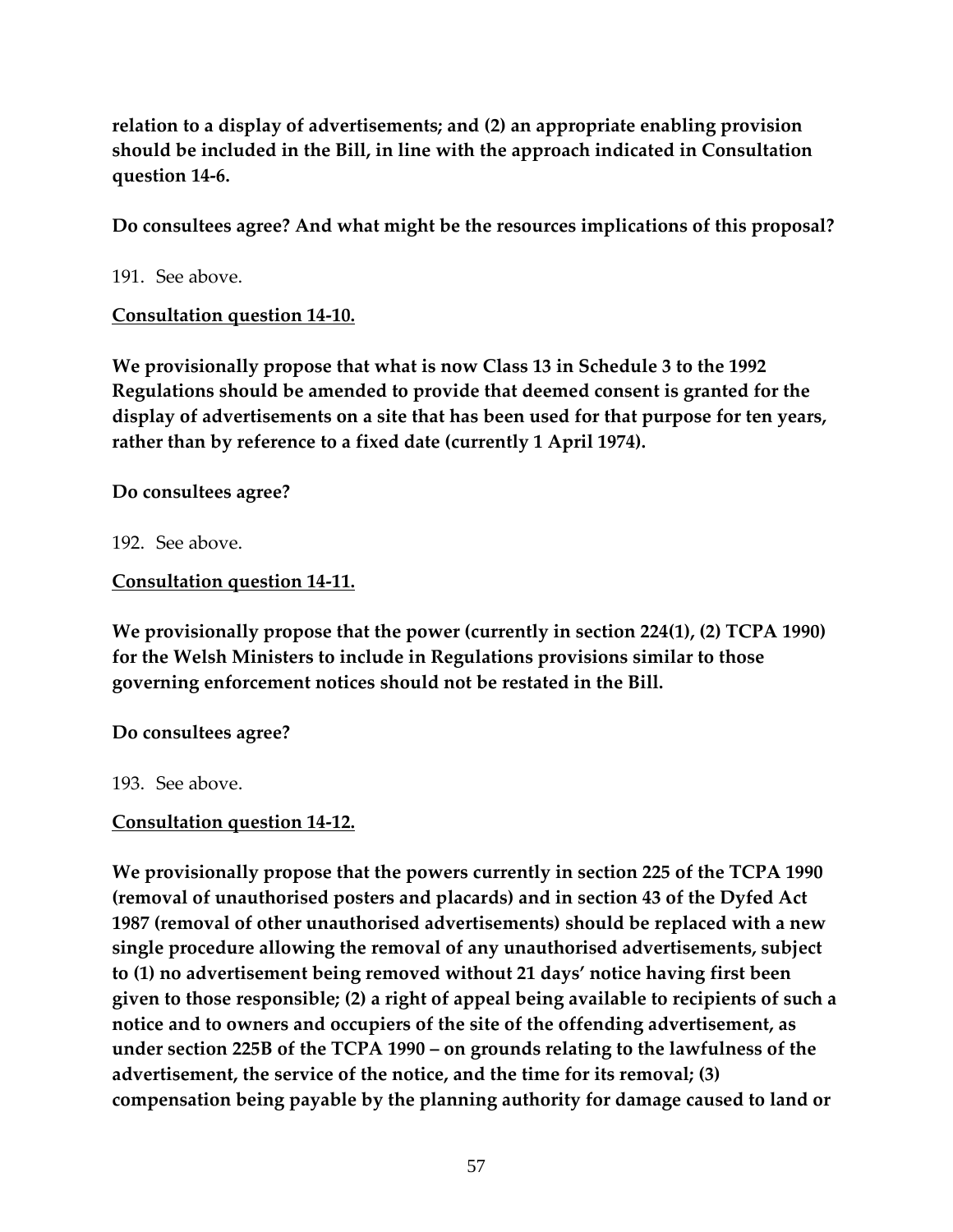**chattels by the removal of the advertisement (other than damage to the advertisement itself); and (4) protection for statutory undertakers to be afforded as under section 225K.** 

**Do consultees agree? What are the likely resource implications of this proposal?** 

194. See above.

**Consultation question 14-13.** 

**We provisionally propose that the maximum sentence on conviction for unauthorised advertising should be increased to an unlimited fine, in line with other offences under the TCPA 1990 and the Listed Buildings Act 1990.** 

**Do consultees agree?** 

195. See above.

**Consultation question 14-14.** 

**We provisionally propose that it be made clear on the face of the Bill, rather than (as at present) in the Regulations, that all functions under the Code relating to advertising should be exercised in the interests of amenity and public safety.** 

**Do consultees agree?** 

196. See above.

**Consultation question 14-15.** 

**We provisionally propose that the provisions in section 220 of the TCPA 1990 relating to advisory committees and tribunals should not be included in the Bill.** 

**Do consultees agree?** 

197. See above.

### **Consultation question 14-16.**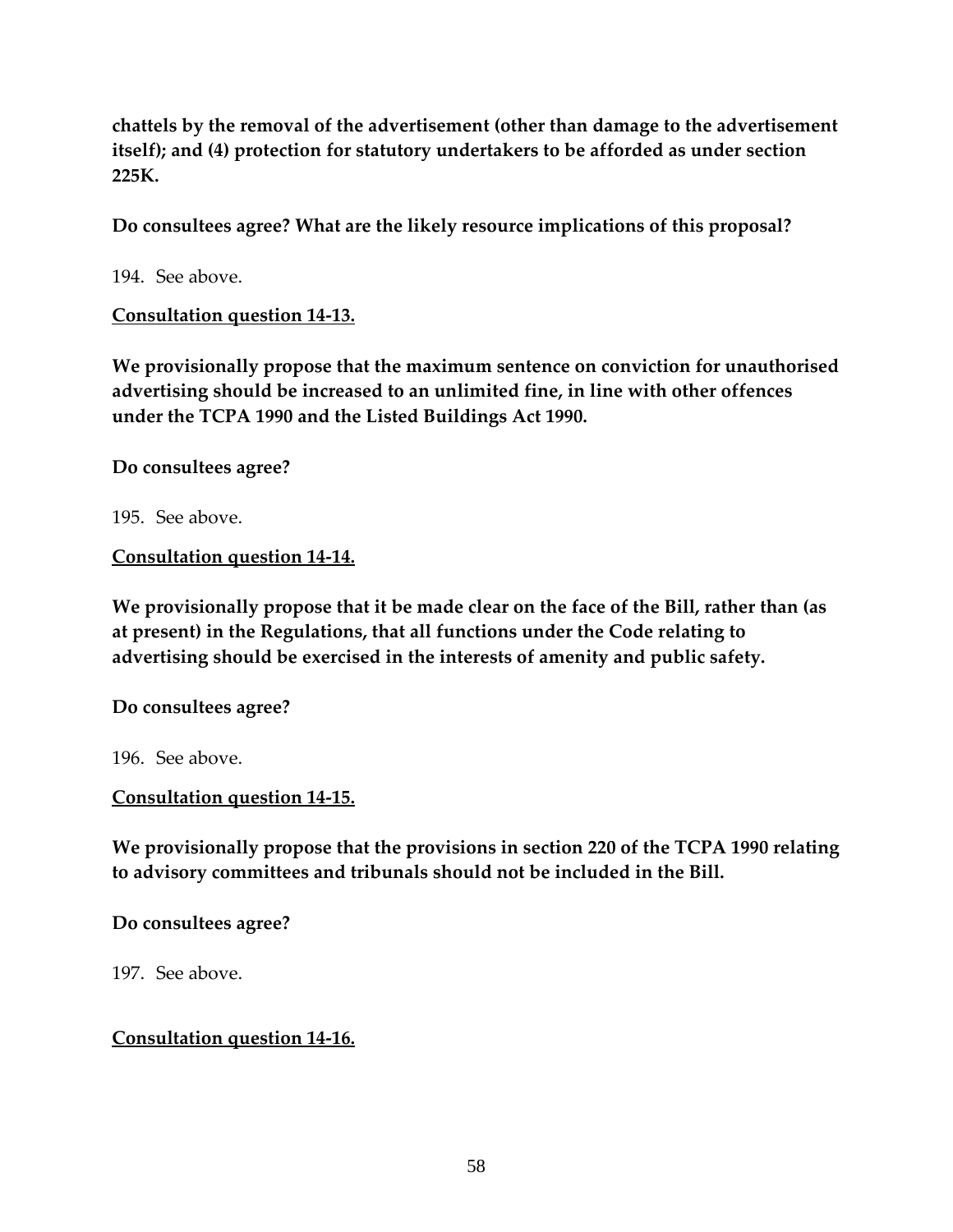**We provisionally propose that the provisions in section 221(1)(b), (2) of the TCPA 1990 relating to experimental areas be not included in the Bill.** 

**Do consultees agree?** 

198. See above.

# **Consultation question 14-17.**

**It appears that section 223 of the TCPA 1990, providing for the payment of compensation in respect of the costs of removing advertisements on sites that were in use for advertising in 1948 is no longer of any practical utility, and should be not included in the Bill.** 

# **Do consultees agree?**

199. See above.

# **CHAPTER 15. WORKS TO PROTECTED TREES**

200. The Bar Council has no formal position on any of these provisions, which are best addressed by specialist practitioners.

# **Consultation question 15-1.**

**We provisionally consider that it would not be helpful to define a "tree" or a "woodland", in the context of what can be protected by a tree preservation order.** 

**Do consultees agree? If they do not, what definitions would be appropriate?** 

201. See above.

# **Consultation question 15-2.**

**We provisionally propose that the Bill should provide; (1) that functions under the Code relating to the protection of trees should be exercised in the interests of amenity; (2) that "amenity" for that purpose includes appearance, age, rarity, biodiversity, and historic, scientific and recreational value; and (3) that tree preservation regulations may prescribe matters considered to be relevant to amenity.**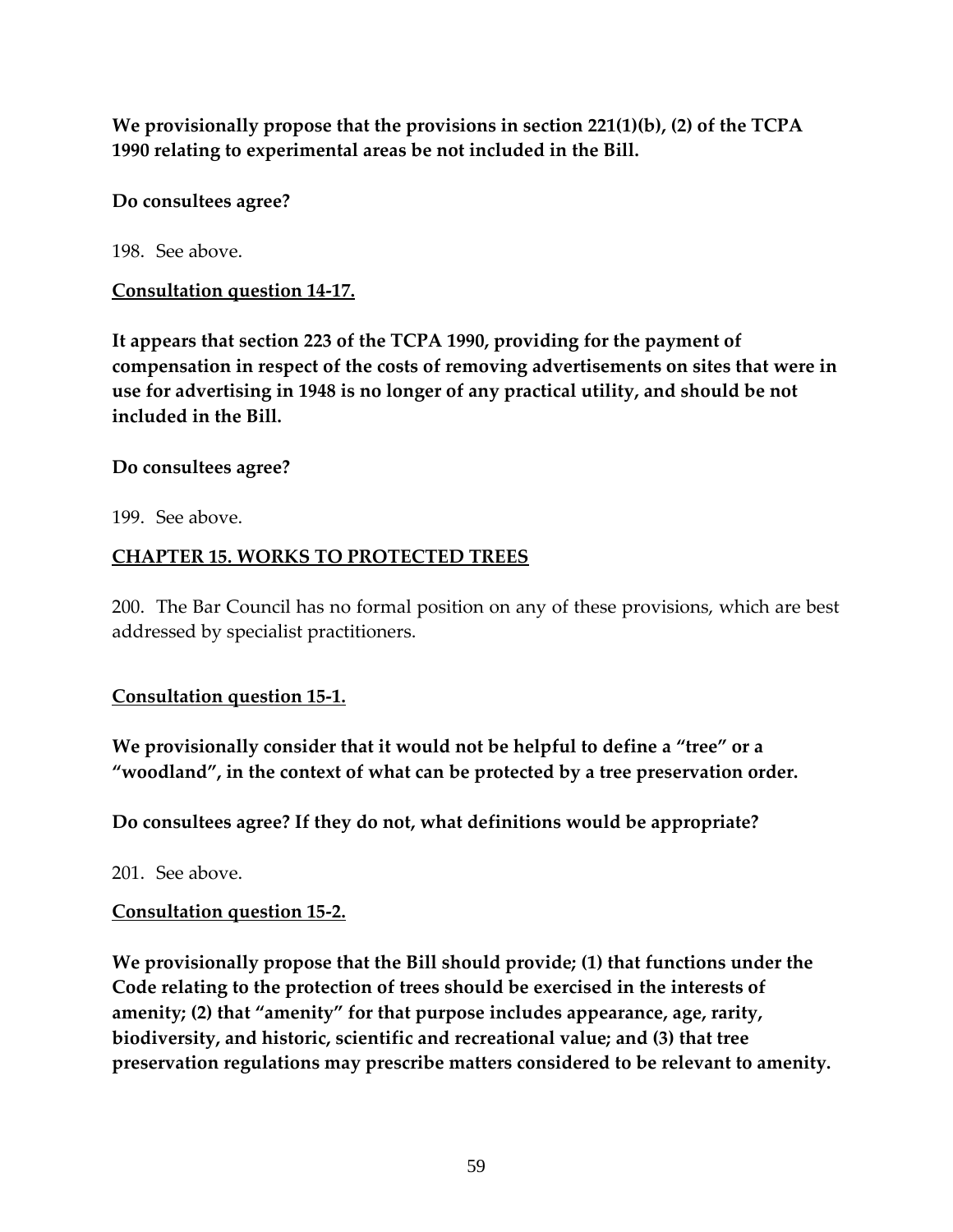#### **Do consultees agree?**

202. See above.

**Consultation question 15-3.** 

**We provisionally propose: (1) that the Bill makes it clear that tree preservation orders can in future be made to protect trees – specified either individually or by reference to an area – or groups of trees or woodlands; (2) that area and group orders only protect only those trees that were in existence at the time the order was made; (3) that new area orders provide protection only until they are confirmed, at which time they must be converted into orders specifying the trees to be protected either individually or as groups; (4) that existing area orders, already confirmed as such, cease to have effect after five years; and (5) that woodland orders protect all trees, of whatever age and species, within the specified area, whether or not they were in existence at the date of the order.** 

**Do consultees agree?** 

203. See above.

**Consultation question 15-4.** 

**We provisionally propose that it should be clarified that the making of a tree preservation order is to be notified to the owners and occupiers of any parcel of land on, in or above which is located any part of any of the trees protected by the order.** 

**Do consultees agree?** 

204. See above.

#### **Consultation question 15-5.**

**We provisionally consider that there would be no benefit in bringing works to trees within the scope of development requiring planning permission.** 

**Do consultees agree?** 

205. See above.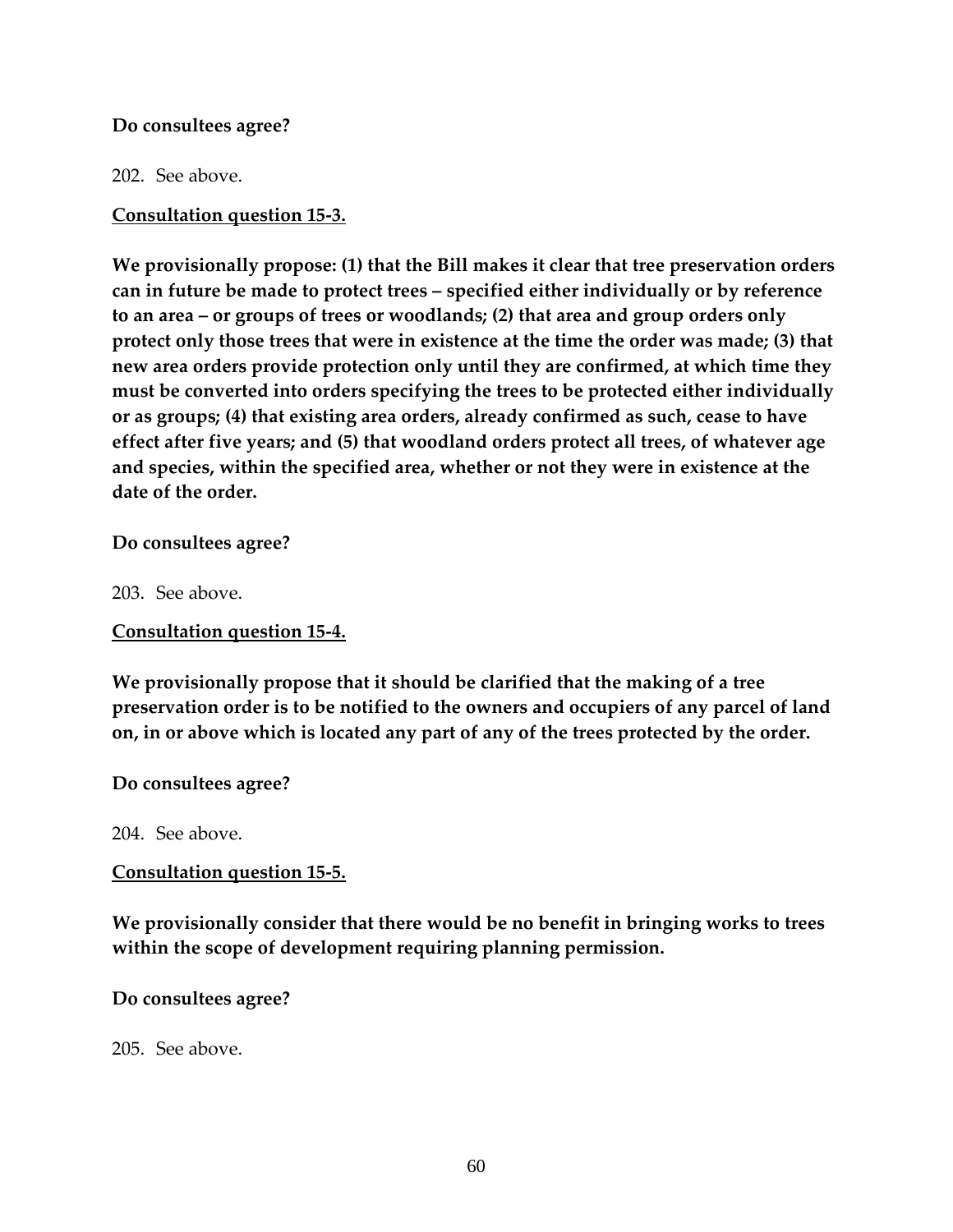# **Consultation question 15-6.**

**We provisionally consider that the exemption from the need for consent under a tree preservation order relating to works to "trees that are dying or dead or have become dangerous" (currently in section 198(6)(a) of the TCPA 1990) should be tightened up when the trees regulations are next updated. We consider that the exemption should extend only to the cutting down, topping, lopping or uprooting of a tree, to the extent that such works are urgently necessary to remove an immediate risk of serious harm (or to such other extent as agreed in writing by the authority prior to the works being undertaken). Do consultees agree?** 

206. See above.

### **Consultation question 15-7.**

**We provisionally consider that the exemption from the need for consent under a tree preservation order relating to works that are "necessary to prevent or abate a nuisance" (currently in section 198(6)(b) of the TCPA 1990) should not be restated either in the Bill or in the new trees regulations.** 

**Do consultees agree?** 

207. See above.

### **Consultation question 15-8.**

**We provisionally propose that a new exemption from consent under tree preservation regulations be introduced, to allow the carrying out without consent of works to trees having a diameter not exceeding a specified size, save in the case of trees that were planted as a result of (1) a requirement under section 206 of the TCPA 1990 or (2) a condition of a planning permission or a consent to fell another tree.** 

### **Do consultees agree?**

208. See above.

**Consultation question 15-9.**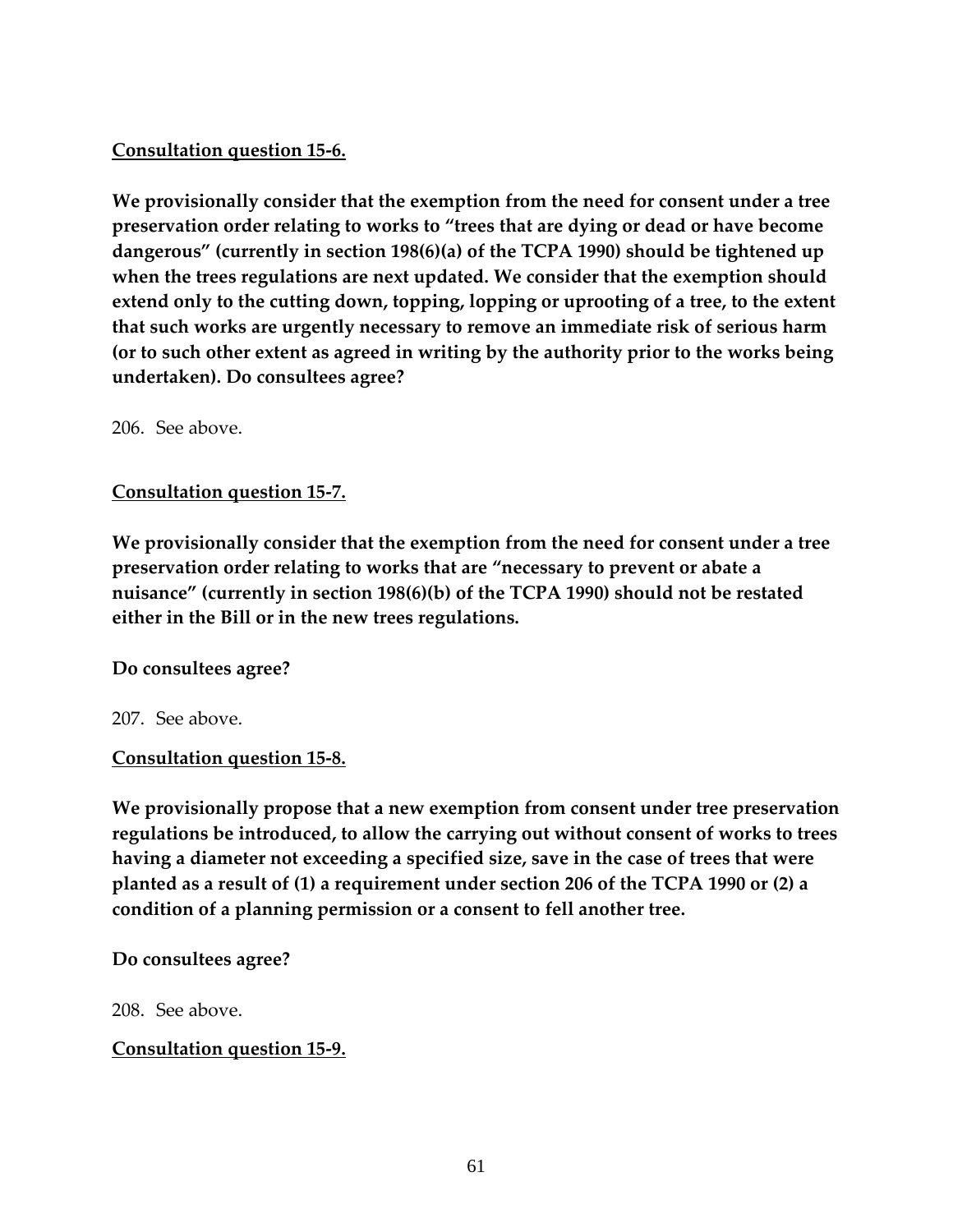**We provisionally propose that a provision should be introduced in the trees regulations (along with an appropriate enabling provision in the Bill) to enable a certificate of lawfulness to be issued in relation to proposed works to a tree.** 

**Do consultees agree? And what might be the resource implications of this proposal?** 

209. See above.

**Consultation question 15-10.** 

**We provisionally propose that planning authorities should be required to acknowledge applications for consent under the trees regulations.** 

**Do consultees agree?** 

210. See above.

**Consultation question 15-11.** 

**We provisionally propose that the requirement to plant a replacement tree following the felling of a dangerous tree or following unauthorised works should be limited to the planting of a tree of appropriate species at or near the location of the previous tree (rather than, as at present, in precisely the same place).** 

**Do consultees agree?** 

211. See above.

**Consultation question 15-12.** 

**We provisionally propose that there should be an explicit power enabling a planning authority to waive or relax a replacement notice. Do consultees agree?** 

212. See above.

**Consultation question 15-13.** 

**Section 209 of the TCPA 1990 provides for regulations be made enabling a planning authority to recover any expenses it has incurred in making and enforcing a tree replacement notice; but no such regulations have yet been made.**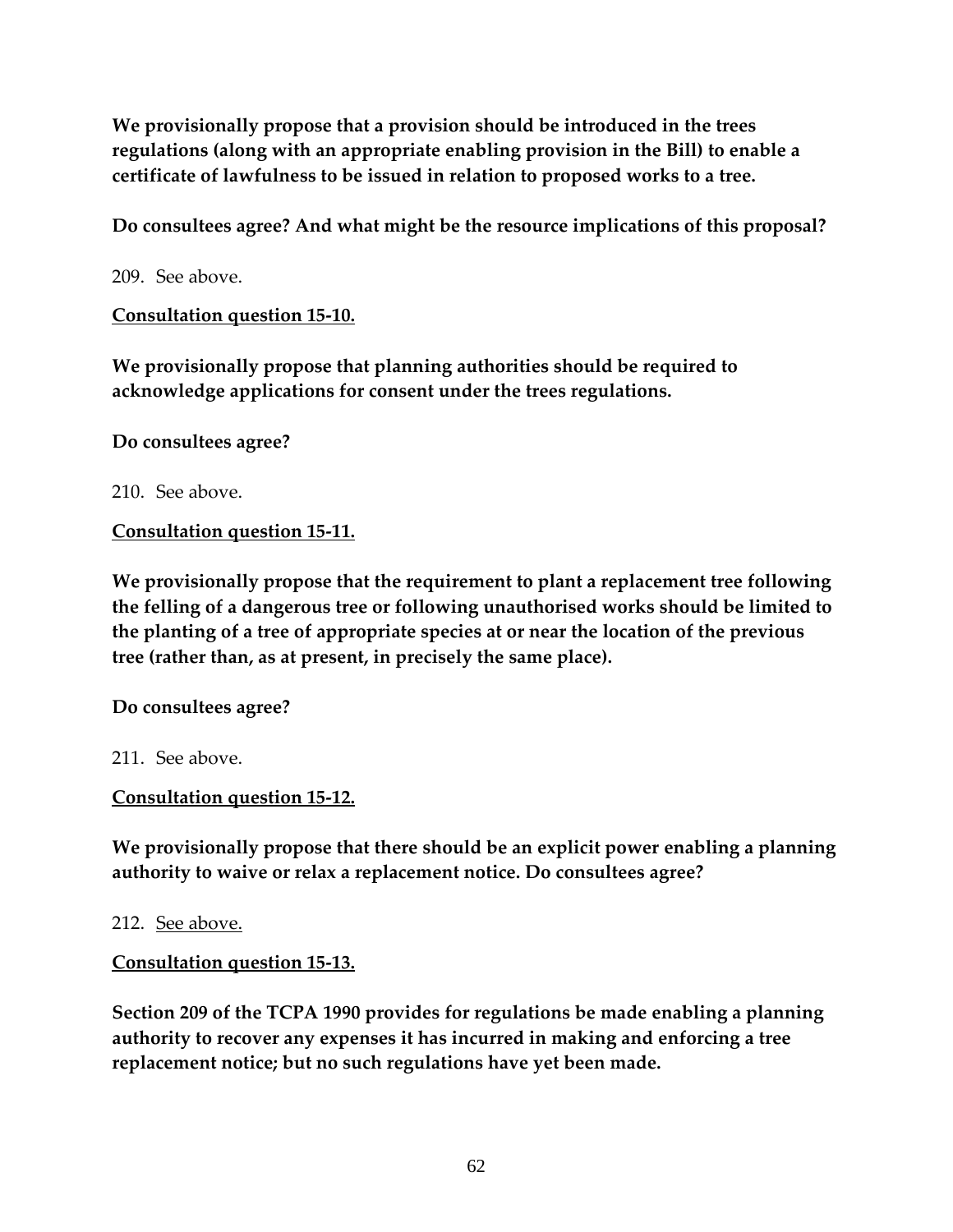# **Would such powers be helpful in ensuring that replacement trees are planted in appropriate cases?**

213. See above.

**Consultation question 15-14.** 

**We provisionally propose that the scope of the matters prohibited by a tree preservation order should be extended to include the causing of harm to tree: (1) intentionally; or (2) recklessly (for example, by the raising or lowering of soil levels around the base of a tree, or the grazing of animals in woodlands).** 

**Do consultees agree?** 

214. See above.

**Consultation question 15-15.** 

**We provisionally propose that the two offences currently in section 210 of the TCPA 1990, relating to works liable to lead to the loss of the tree (subsection (1)) and other works (subsection (4)) should be replaced with a single offence, triable either summarily or on indictment, of contravening tree preservation regulations.** 

### **Do consultees agree?**

215. See above.

### **Consultation question 15-16.**

**We provisionally consider that the offence under section 210 (of contravening tree preservation regulations) and the regulations made under section 202A prohibiting works to a tree subject to a tree preservation order should be framed so as to require the prosecution to prove that (1) a copy of the order had been served on the person carrying out the works before the start of those works; or (2) a copy of the order was available for public inspection at the time of the works; and (3) that a defence should be available to a person charged with such an offence if able to show that he or she had not been served with a copy of the order, did not know, and could not reasonably have been expected to know, of its existence.** 

**Do consultees agree?**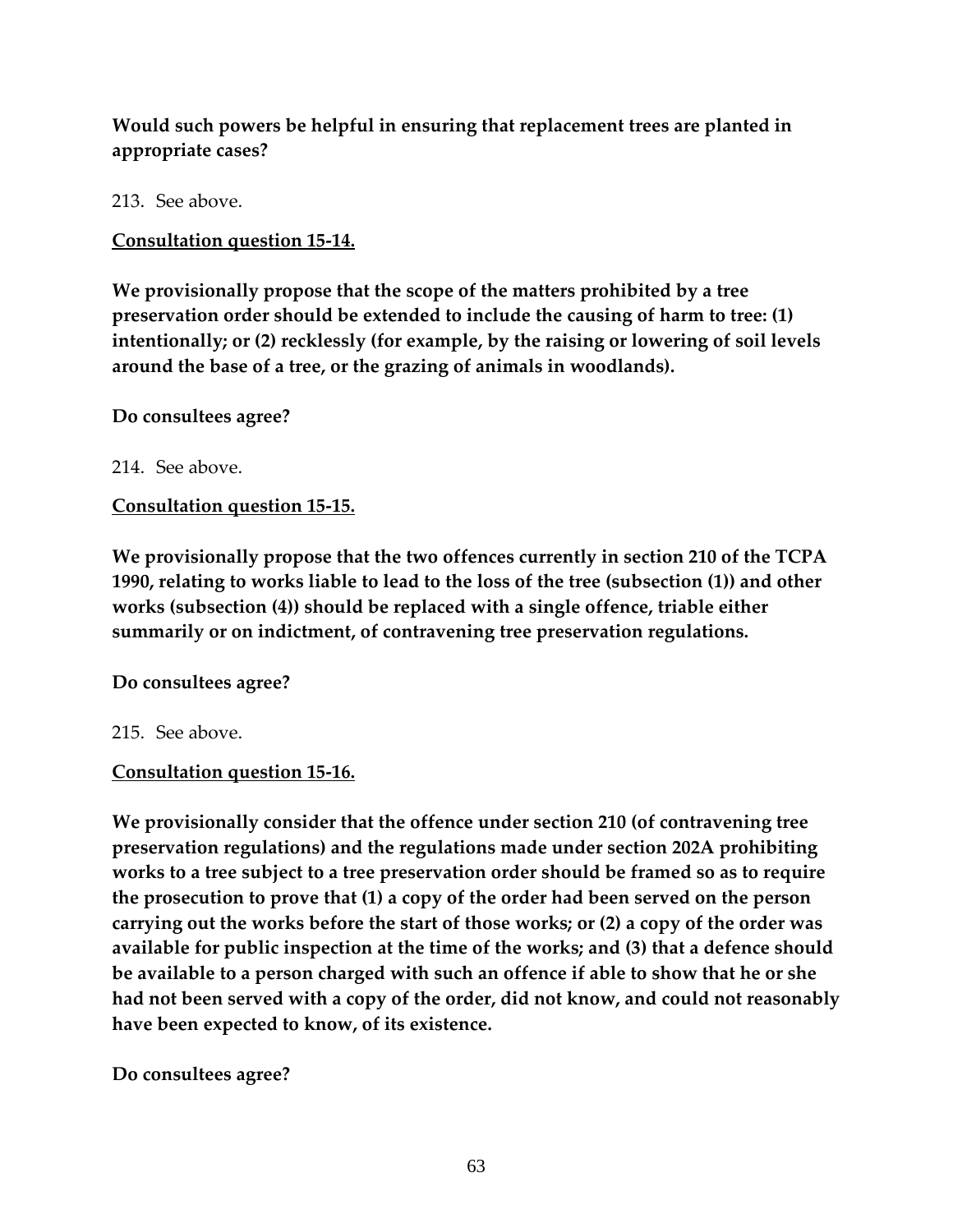#### 216. See above.

#### **Consultation question 15-17.**

**We provisionally consider that it would be more straightforward if an authority, on being notified under section 211 of the TCPA 1990 of proposed works to a tree in a conservation area, were to have four possible responses open to it: (1) to allow the works (either felling of the tree or other works to it) to proceed, with no conditions (other than as to the two-year time limit); (2) to allow the tree to be felled, subject to a condition as to a replacement tree being planted; (3) to impose a tree preservation order, and to allow works to the tree other than felling, possibly subject to conditions; or (4) to impose a tree preservation order, and to refuse consent for the works.** 

#### **Do consultees agree?**

217. See above.

### **CHAPTER 16. IMPROVEMENT REGENERATION AND RENEWAL**

218. The Bar Council has no formal position on any of these provisions, which are best addressed by specialist practitioners.

### **Consultation question 16-1.**

**We provisionally propose that the Bill should be drafted so as to make clear that a notice under what is now section 215 of the TCPA 1990, requiring land to be properly maintained, can be issued where the condition of the land: (1) is adversely affecting the amenity of part of the authority's area or the area of an adjoining authority; and (2) does not result in the ordinary course of events from, the lawful carrying on of continuing operations on that land or a continuing use of that land that is lawful.** 

#### **Do consultees agree?**

219. See above.

### **Consultation question 16-2.**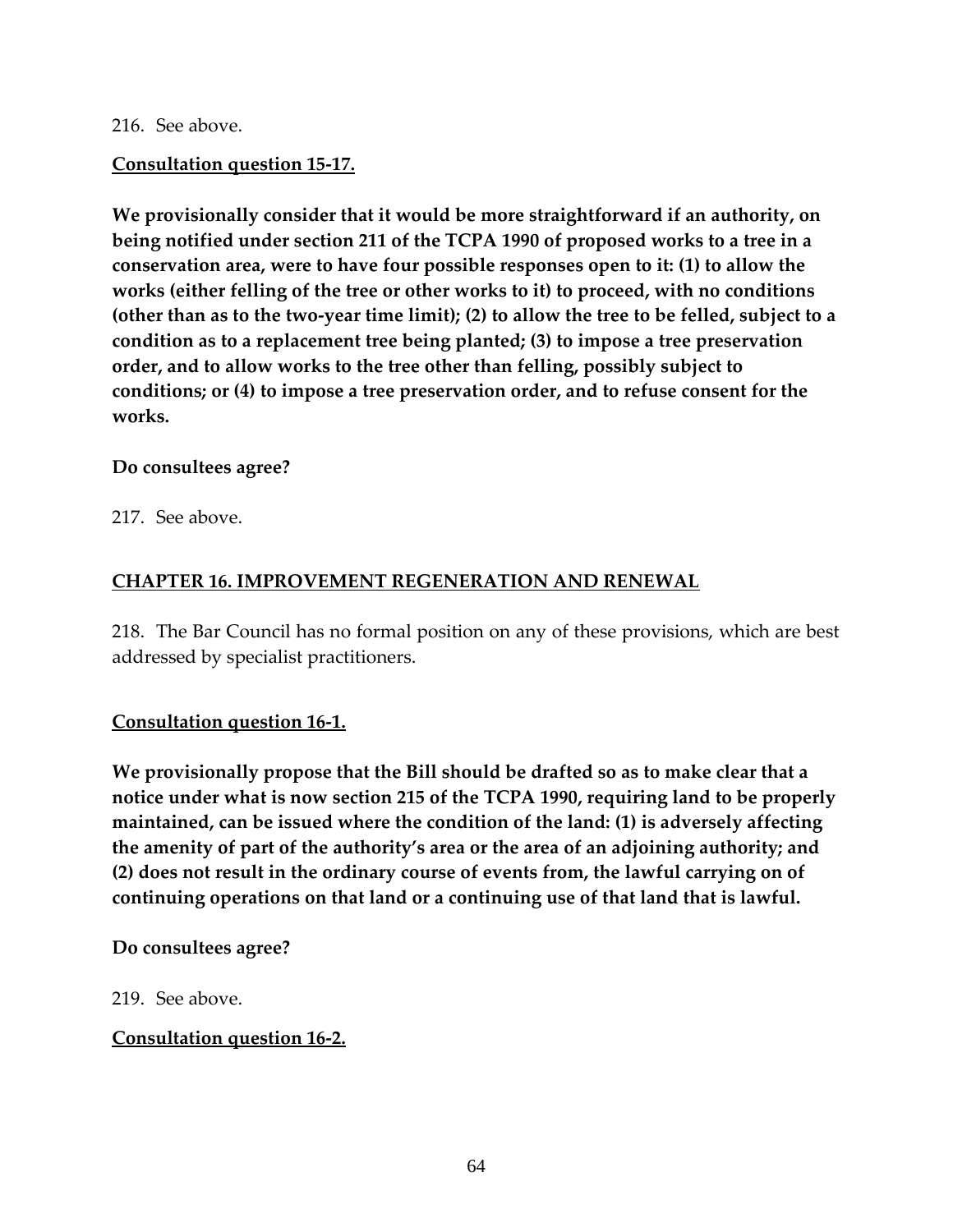**We provisionally propose that it should be possible to issue a notice (under what is now section 215 of the TCPA 1990) where the condition of the land in question results from the carrying on of operations or a use of the land that were once lawful, but are no longer lawful.** 

### **Do consultees agree?**

220. See above

## **Consultation question 16-3.**

**We provisionally propose that a notice under the provision in the new Code replacing section 215 TCPA 1990 (time of notice taking effect): (1) should come into force on a particular date specified in it (rather than at the end of a specified period from the date of service); (2) should be "issued" (rather than "served" as at present), with a copy served on all those deemed to be displaying the advertisement in question; and (3) should contain a notice as to the rights of any recipient to appeal against it.** 

### **Do consultees agree?**

221. See above.

# **Consultation question 16-4.**

**We provisionally propose that the Bill should make it clear that all appeals against section 217 notices (appeals) are normally to be determined by inspectors, in line with consultation question 11-3.** 

# **Do consultees agree?**

222. See above.

# **Consultation question 16-5.**

**We provisionally propose that the new Planning Code could include powers, replacing those currently available under section 89(2) of the National Parks and Access to the Countryside Act 1949, to enable a planning authority, in relation to any land whose condition is affecting the amenity of its area or of any adjacent area (or is likely to affect it due to the collapse of the surface as the result of underground**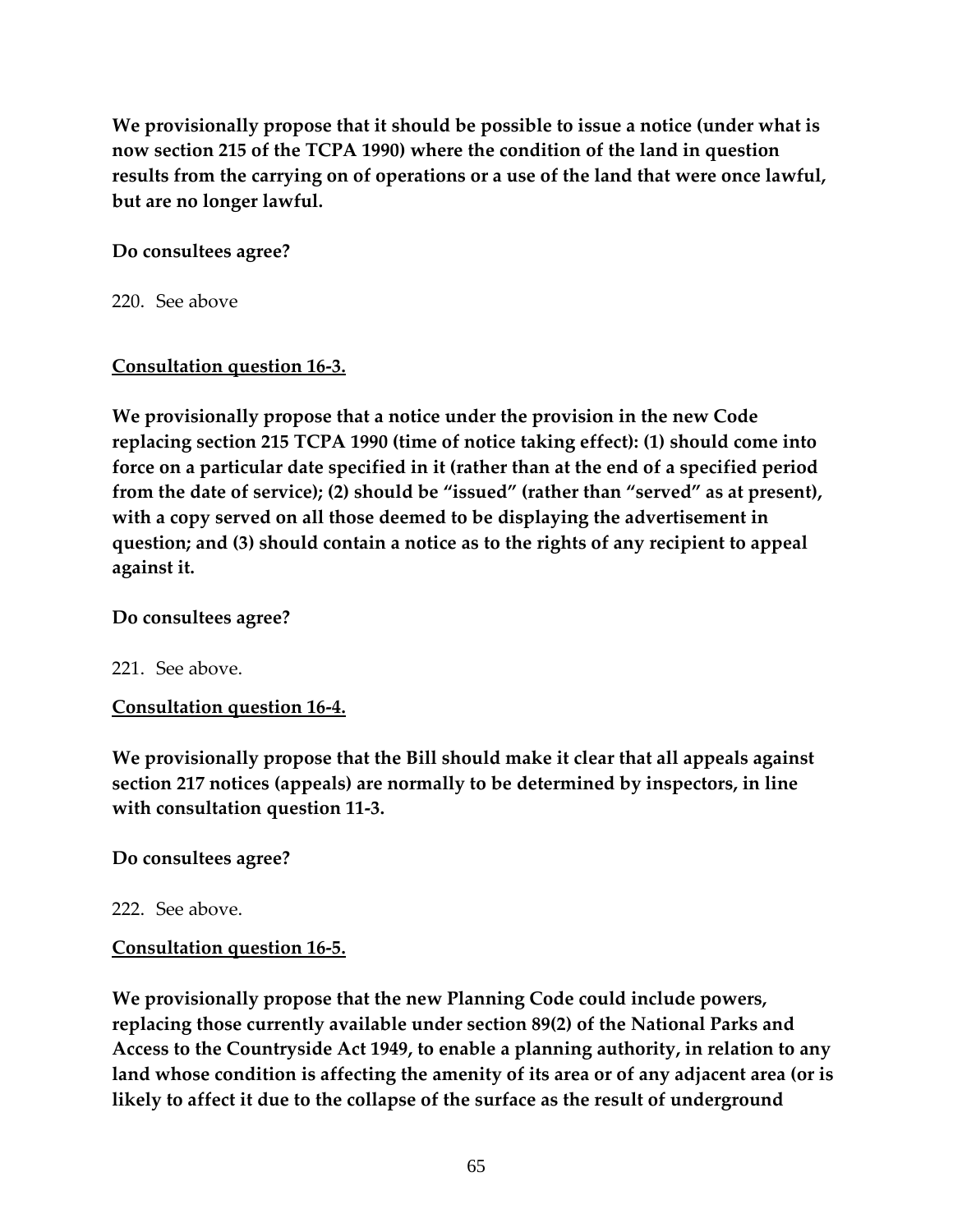**mining operations): (1) to issue a notice, and serve a copy of it on the owner and occupier of the land, stating the authority's intention to carry out remedial works; (2) to carry out itself the works specified in the notice, either - on terms agreed between it and the owner and occupier of the land (both as to the carrying out of the works themselves and as to the subsequent maintenance of the land); or - where no response is received to the notice; and (3) to recover the cost of such works from the owner, or to make them a charge on the land; and (4) to acquire the land for the purpose of carrying out such works, using compulsory powers or by agreement.** 

#### **Do consultees agree?**

#### 223. See above.

### **Consultation question 16-6.**

**We provisionally propose that the new Planning Bill should include powers, equivalent to those currently available under section 89(1) of the National Parks and Access to the Countryside Act 1949, to enable a planning authority: (1) to issue a notice, and serve a copy of it on the owner and occupier of the land, stating the authority's intention to carry out landscaping works for the purpose of improving the land; (2) to carry out itself the works specified in the notice, either - on terms agreed between it and the owner and occupier of the land (both as to the carrying out of the works themselves and as to the subsequent maintenance of the land); or - where no response is received to the notice; and (3) to acquire the land for the purpose of carrying out such works, using compulsory powers or by agreement.** 

**Do consultees agree?** 

224. See above.

# **Consultation question 16-7.**

**We provisionally propose that the Bill should contain powers for the Welsh Ministers to make regulations to facilitate the removal of graffiti and fly-posting, by enabling planning authorities: (1) to deal with graffiti or fly-posting that is detrimental to amenity or offensive, by requiring the users or occupiers of the land affected to remove it; (2) to deal with persistent unauthorised advertising, by serving a notice on those responsible for surfaces persistently covered with fly-posting, requiring them to take preventive measures to minimise recurrence; and (3) in either**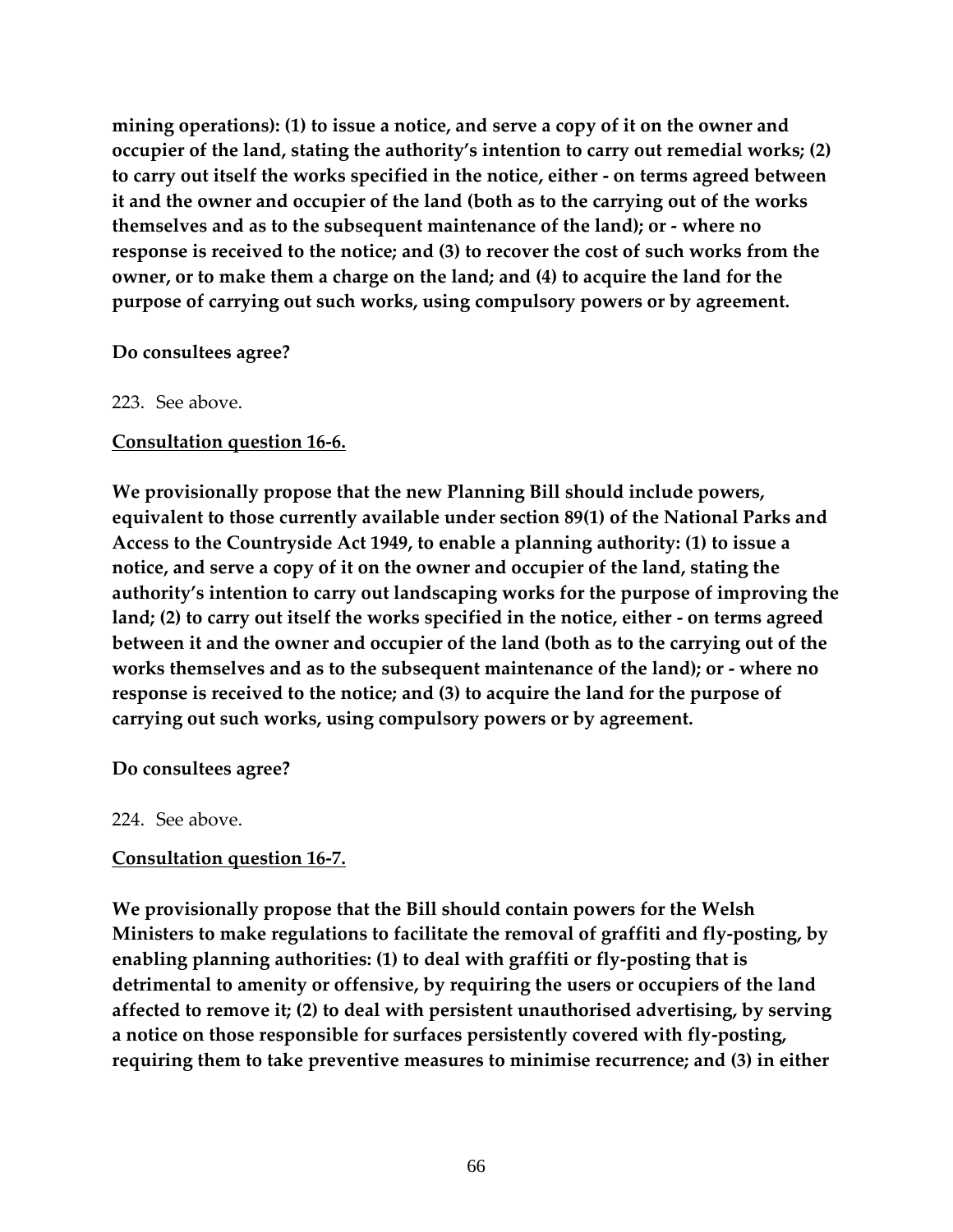**case, to take direct action where necessary, and recharge those responsible where appropriate.** 

## **Do consultees agree?**

225. See above.

**Consultation question 16-8.** We provisionally propose the amendment of: (1) Part 18 of and Schedules 32 to the Local Government, Planning and Land Act 1980 (enterprise zones), and (2) the provisions relating to enterprise zones in the TCPA 1990 and related legislation, so that they apply in future only in relation to England. Do consultees agree?

226. See above.

# **Consultation question 16-9.**

**We provisionally propose the amendment of: (1) the New Towns Act 1981, and (2) the provisions relating to new towns in the New Towns and Urban Corporations Act 1985, the TCPA 1990, the Housing and Regeneration Act 2008, and related legislation, so that they apply in future only in relation to England.** 

### **Do consultees agree?**

227. See above.

### **Consultation question 16-10.**

**We provisionally propose the amendment of: (1) Part 16 of and Schedules 26 to 31 to the Local Government, Planning and Land Act 1980 (urban development areas and urban development corporations); and (2) the provisions relating to urban development corporations in the New Towns and Urban Development Corporations Act 1985, the TCPA 1990, the Leasehold Reform, Housing and Urban Development Act 1993, and related legislation, so that they apply in future only in relation to England.** 

### **Do consultees agree?**

228. See above.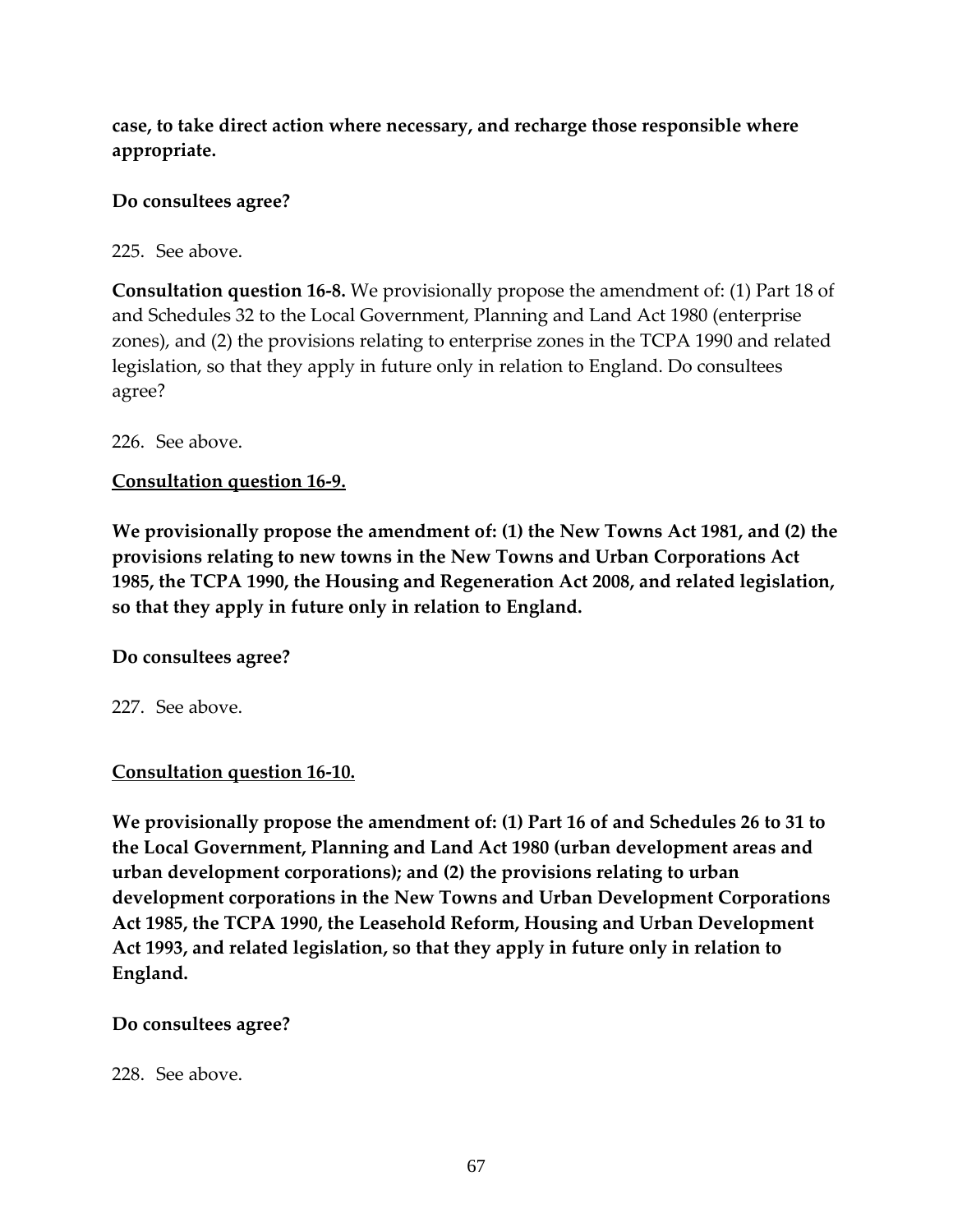**Consultation question 16-11.** 

**We provisionally propose the amendment of: (1) Part 3 of the Housing Act 1988 (housing action trust areas), and (2) the provisions relating to housing action trusts in the TCPA 1990 and related legislation, so that they apply in future only in relation to England. Do consultees agree?** 

229. See above.

**Consultation question 16-12.** 

**We provisionally propose the amendment of Part 3 of and Schedule 5 to the Agriculture Act 1967 (rural development boards) and related legislation so that they apply in future only in relation to England and Scotland.** 

### **Do consultees agree?**

230. See above.

# **CHAPTER 17. HIGH COURT CHALLENGES**

231. The Bar Council supports a number of the proposals as set out below. It is however the Bar Council's view that many aspects are best addressed by specialist practitioners.

**Consultation question 17-1.** 

**We provisionally propose that the provisions currently in Part 12 of the TCPA 1990 (challenges in the High Court to the validity of actions and decisions under the Act) should be replaced in the Planning Code by new provisions to the effect that a court may entertain proceedings for questioning any decision of a public body under the Code (other than one against which there is a right of appeal to the Welsh Ministers) – and any failure to make any such decision – but only if:** 

**(1) the proceedings are brought by a claim for judicial review; and** 

**(2) the claim form is filed:**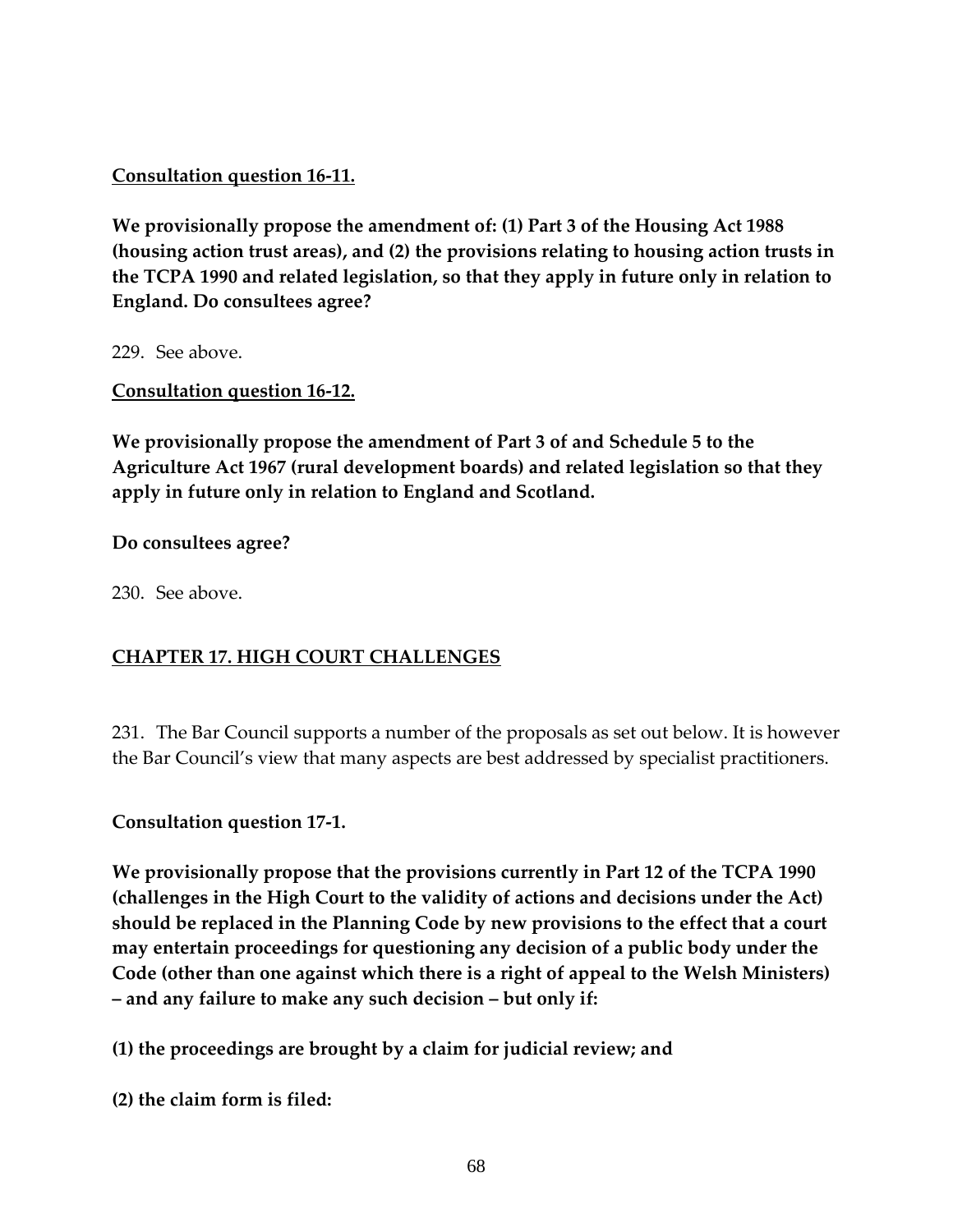**- before the end of the period of four weeks in the case of a challenge to the decision of the Welsh Ministers on an appeal against an enforcement notice (other than a decision granting planning permission), a tree replacement notice, an unsightly land notice or a decision refusing a certificate of lawfulness of existing use or development; or** 

**- before the end of the period of six weeks in any other case,** 

**(3) beginning with the day after the day on which the relevant decision was made.** 

## **Do consultees agree?**

232. The Bar Council agrees that the proposed provisions would simplify and make matters clearer in respect of challenges to such actions and decisions by relevant authorities.

233. It is noted however that these provisions would not appear to apply to challenges to a 'relevant document' ie local development plan which is currently addressed by s.113 of the PCPA 2004. If it is the intention that such challenges should be also covered by this single provision then that would of course need to be added.

234. In addition, we note that the CPR would need to be amended to reflect these changes.

### **Consultation question 17-2.**

**We provisionally consider that the provisions of Part 5 of the PCPA 2004 (relating to the correction of minor errors in decisions) should be included within the Bill, but amended so as to allow a 14-day period within which the Welsh Ministers or an inspector can respond to a request to make a correction to their decision, and an applicant can respond to a notification by them that they propose to make such a correction. Do consultees agree?** 

235. We agree.

# **CHAPTER 18. MISSCELLANEOUS AND SUPPLEMENTARY PROVISIONS**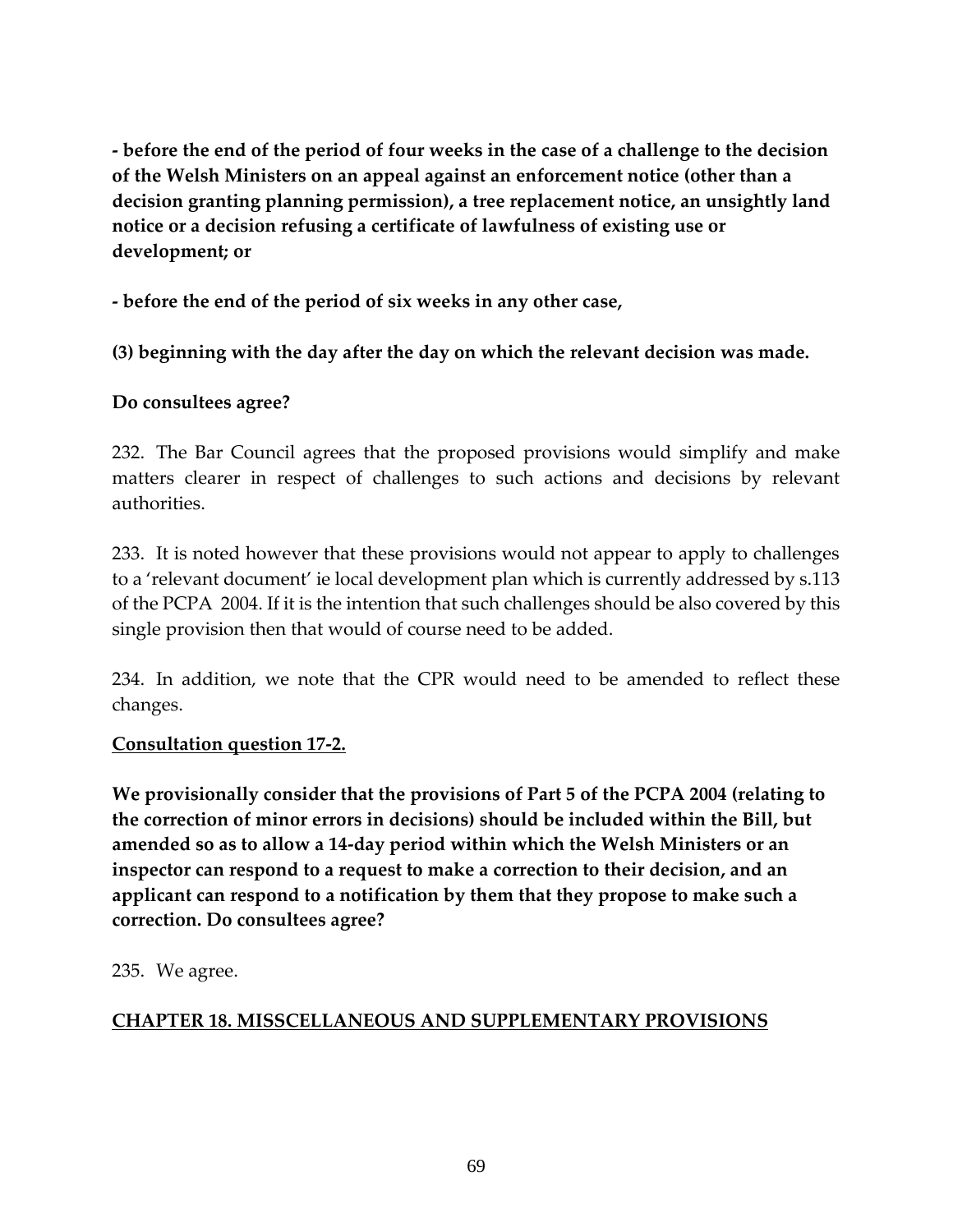236. The Bar Council has no formal position on any of these provisions, which are best addressed by specialist practitioners.

### **Consultation question 18-1.**

**We provisionally propose that the Bill should: (1) rationalise as far as possible the bodies or categories of bodies that are to be treated as statutory undertakers for the purpose of some or all of the Code (and for which provisions); and (2) provide for each undertaker or category of undertaker what is to be regarded as "operational land" and who is "the appropriate Minister".** 

### **Do consultees agree?**

237. See above.

### **Consultation question 18-2.**

**We provisionally propose that, when the GPDO is next updated, consideration should be given to separating those provisions relating to development by statutory undertakers, the Crown, mineral operators, and other similar bodies, from those relating to development generally.** 

### **Do consultees agree?**

238. See above.

### **Consultation question 18-3.**

**We provisionally propose that sections 283 and 316A of the TCPA 1990 (relating to the display of advertisements on the operational land of statutory undertakers and local authorities that are statutory undertakers) should not be restated in the Code.** 

### **Do consultees agree?**

239. See above.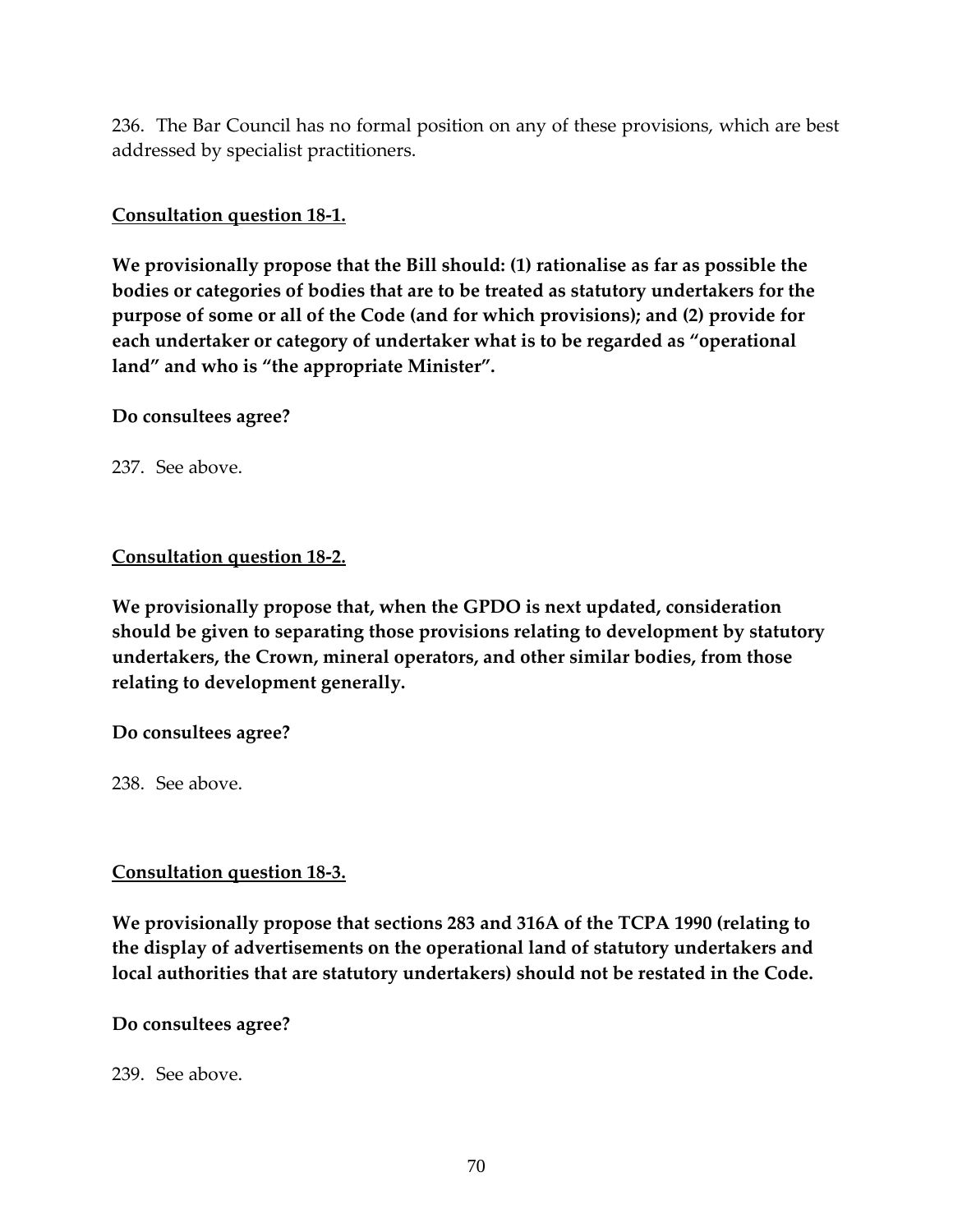### **Consultation question 18-4.**

**We provisionally propose that section 316A of the TCPA 1990 (which enables regulations to be made relating to planning permission for development by local authorities that are statutory undertakers) should not be restated in the Bill.** 

**Do consultees agree?** 

240. See above.

**Consultation question 18-5.** 

**We provisionally propose that the new Bill should generally use – in place of the term "winning and working of minerals" – the term "mining operations" defined so as to include: (1) the winning and working of minerals in, on or under land, whether by surface or underground working; (2) the removal of material of any description from: - a mineral-working deposit; - a deposit of pulverised fuel ash or other furnace ash or clinker; or - a deposit of iron, steel or metallic slag; and (3) the extraction of minerals from a disused railway embankment.** 

**Do consultees agree?** 

241. See above.

**Consultation question 18-6.** 

**We provisionally consider that Schedule 2 to the Planning and Compensation Act 1991 (minerals permissions granted prior to 1 July 1948) and Schedule 13 to the Environment Act 1995 (minerals permissions granted from 1 July 1948 to 22 February 1982) no longer serve any useful purpose, and should not be restated in the Planning Code.** 

### **Do consultees agree?**

242. See above.

**Consultation question 18-7.**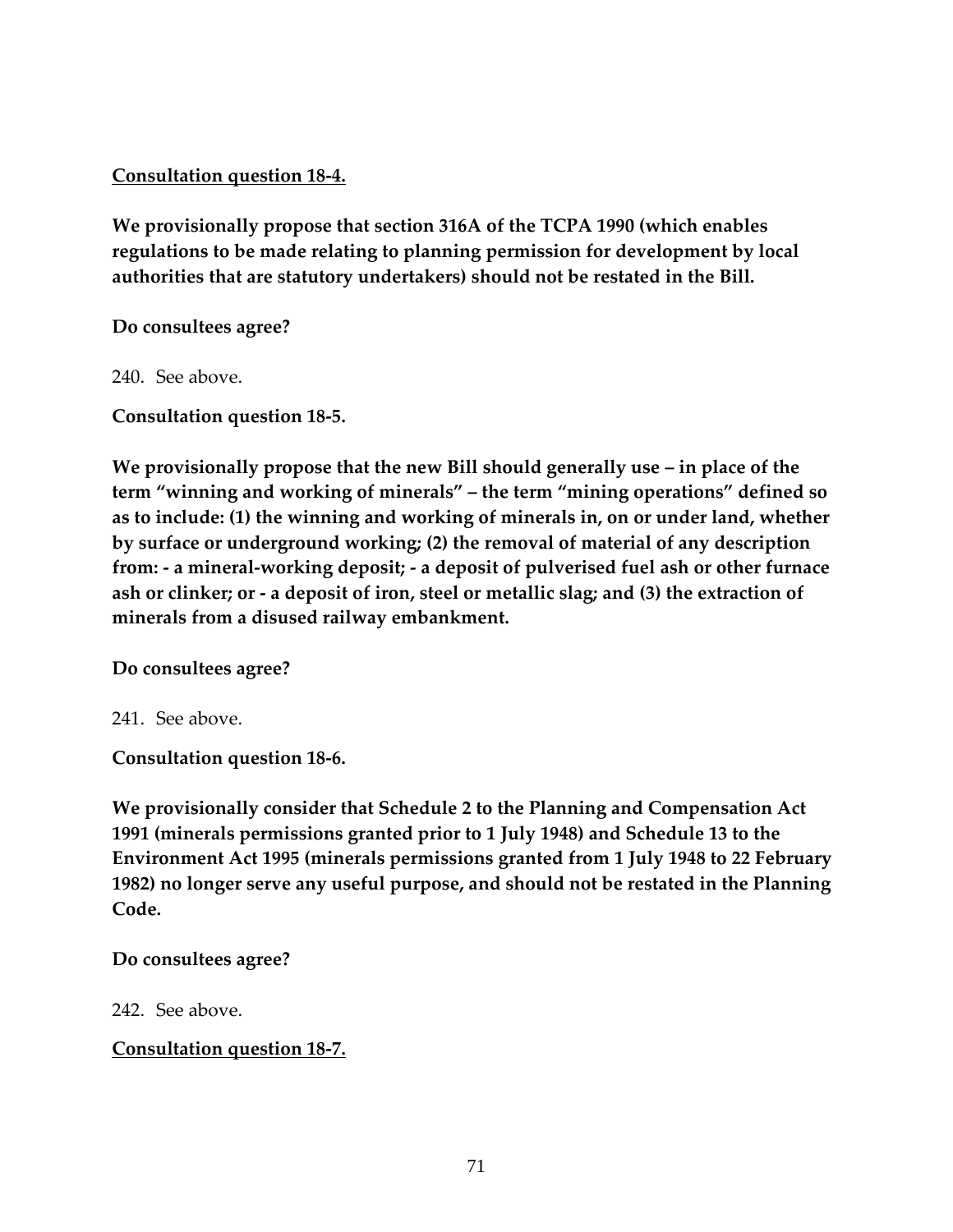**We provisionally propose that the Bill should include: (1) the provisions currently in Schedule 14 to the Environment Act 1995 (periodic review of minerals permissions); and (2) those currently in Schedule 9 to the TCPA 1990 (discontinuance of minerals permissions).** 

### **Do consultees agree?**

243. See above.

# **Consultation question 18-8.**

**We provisionally propose that the provisions of the TCPA 1990 in the form in which they apply as modified by the TCP (Minerals) Regulations 1995 (so as to apply to minerals development) should be included in the Bill itself rather than in secondary legislation.** 

**Do consultees agree?** 

244. See above.

## **Consultation question 18-9.**

**We provisionally propose that the Bill should include a power for the Welsh Ministers to provide for a scale of fees for the performance by them or by planning authorities of any of their functions under the Code, by publication rather than prescription, provided that it also includes a restriction equivalent to section 303(10) of the TCPA 1990, ensuring that the income from the fees so charged does not exceed the cost of performing the relevant function.** 

**Do consultees agree?** 

245. See above.

# **Consultation question 18-10.**

**We provisionally propose that there should be single provision in the Bill providing for the determination by the Upper Tribunal of disputes as to compensation under provisions in the Bill relating to revocation, modification and discontinuance of planning permission, temporary stop notices, stop notices, damage caused by entry for enforcement purposes, tree preservation, highways, and statutory undertakers, under the provisions in the Land Compensation Act 1961.**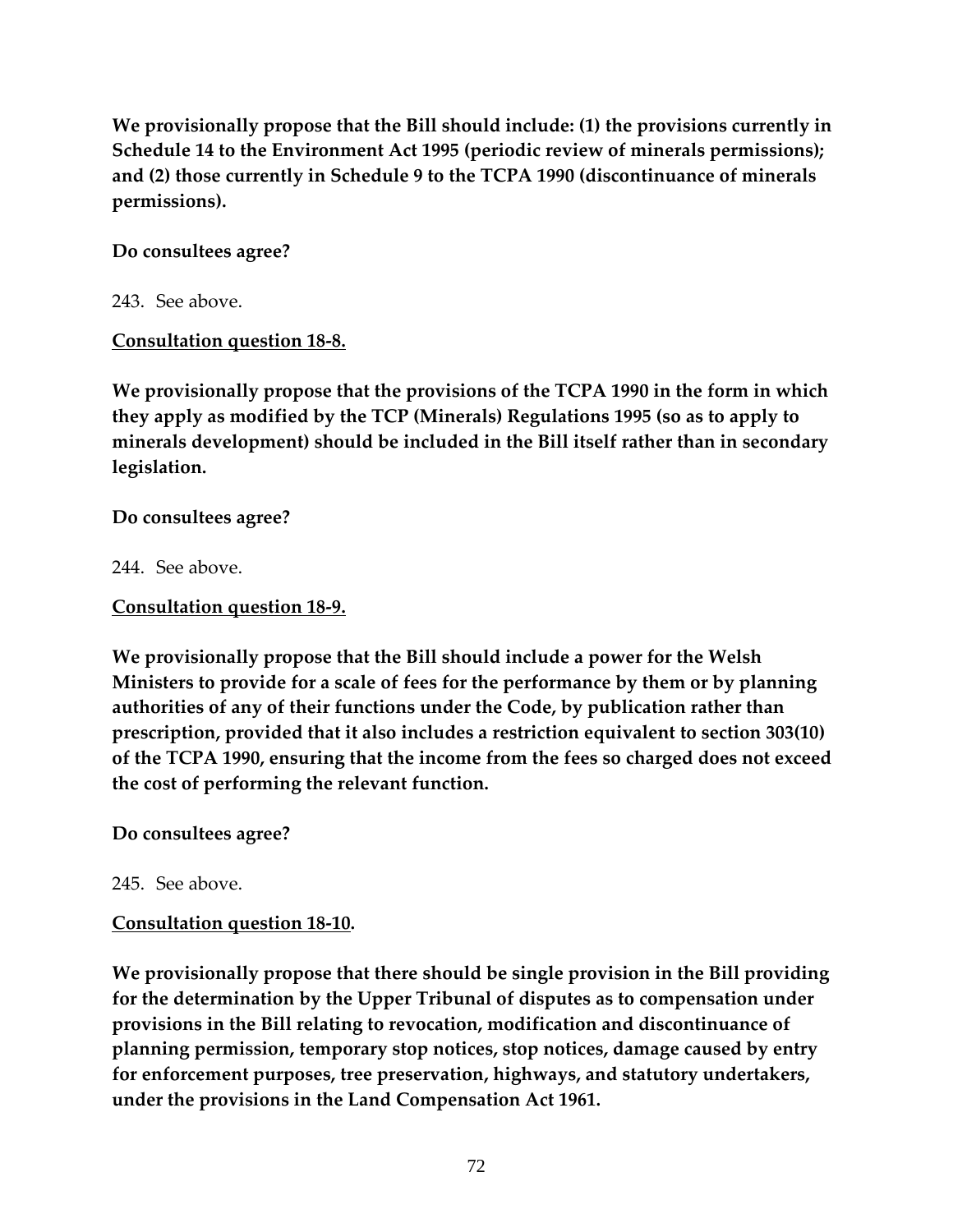Do consultees agree?

246. See above.

**Consultation question 18-11.** 

**We provisionally propose that the Code should include a power to require that expert evidence at inquiries and other proceedings (including appeals decided on the basis of written representations) to be accompanied by a statement of truth in accordance with the requirements of the Civil Procedure Rules in force for the time being.** 

**Do consultees agree?** 

247. We agree.

**Consultation question 18-12.** 

**We provisionally propose that the power to make orders as to the costs of parties to proceedings, currently in section 322C(6) of the TCPA 1990, should be amplified to make explicit that such an order is only to be made where: (1) one party to an appeal has behaved unreasonably; and (2) that unreasonable behaviour has led other parties to incur unnecessary or wasted expense.** 

**Do consultees agree**?

248. See above.

## **Consultation question 18-13.**

**We provisionally propose that the Planning Code should incorporate provisions equivalent to those currently in: (1) section 276 of the Public Health Act 1936 (the powers of a planning authority to sell materials removed in executing works); (2) section 289 of that Act (power to require the occupier of any premises not to prevent works being carried out); and (3) section 294 of that Act (limit on the liability of landlords and agents in respect of expenses recoverable), to be applicable to the carrying out by the authority of works required by discontinuance notices, enforcement notices, tree replacement notices, and unsightly land notices. Do consultees agree?** 

249. See above.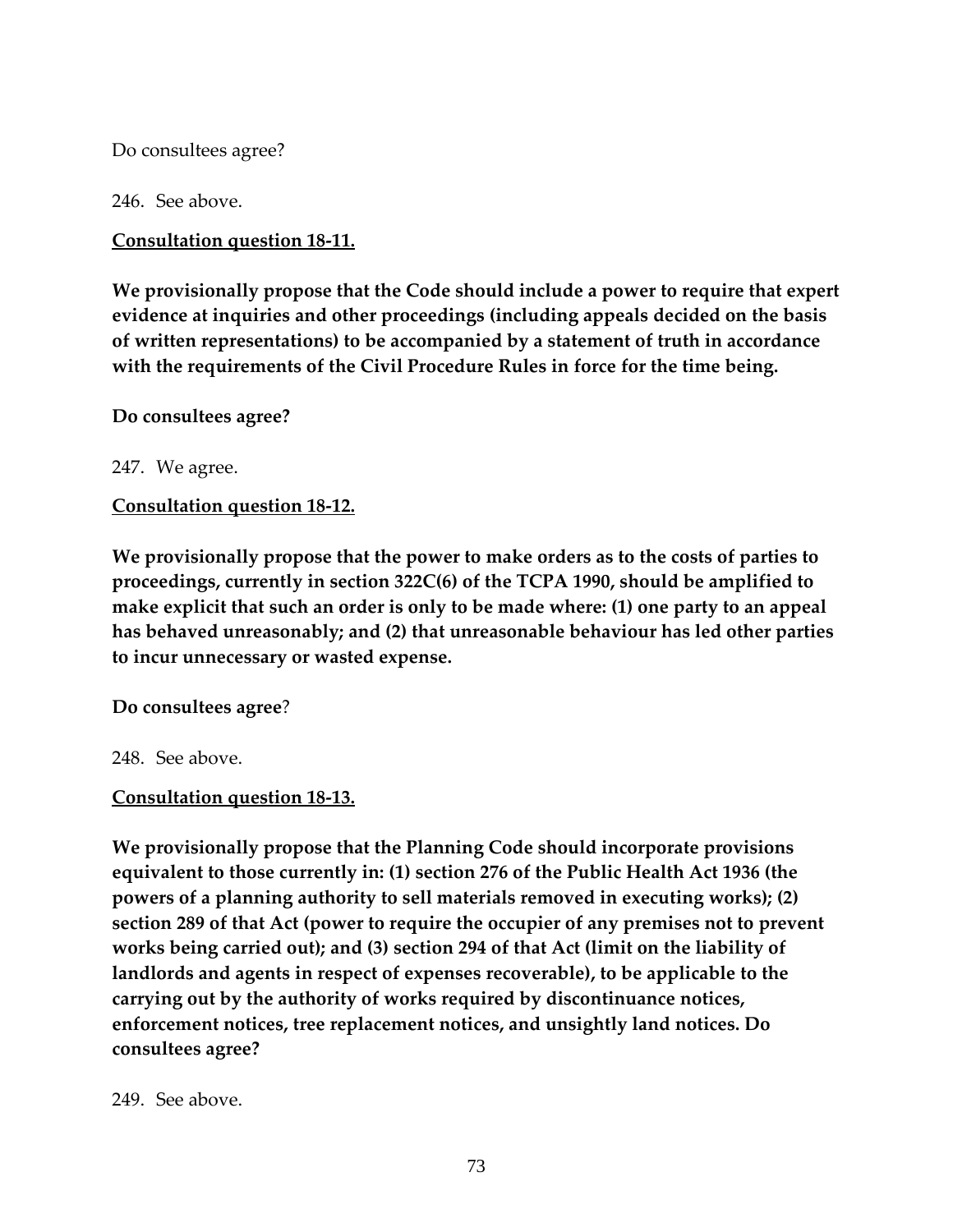# **Consultation question 18-14.**

**Are there any terms used in the TCPA 1990 that need to be defined (or defined more clearly), other than those explicitly referred to in other consultation questions?** 

250. See above.

## **Consultation question 18-15.**

**We provisionally propose that: (1) the provisions of the English language version of the Bill equivalent to sections 55, 171, 183, 196A and 214B and Schedule 3 of the TCPA 1990 should be framed by reference to a "dwelling", rather than a "dwellinghouse", and (2) the interpretation section of the Bill should include a definition of the term "dwelling" to the effect that it includes a house and a flat, and a definition of the term "flat".** 

## **Do consultees agree?**

251. See above.

## **Consultation question 18-16.**

**We provisionally consider that it would be helpful for the Bill to include a provision to the effect that the curtilage of a building is the land closely associated with it, and that the question of whether one structure is within the "curtilage" of a building is to be determined with regard to: (1) the physical 'layout' of the building and the structure; (2) their ownership, past and present; and (3) their use and function, past and present.** 

## **Do consultees agree?**

252. See above.

**Consultation question 18-17.** 

**We provisionally propose that the interpretation section of the Bill contain definitions of the following terms: (1) "agriculture" and "agricultural", along the**